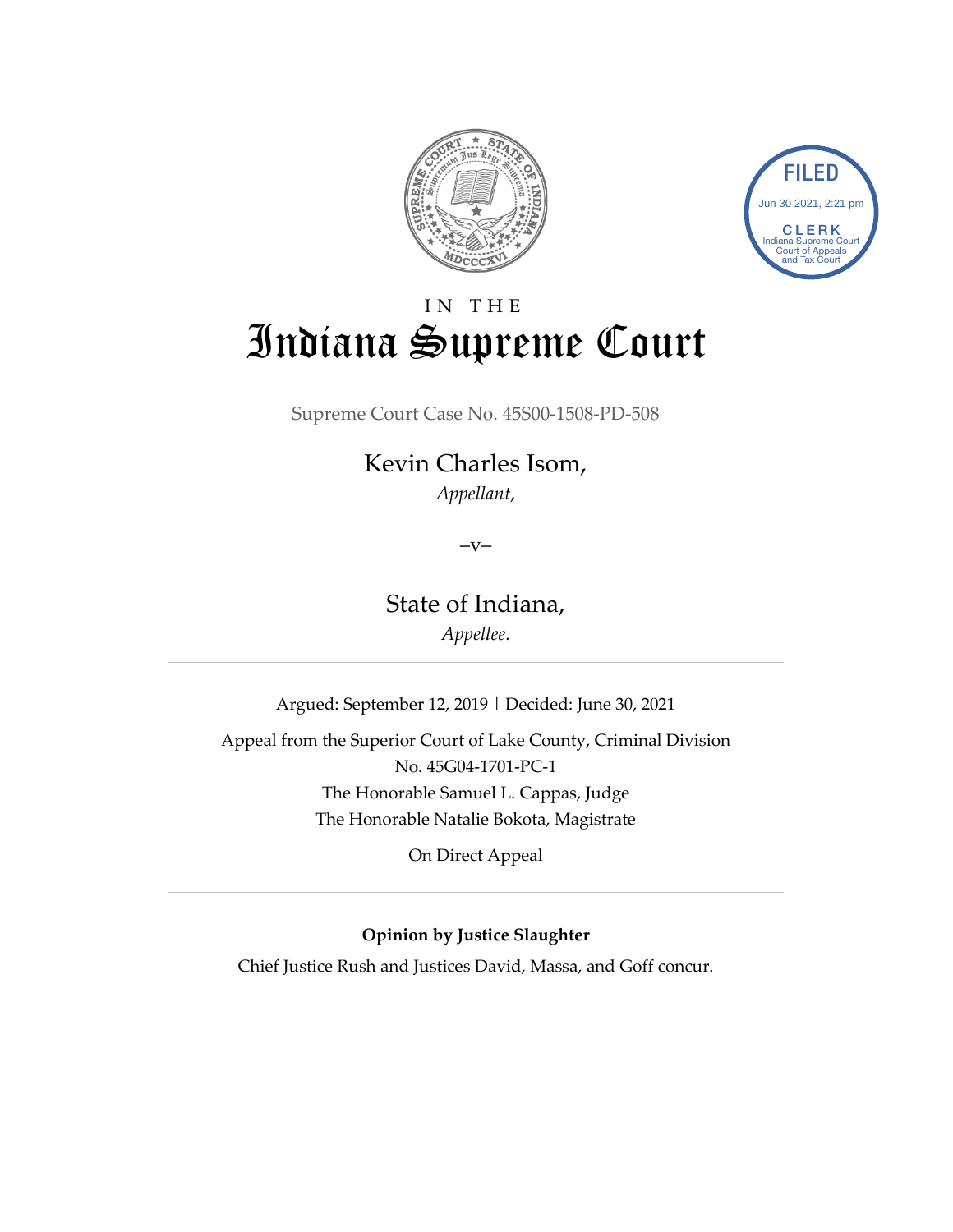## **Slaughter, Justice.**

Kevin Charles Isom faces the death penalty for the murders of his wife and her two children. We affirmed his convictions and death sentence on direct appeal. Isom then sought post-conviction relief, raising many challenges to the effectiveness of his trial and appellate counsel. Although he refused to verify his petition as our post-conviction rules require, we eventually allowed him to proceed. Then, after lengthy proceedings, the post-conviction court denied his petition. We affirm.

## I. Factual and Procedural Background

This case arises from a brutal crime. In August 2007, Isom's neighbors reported gunshots ringing out from his apartment. When police arrived, they quickly took shelter because of ongoing gunfire. Several hours later, a SWAT team entered Isom's apartment. They subdued and arrested him after a scuffle. During the arrest, a .357 Magnum handgun fell from Isom's waistband. Police also found a .40-caliber Smith & Wesson handgun and 12-gauge shotgun in the room.

Nearby, officers discovered a grisly scene: the bodies of Isom's wife, Cassandra, and his two stepchildren, thirteen-year-old Ci'Andria and sixteen-year-old Michael. Cassandra was killed by a shotgun blast to her head. Ci'Andria had been shot with the .357, the .40 caliber, and the shotgun. And Michael was killed by two shotgun wounds to his chest and flank areas.

The next day, Isom gave a statement to police. When asked who had killed his wife and stepchildren, he replied, "I can't believe I killed my family, this can't be real." Isom recounted what he did that day and where he was when he shot his victims. But he said he did not remember shooting at police. After reviewing his statement, Isom said, "I smell like gunpowder, like I've been at the range … Why y'all just didn't kill me?"

## A. Trial Court Proceedings and Direct Appeal

Isom was charged with the murders of Cassandra, Ci'Andrea, and Michael, and the State sought the death penalty. The State also pursued three counts of attempted murder based on Isom firing at police. Attorney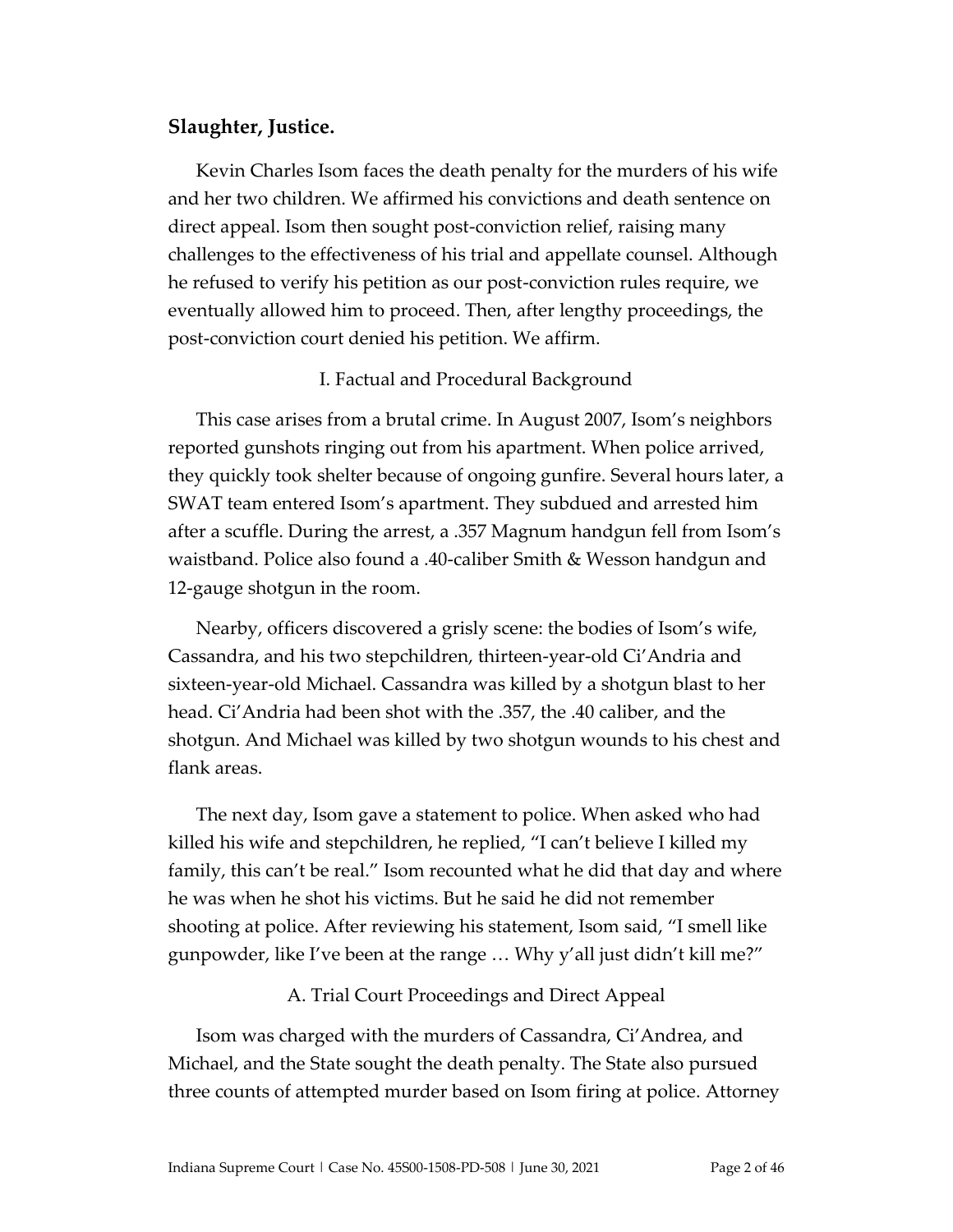Nick Thiros led Isom's first trial team. But in October 2010, Thiros died. Isom, distrustful of his remaining attorneys, fired them and sought a public defender. The Lake County Public Defender's Office was appointed, and it assigned attorneys Herbert Shaps and Casey McCloskey to represent Isom. Because Isom claimed to lack any memory of the murders, he was evaluated for competency, and all four evaluators found him competent to stand trial.

The case first went to trial in February 2012 but ended in a mistrial when the pool of approximately 600 potential jurors was exhausted without seating a full jury. The next year, more than 1,100 potential jurors were called for Isom's second jury trial. This trial, which lasted more than five weeks, began in January 2013. The jury returned a guilty verdict on all three murder counts and on three counts of criminal recklessness. The jury, after weighing aggravators and mitigators, recommended the death penalty for each murder conviction. The trial court accepted the jury's recommendation and ordered the three death penalties to be served consecutively. On direct appeal, we affirmed Isom's convictions and death sentence but remanded for a new sentencing order after concluding the trial court erred in ordering the sentences served consecutively. *Isom v. State*, 31 N.E.3d 469, 476, 495 (Ind. 2015), *cert. denied*, 577 U.S. 1137 (2016). We stayed his execution after he filed a notice of intent to seek postconviction relief.

## B. First Post-Conviction Proceeding

In January 2016, the Public Defender of Indiana tendered a petition for post-conviction relief on Isom's behalf. But the petition lacked Isom's oath and affirmation. The post-conviction court, observing this omission, issued an order giving Isom additional time to file the missing verification page. Yet Isom refused to verify the petition, apparently concluding that his attorneys "were not up to the task of representing him." The consequence, though, of his not signing the petition was that he would forfeit his post-conviction challenge. The trial court entered an order concluding that Isom had waived post-conviction review, and that his time to file the petition had expired.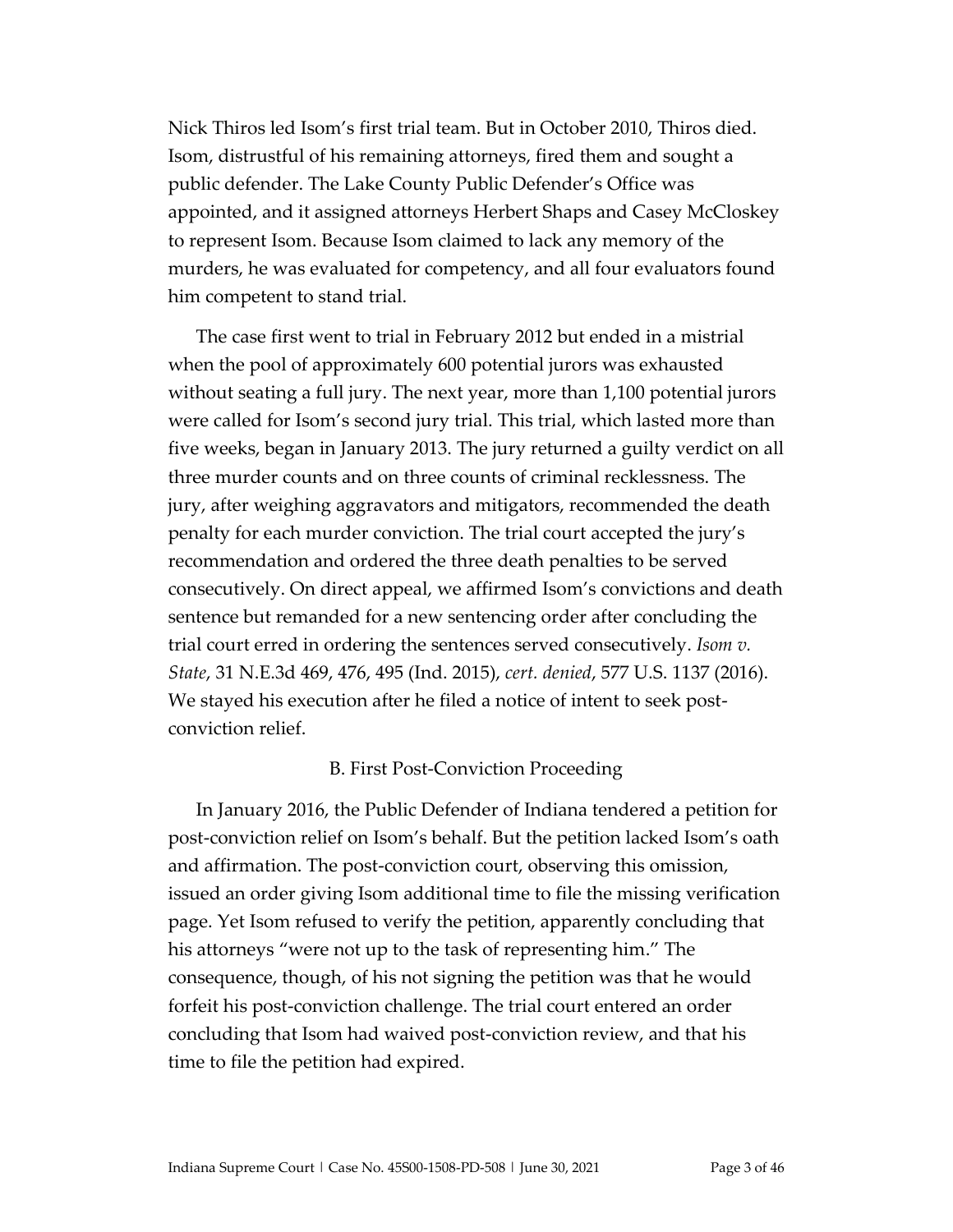In January 2017, after hearing oral argument, we ordered the trial court to deem Isom's petition filed as of the date of our January 13, 2017 order. On remand, the post-conviction court held a five-day hearing in March 2018. The court denied Isom's petition in June 2018 and denied his motion to correct errors shortly after. Under Indiana Appellate Rule  $4(A)(1)(a)$ , this capital post-conviction appeal comes directly to us.

#### II. Analysis

In post-conviction proceedings, the petitioner bears the burden of establishing his claims by a preponderance of the evidence. *Wilkes v. State*, 984 N.E.2d 1236, 1240 (Ind. 2013). Where, as here, the petitioner is appealing from a negative judgment denying post-conviction relief, he "must establish that the evidence, as a whole, unmistakably and unerringly points to a conclusion contrary to the post-conviction court's decision." *Id*. (cleaned up).

We review ineffectiveness claims under the two-part test announced in *Strickland v. Washington*, 466 U.S. 668, 687 (1984). To prevail on these claims, Isom needed to prove that counsel's performance was deficient, and that their deficient performance prejudiced his defense. In analyzing whether counsel was deficient, we ask whether, "'considering all the circumstances,' counsel's actions were 'reasonable[] under prevailing professional norms.'" *Wilkes*, 984 N.E.2d at 1240 (quoting *Strickland*, 466 U.S. at 688). We afford counsel considerable discretion in choosing strategy and tactics, and our review of counsel's performance is highly deferential. *Id.* at 1240–41. We evaluate that performance based on counsel's knowledge and perspective at the time and do not subject their decisions to the "distorting effects" of 20/20 hindsight. *Strickland*, 466 U.S. at 689. To prove prejudice, "[t]he defendant must show that there is a reasonable probability that, but for counsel's unprofessional errors, the result of the proceeding would have been different. . . . A reasonable probability is a probability sufficient to undermine confidence in the outcome." *Wilkes*, 984 N.E.2d at 1241 (quoting *Strickland*, 466 U.S. at 694).

The post-conviction court denied Isom relief on all grounds. On appeal, we first consider Isom's claims that his trial counsel were ineffective. Then we consider whether his appellate counsel were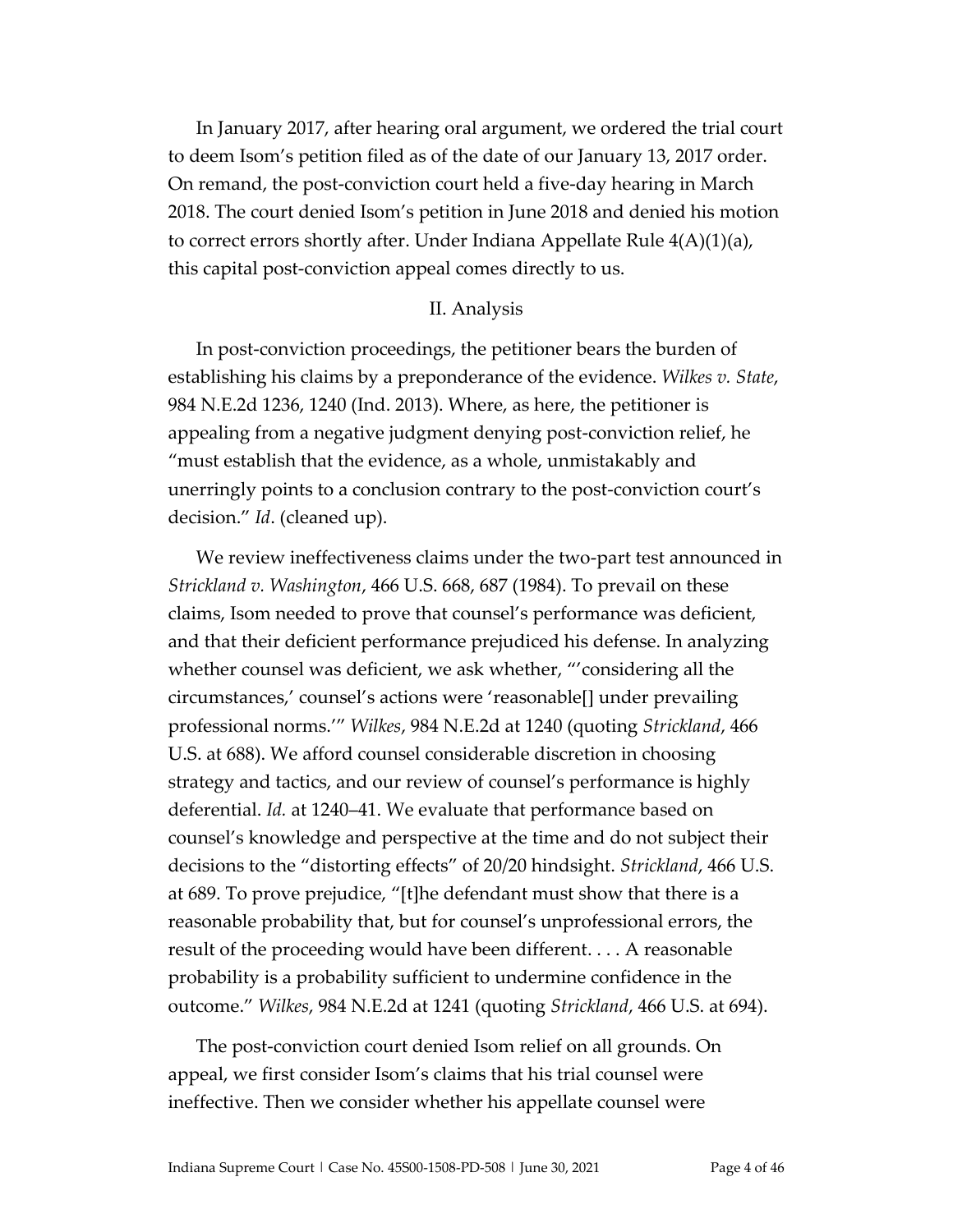ineffective. Finally, we address five allegedly erroneous rulings of the post-conviction court. Because Isom waives his claims, or fails to meet his burden, or both, we affirm.

## A. Effective Assistance of Trial Counsel

Most of Isom's post-conviction claims are that his trial counsel were constitutionally ineffective "at all phases of Isom's trial", including during jury selection and at the guilt and penalty phases. Because we find that Isom fails to meet his burden on review, he is not entitled to relief on these grounds.

## 1. Jury Selection

Isom's challenges to the jury-selection process are that counsel were deficient in screening and selecting jurors, thus forcing him to "accept jurors who should have been stricken [sic] for cause" and denying him the right to be tried by an impartial jury. Because Isom either waives his arguments, or fails to meet his burden, or both, we agree with the postconviction court that he is not entitled to relief.

## a. Prospective Jurors Discuss the Case

Before voir dire, potential jurors received a questionnaire that included some of the facts of the murders. During their orientation, prospective jurors were instructed not to discuss Isom's case, and the parties then began voir dire. The parties questioned prospective jurors individually, and panels of jurors waited in the jury room for their turn. The first panel included prospective jurors 8, 9, 19, and 25. Prospective juror 8 was questioned first and then struck. The next prospective juror (prospective juror 9) said other prospective jurors were discussing the case, contrary to the court's instruction. When asked if prospective juror 9 could presume Isom innocent, she said she had heard Isom killed his children and was trying to kill himself. Asked where she heard this, she answered, "I actually didn't even know of his last name until I was in that room with everybody. And then everybody told me about the case." The trial court granted a for-cause challenge for prospective juror 9.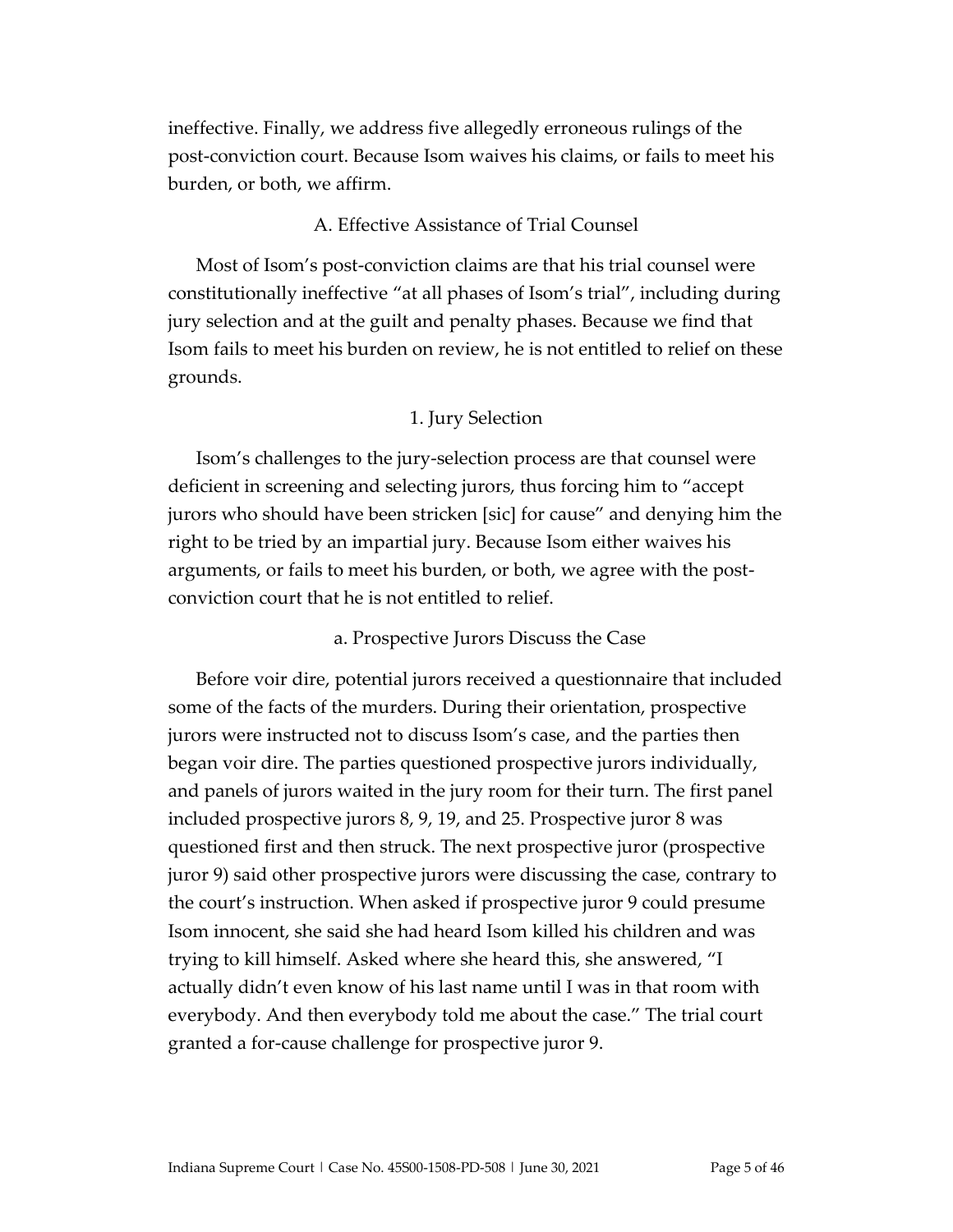Isom argues that trial counsel were deficient in failing to request the return of the peremptory challenge used to strike prospective juror 8, and in failing to move to strike the entire jury panel. The post-conviction court rejected Isom's arguments, and we agree.

## i. Prospective Juror 8

Isom argues that trial counsel were ineffective for failing to request the return of the peremptory strike used to strike prospective juror 8. Even before prospective juror 9 disclosed possible discussions in the jury room about Isom's case, prospective juror 8 had already been questioned at length during voir dire**.** When asked by counsel, she denied having prior knowledge of the case:

I don't know that much about the case. I have not really – all I had read was what was on the questionnaire. And, you know, I know nothing about the trial or the case to be honest with you. If I had read it years ago, it's not in my mind now.

Prospective juror 8 told the trial court she "may lean closer to imposing the death penalty", although she promised to "listen to all the evidence and the instructions".

Isom's lawyers exercised a peremptory challenge to remove her before the parties knew that some potential jurors had discussed the case. The peremptory strike was about prospective juror 8's views of the death penalty and was not related to her knowledge of the case—a finding by the post-conviction court that Isom does not challenge. When the parties learned of the discussions, Isom's counsel mentioned the peremptory strike used on prospective juror 8. The trial court found that prospective juror 8 knew nothing about the case and would decide the case on the evidence. Counsel did not seek to have the peremptory strike returned.

The post-conviction court ruled that trial counsel's performance was not deficient and that there was no prejudice. We agree and hold that counsel were not ineffective for not seeking the return of the peremptory strike used on prospective juror 8.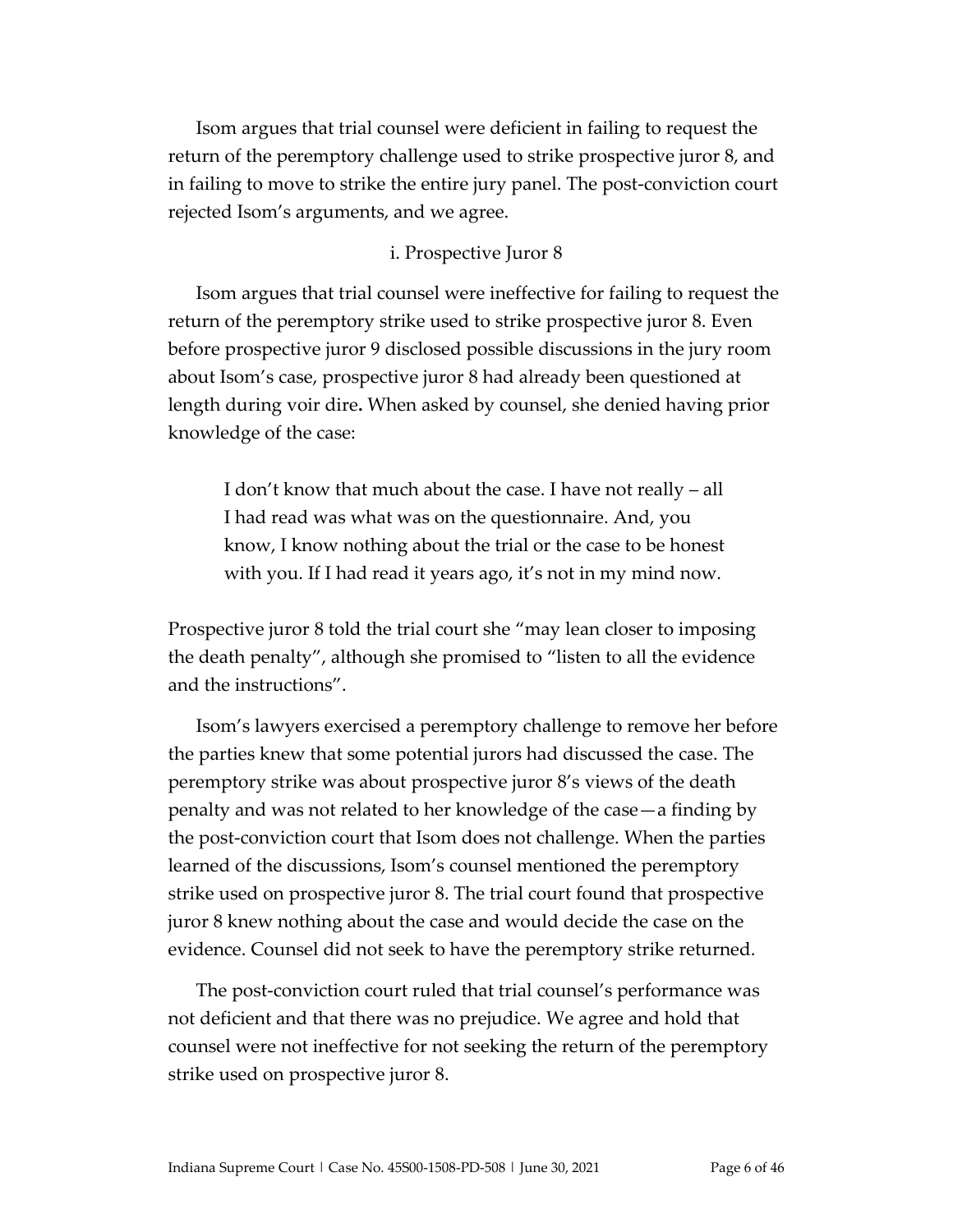Isom has failed to show either that his counsel performed deficiently or that he suffered any prejudice because counsel did not move for the return of the peremptory strike used on prospective juror 8. The record shows that the trial judge would have denied any request to return a peremptory strike because he concluded that this prospective juror had not been tainted by any jury-room discussions that may have occurred. "With juror number 8 just for purposes of the record … [she] made it really, really clear that she knew nothing about the case." The court also indicated its suspicion that prospective juror 9 may have fabricated some or all of her testimony about unauthorized juror discussions to avoid jury service.

And it's important to note the moment I told juror 9 that she was not going to be selected on the case she became very excited and kind of yelled out, yeah. So I don't know yet if that [alleged discussion] actually occurred [or] [i]f that was another attempt for her to get out of jury duty. Because from her questionnaire it was clear she didn't want to serve. She made it really clear she didn't [want] to serve here.

The conclusion that prospective juror 8 had not been tainted and the question about prospective juror 9's credibility mean the trial court would not have excused prospective juror 8 for cause; they also mean trial counsel had to use a peremptory challenge to strike her. Thus, Isom cannot prevail on his post-conviction argument that counsel should have sought the return of this peremptory challenge and was deficient for not doing so. Isom does not argue that the prevailing professional norm is for counsel to make gratuitous requests that the trial court will deny. Without this critical link, he cannot show deficient performance under *Strickland* because the "proper measure of attorney performance remains . . . reasonableness under prevailing professional norms." 466 U.S. at 688.

As for prejudice, Isom does not argue that he was prejudiced by the individual error alleged here: counsel's failure to request the return of the peremptory strike used against prospective juror 8. He thus waives this argument, Ind. Appellate Rule 46(A)(8)(a), and cannot meet his burden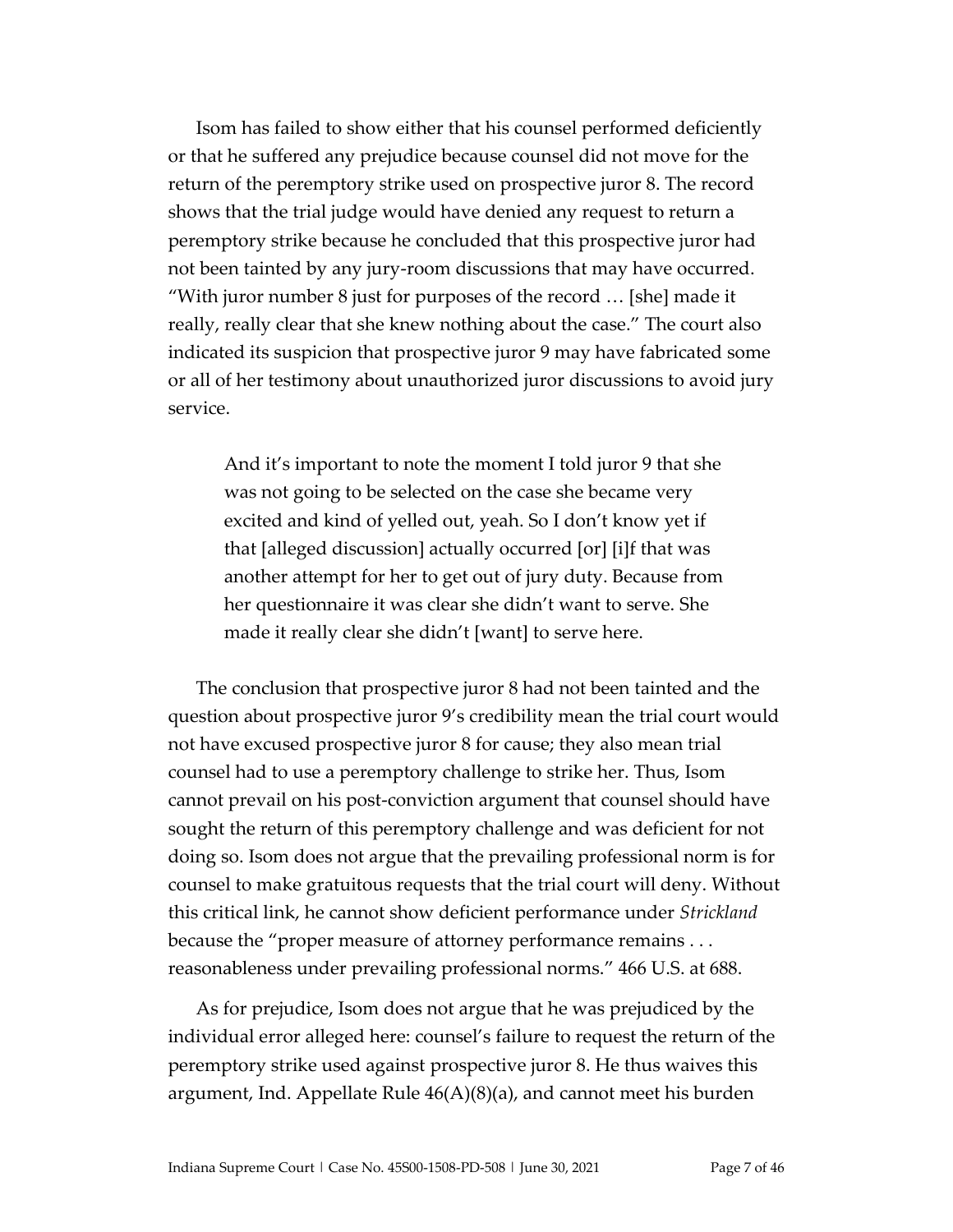under *Strickland*. But even had Isom raised this argument, he would still have to show that a seated juror was biased. Cf. *Ross v. Oklahoma*, 487 U.S. 81, 88 (1988) ("So long as the jury that sits is impartial, the fact that the defendant had to use a peremptory challenge to achieve that result does not mean the Sixth Amendment was violated."); *Oswalt v. State*, 19 N.E.3d 241, 246 (Ind. 2014) ("[A]n appellate court will find reversible error only where the defendant eventually exhausts all peremptories and is forced to accept either an incompetent or an objectionable juror.") (cleaned up). But here, the post-conviction court found that the seated jurors were not tainted—a finding Isom does not dispute.

Because Isom shows neither deficient performance nor prejudice, he is not entitled to relief on this ground.

#### ii. Entire Panel

Isom also claims his trial counsel were ineffective during jury selection because they did not ask the trial court to strike the entire panel after discovering that prospective jurors had discussed the case. The postconviction court found that Isom did not show deficient performance. We agree and add that he did not show prejudice either.

After prospective juror 9 was struck, trial counsel noted that precautions needed to be taken to prevent jurors from discussing the case. The court agreed, and the bailiff placed multiple signs in the jury room directing prospective jurors not to discuss the case. Once voir dire resumed, follow-up colloquy with prospective jurors yielded little information about who, specifically, told other jurors about Isom's case or what was said.

Prospective juror 19 said that she was out in the hallway, away from the other jurors, and had no part in the discussion. She added that she thought she heard "some girls" or a "woman's voice" talking about what "could be a murder trial", but assured the court and the parties that she had not "heard anything" specific about the case. Prospective juror 31 said a "female", maybe a fifty-something woman was discussing the case. Prospective juror 12 said that "[s]ome people mentioned or stated if they knew or did not know anything about it without saying anything. But that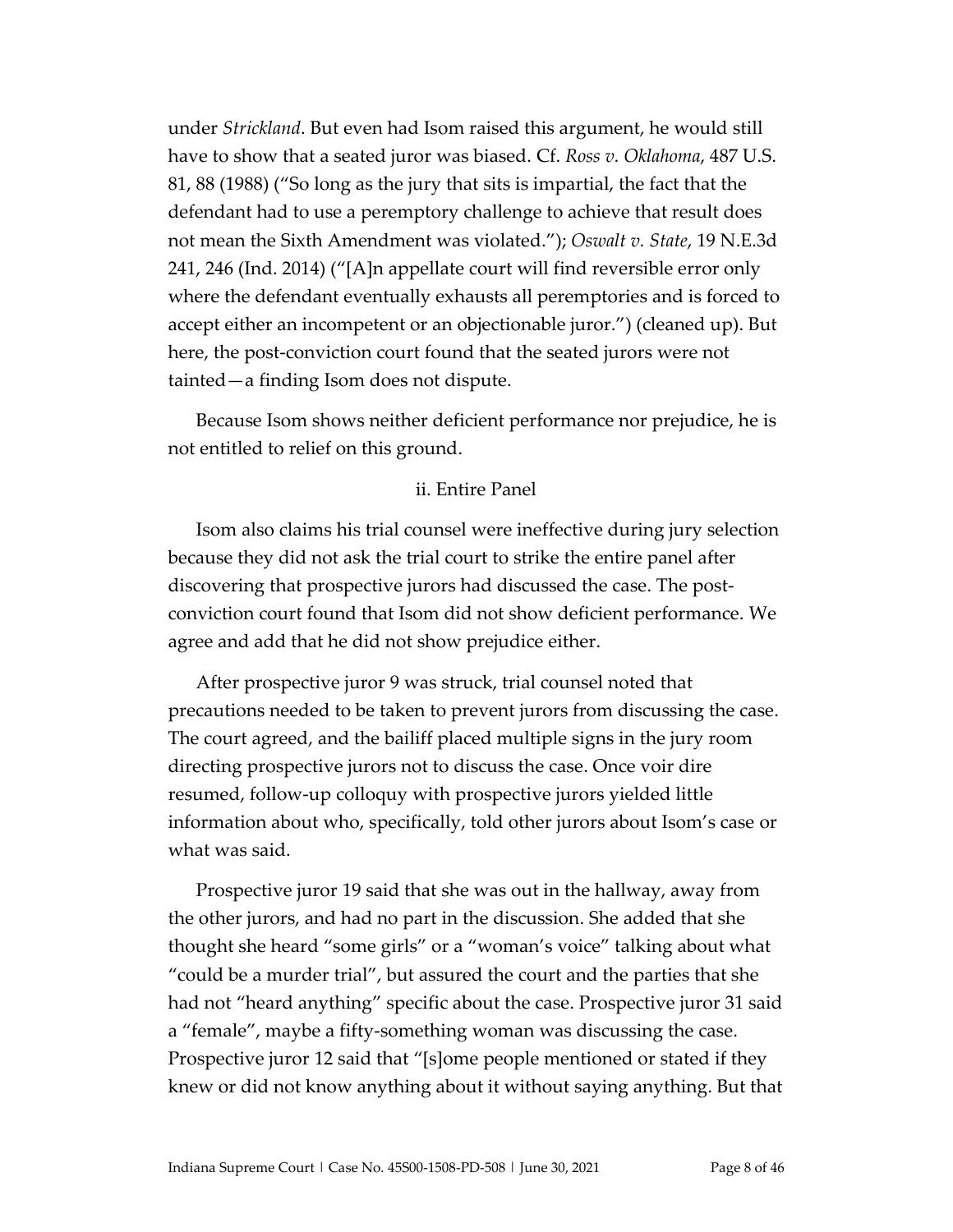was all." When pressed, she said she heard "one gentleman in the room say that there had been a mistrial or something in the past on this case." She identified the man as prospective juror 11. Prospective juror 25 added that "[s]omebody mentioned that … their spouse or somebody had seen an article or something in the paper. But they kept it away from them. And they made sure they stayed away from it." He added that he "hadn't heard or read anything about [the case]".

Prospective jurors 19 and 25, who ultimately sat on the jury, were asked during voir dire if they were biased by the conversations. Prospective juror 19 responded that she could be "truly impartial", and prospective juror 25 assured the court that he could be "fair to both sides".

We hold that counsel were not deficient for failing to move to strike the entire panel. Consistent with the aim of voir dire, counsel questioned the jurors thoroughly to explore what they knew or had heard and to discover any possible bias—to ensure they were able to render a fair and impartial verdict. Isom concedes that he received the remedy required by *Remmer v. United States*, 347 U.S. 227 (1954)—the opportunity to question the jurors. But he argues that *Leonard v. United States*, 378 U.S. 544 (1964), requires automatic disqualification because bias should be presumed. According to Isom, where the juror discussions are acknowledged and the content is largely known, but the culprits are not identified, the entire panel should be dismissed.

But *Leonard* stands for no such principle. In *Leonard*, the defendant was convicted by two separate juries in two back-to-back trials. *Id.* at 544. Five of the jurors selected in the second case were in the courtroom awaiting jury selection when the verdict in the first case was announced. *Ibid.* In a one-sentence analysis in its per curiam opinion, the Court simply said: "We agree that under the circumstances of this case the trial court erred in denying petitioner's objection." *Id.* at 545. Isom fails to explain how this narrow holding can be stretched to the broad principle his argument rests on, thus waiving his argument on this ground. App. R. 46(A)(8)(a).

Even had Isom properly developed his argument, however, it would have failed because it rests on a faulty premise. According to Isom, improper juror communication triggers a presumption of bias, requiring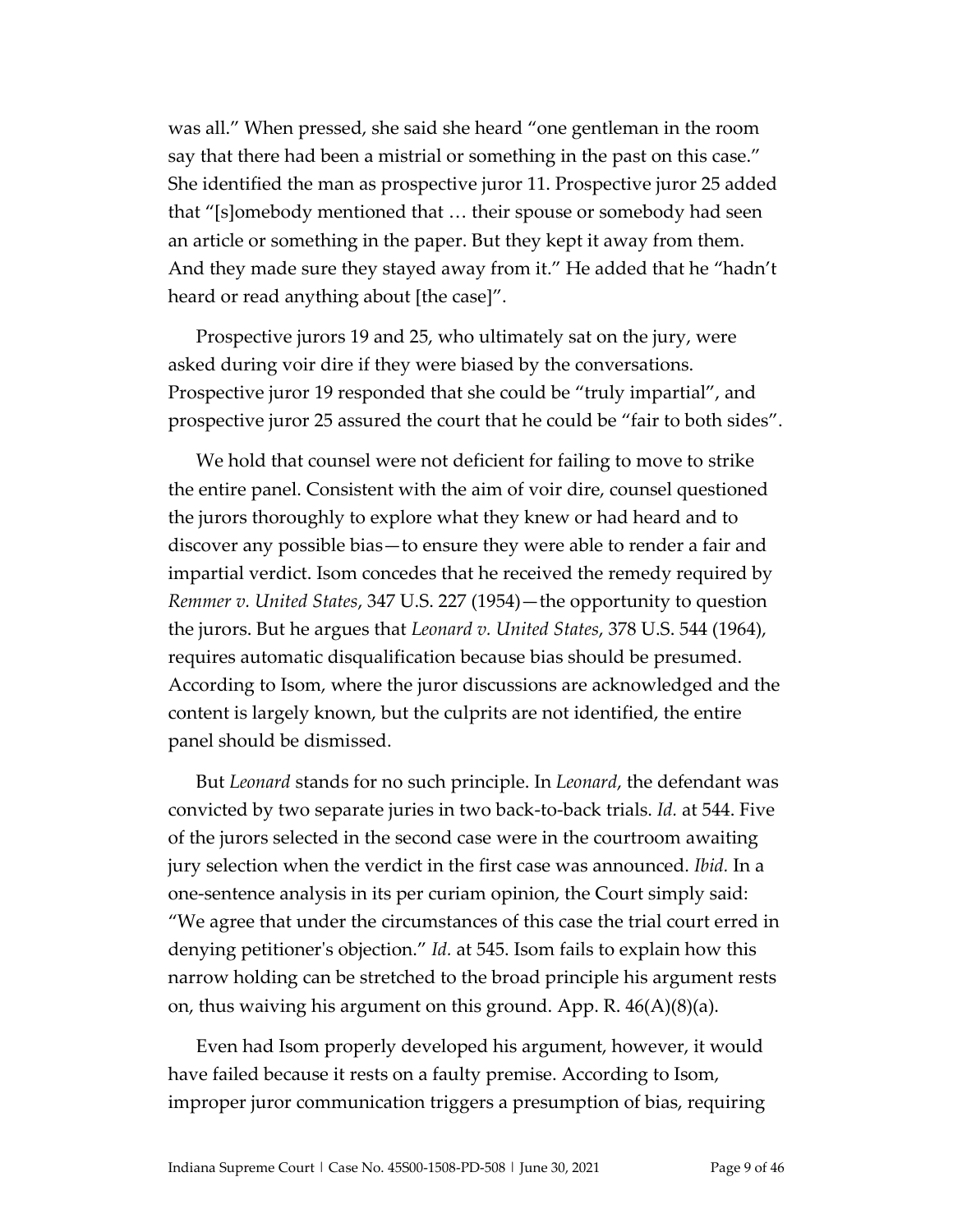automatic dismissal. But Isom mistakes presuming bias for proving it. In *Remmer*, the Court recognized that after notice of improper communication and a hearing to investigate, the government could still show that any improper communication was harmless. 347 U.S. at 229. Here, the trial court conducted the hearing, and a handful of seemingly isolated comments about the case came to light. The court then struck one prospective juror for cause based on these conversations, and received assurances, which it credited, from the two prospective jurors (19 and 25) who were eventually seated that they could be impartial. In other words, the court assured itself that the isolated comments were harmless. Thus, Isom cannot establish deficient performance because even had counsel requested that the court strike the entire panel, this request would have been denied. And as we point out above, Isom does not argue that the prevailing professional norm is for counsel to make gratuitous requests that a trial court will deny.

Nor has Isom shown prejudice due to counsel's failure to strike the entire panel. As with prospective juror 8, Isom does not argue that he was prejudiced by the individual error alleged here: counsel's failure to ask that the court strike the entire jury. He thus waives this argument, App. R. 46(A)(8)(a), and cannot meet his burden under *Strickland*. And even had Isom raised this argument, he would have had to show that all of the evidence points to the conclusion that a seated juror was biased, which he cannot do on this record because he does not challenge the postconviction court's findings that the seated jurors were not tainted. The testimony from prospective jurors 19 and 25 supports that they not only heard nothing improper about the case to begin with, but that they would be impartial regardless. Thus, Isom's claim fails.

The post-conviction court said of Isom's claim that the entire panel should have been struck that "[s]uch an extreme remedy is not constitutionally required." We agree. He is not entitled to relief on this ground.

## b. Jury Questionnaire

Isom also argues that his trial counsel were ineffective for using a jury questionnaire that did not identify which prospective jurors would be able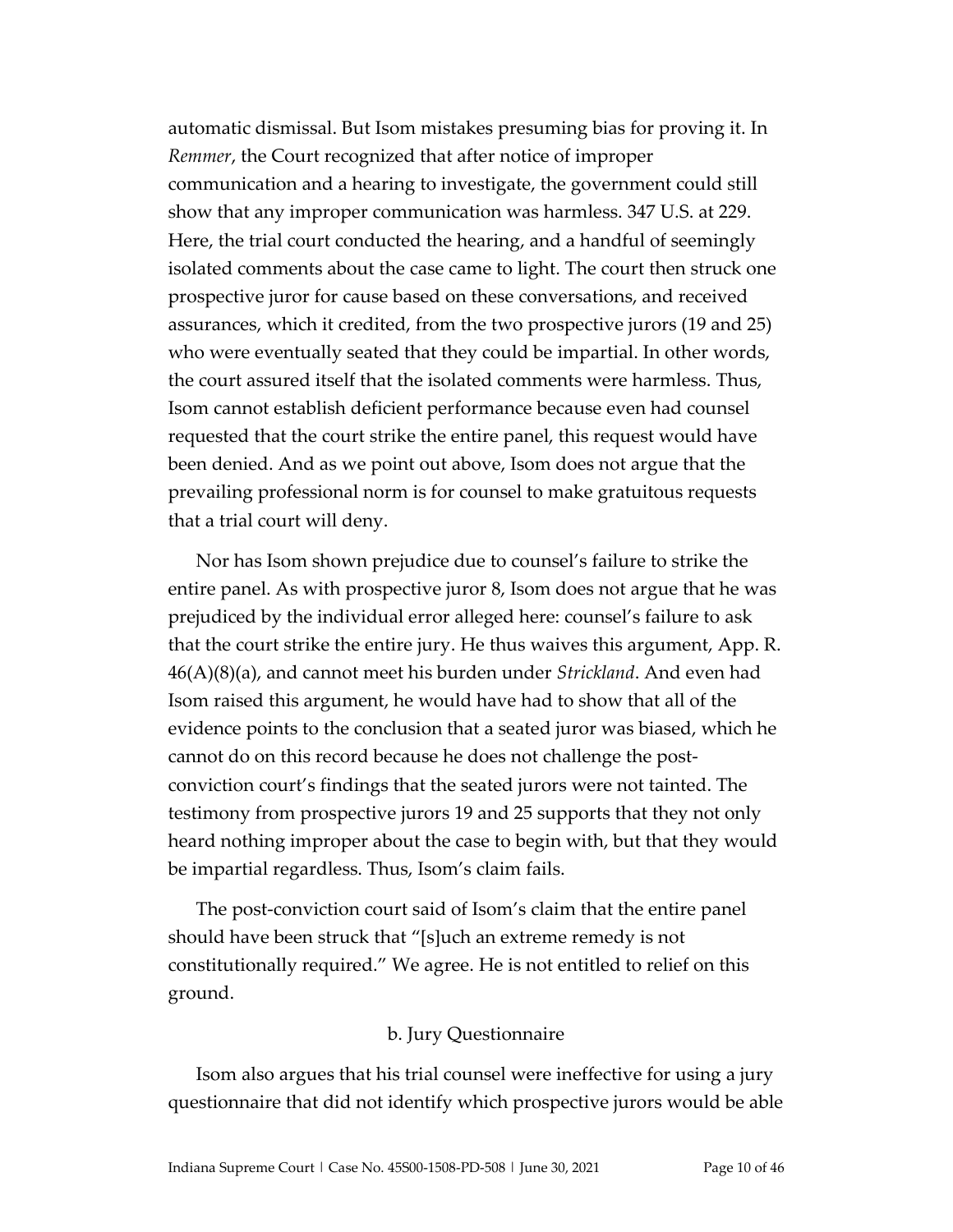to consider the mitigation evidence that counsel expected to present. Below, Isom made two claims relevant to the juror questionnaire. First, he argued that trial counsel were ineffective for failing to hire a jury consultant, resulting in counsel's undue reliance on the questionnaire. Second, he argued that trial counsel were ineffective for failing to adequately question prospective jurors based on their responses to the questionnaire. Isom did not, however, argue that trial counsel were ineffective for using a faulty questionnaire. Having failed to raise this claim below, he cannot raise it here. Ind. Post-Conviction Rule 1(8).

Even had Isom raised this argument below, he fails to show he is entitled to relief on the merits. He notes that counsel planned to present three mitigators: (1) Isom was under the influence of an extreme emotional disturbance at the time of the murders, (2) Isom had no significant criminal history, and (3) Isom lacked capacity to appreciate the criminality of his conduct or conform his conduct to the law due to mental disease or defect or intoxication. Isom implicitly acknowledges that trial counsel used a questionnaire that was consistent with their mitigation strategy by asking about "trauma and background", including whether past trauma can affect an individual for life, whether criminal history was an important factor, and how important a person's mental status was when deciding whether to impose a capital sentence.

But according to Isom, even though the questions in the questionnaire were consistent with trial counsel's early mitigation strategy, they were nonetheless "insufficient to identify appropriate jurors." But Isom cites no authority for this assertion. And he does not argue or establish that the questions asked violated prevailing professional norms. Without this critical link, Isom cannot show deficient performance under *Strickland*. 466 U.S. at 688. And since trial counsel asked questions consistent with their mitigation strategy, we presume under *Strickland* that their performance was reasonable. *Id.* at 689. Isom is not entitled to relief.

#### c. Prospective Jurors 45 and 137

Isom's final arguments based on jury selection are that his trial counsel were deficient for not striking prospective jurors 45 and 137, both of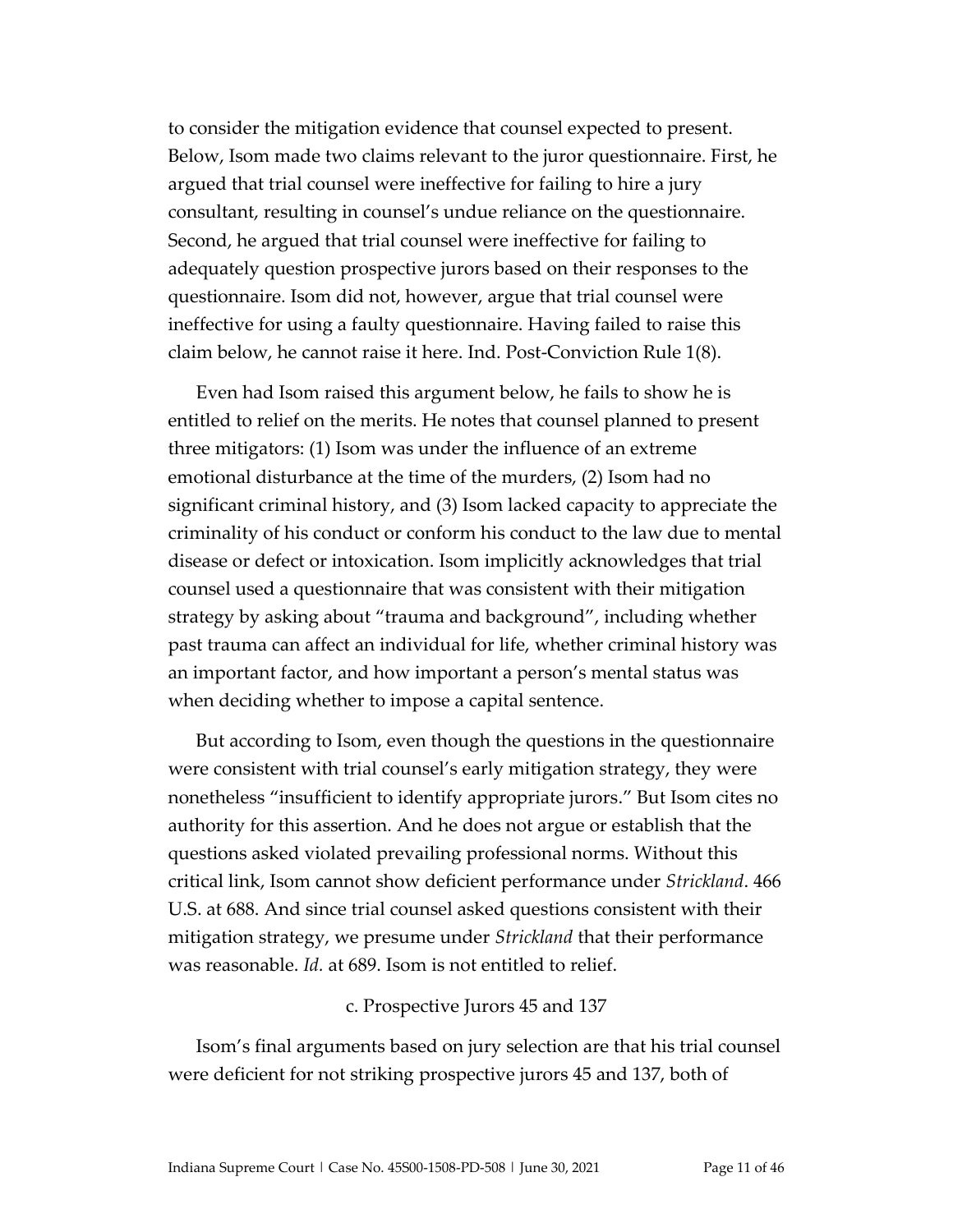whom ultimately sat on the jury. Isom is not entitled to relief on either ground.

## i. Prospective Juror 45

Isom argues that trial counsel were deficient for failing to move to strike prospective juror 45 for cause, and if denied, removing him with a peremptory challenge. According to Isom, prospective juror 45 "was impaired in his ability to determine Isom's sentence" because he never said he would consider all sentencing alternatives or consider Isom's upbringing as mitigating evidence. But both here and below, Isom fails to identify the governing legal standard or explain how the factual record in this case entitles him to relief. Thus, he waives this argument, App. R.  $46(A)(8)(a)$ , and is not entitled to relief.

Moreover, even had Isom properly presented this argument, it would fail. To support his claim that trial counsel should have moved to strike prospective juror 45 for cause, Isom needed to show the post-conviction court that prospective juror 45 was incompetent—here, that prospective juror 45 could not be impartial. *Oswalt*, 19 N.E.3d at 246. Isom relies on prospective juror 45's equivocal responses during voir dire to support his argument that prospective juror 45 should have been struck for cause. But these factual assertions do not establish that prospective juror 45 was not impartial. Indeed, the post-conviction court found that prospective juror 45 said he would follow the court's instructions, had no inclinations toward either party, would take the oath to consider all three potential penalties, and would have "meaningful discussion" with the other jurors about Isom's penalty—all facts that suggest that prospective juror 45 was impartial. Because these unchallenged findings support the postconviction court's conclusion that prospective juror 45 was competent, Isom is not entitled to relief.

## ii. Prospective Juror 137

Isom also argues that trial counsel were deficient for failing to remove prospective juror 137. Isom seems to argue that it was important to trial counsel that jurors be honest on their questionnaires and thus, had counsel discovered that prospective juror 137 had an inaccurate response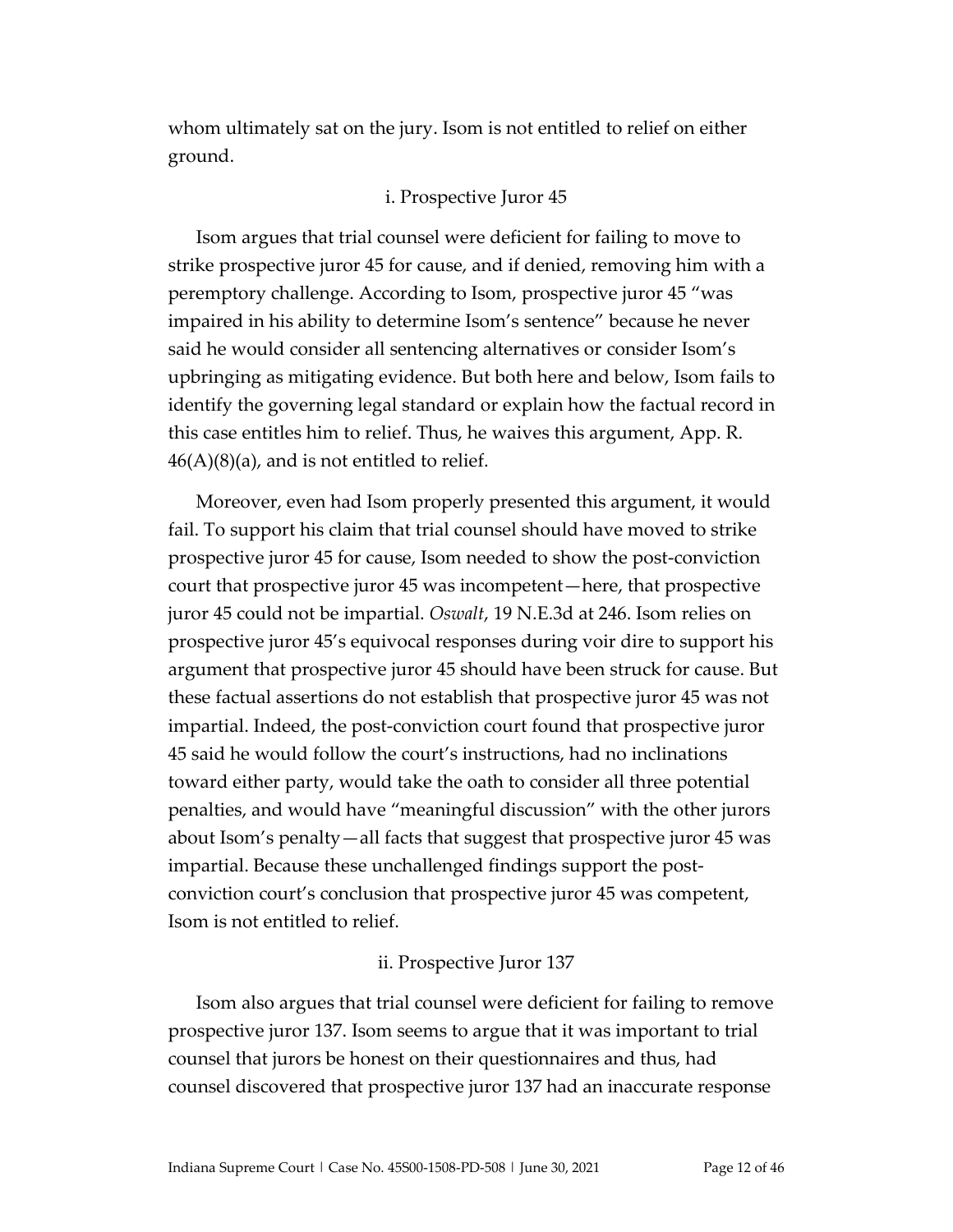on her questionnaire, they would have removed her. Again, however, Isom fails to identify the governing legal standard or explain how these facts, even if true, entitle him to relief. Thus, under our own rules, he waives this argument, App. R.  $46(A)(8)(a)$ , and is not entitled to relief.

Moreover, the post-conviction court found that Isom waived this argument below for failing to address this claim in his proposed findings of fact and conclusions of law. Thus, even had Isom presented a developed argument to this Court, he would not be entitled to relief. P-C.R. 1(8).

## 2. Guilt Phase

Isom raises two guilt-phase challenges. He argues first his trial counsel were ineffective during the guilt phase because counsel "implicitly but certainly" conceded that Isom was guilty via Dr. Parker's testimony. Second, where below Isom argued in his post-conviction petition that counsel were ineffective in handling the State's plea offer to Isom, he argues here that the Court should revisit its holding in *Harshman v. State*, 232 Ind. 618, 115 N.E.2d 501 (1953), in light of *McCoy v. Louisiana*, 138 S. Ct. 1500 (2018). The post-conviction court denied Isom relief on both grounds, and so do we.

#### i. Dr. Parker's Testimony

Isom's first claim—that trial counsel called a witness who implicitly conceded Isom's guilt—is both waived and meritless. It is waived because Isom claims for the first time in this Court that trial counsel were ineffective because they conceded Isom's guilt. Below, although Isom referenced that Dr. Parker "essentially conceded Isom's guilt", he did not do so as a discrete claim. Instead, he mentioned Dr. Parker's testimony only to dispute trial counsel's testimony during the post-conviction hearing that their strategies for the guilt and mitigation phases were reasonable. Isom did not even identify what Dr. Parker said. And Isom's operative petition for post-conviction relief lists fifty-five grounds for relief—but none that mentions Dr. Parker's "concession". Having failed to raise this issue in any recognizable way below, he cannot now repackage it as a preserved claim. P-C.R. 1(8).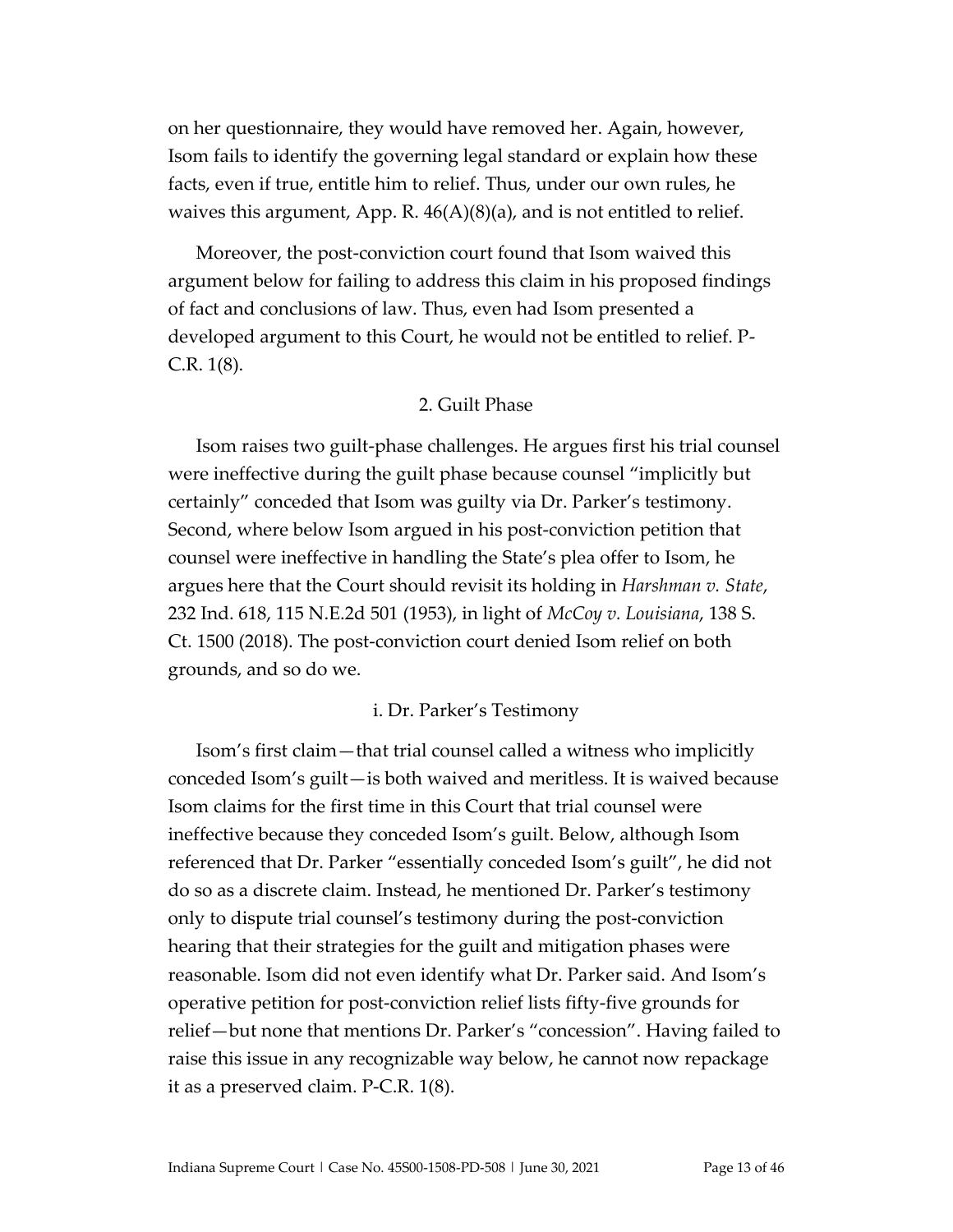On appeal, Isom tries to explain, belatedly, what Dr. Parker said and how his testimony amounted to an implicit concession of guilt. Despite overwhelming evidence of his guilt, Isom insisted he was innocent and that someone else—the real perpetrator—had entered their apartment, killed Isom's family, and left him alone there. Thus, the defense solicited Dr. Parker's testimony to explain why Isom, whom police found at the scene of the murders, had no memory of what happened. Dr. Parker attributed Isom's lack of memory to post-traumatic stress disorder and dissociative amnesia. Isom told Dr. Parker that these symptoms arose after his prior counsel showed him graphic photographs of the crime scene. In response to counsel's question, Dr. Parker gave extended testimony recounting why he believed Isom was not malingering, i.e., faking symptoms of memory loss.

[Isom] has no recollection of that period of time and that, of course, raises the concern that maybe he's deliberately saying he's not remembering that. What is unusual for malingering in this situation is that Mr. Isom has made no effort to try to convince anybody that he has any other memory problems except that particular circumscribed period of amnesia. He has made no effort to fake memory deficits since then. He has done well on all of the memory tests that I did and that other court ordered evaluators have done. He's been consistent in his statements about the memory loss, the timing and the nature and duration. It is usually pretty hard to maintain a consistent story over time when you're faking it because you have to remember so many things not to say and he has been pretty consistent based upon my review of the other court ordered reports and my interviews with him. And he has created a fairly elaborate explanation, alternative explanation for what must have happened because he cannot remember what happened and therefore, he was not responsible for it since he can't remember it. So it all sort of fits together with the explanation of dissociative amnesia and does not fit with my explanation of malingering for that kind of memory deficit.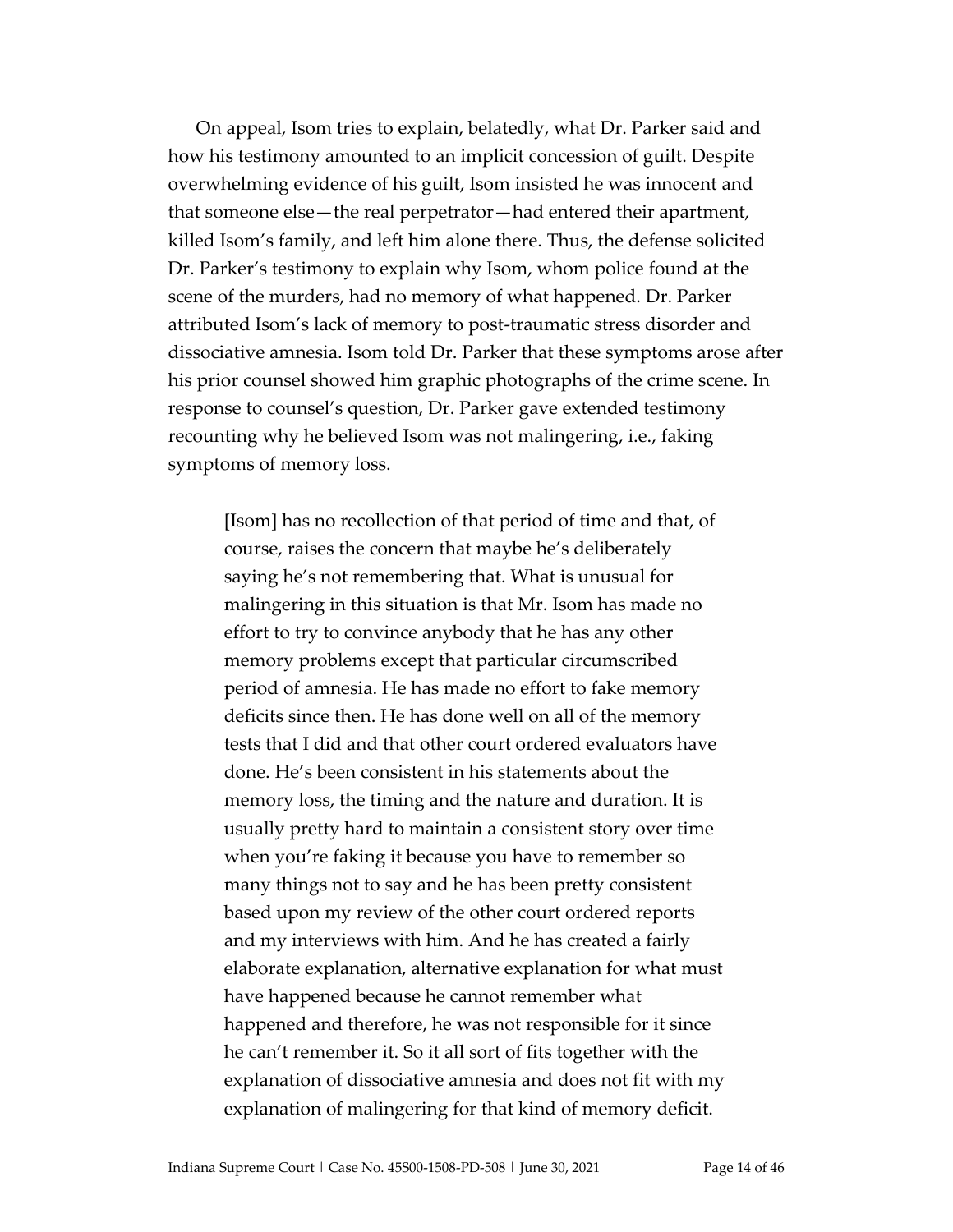On appeal, Isom identifies one sentence from this testimony that he now says implicitly conceded his guilt: "[Isom] has created a fairly elaborate explanation, alternative explanation for what must have happened because he cannot remember what happened and therefore, he was not responsible for it since he can't remember it." Isom does not argue that Parker's oblique comment here was an overt concession of guilt. Isom merely concludes without explanation that this phrase is an implicit concession of guilt. Thus, even had Isom properly raised this issue below, he would waive it here for failing to develop this argument. App. R.  $46(A)(8)(a)$ .

Even absent waiver, Isom's claim would fail as a factual matter. Isom never explains how Dr. Parker's phrasing is a concession of guilt. Isom's implication seems to be that he—Isom—came up with an "alternative explanation" in which he was not the guilty party. Thus, if Isom's explanation that he was not the guilty party was "alternative", then he must be the guilty party. But there is another equally plausible inference from Parker's testimony: Isom's "alternative explanation" had to be alternative to whatever happened because Isom had no memory of the actual events. In other words, all of Isom's explanations had to be "alternative" to reality because he allegedly had no idea what happened. Because Dr. Parker's statement is susceptible to more than one interpretation, a fact Isom ignores, he fails to establish the factual basis for his claim.

Finally, Isom fails to show that the alleged concession here would violate *McCoy*. *McCoy* stands for the principle that defendants get to decide the objective of their defense. 138 S. Ct. at 1505. There, counsel made multiple, intentional, and explicit concessions that his client was guilty. *Id.* at 1505–07 (telling the jury that his client "committed [the] three murders" and that "he's guilty"). And, critically, these unambiguous concessions were made over the client's adamant and repeated objections. *Id.* at 1505. Here, in contrast, the statements did not come from counsel, and they were not explicit, part of a deliberate trial strategy, or made over Isom's objections. Isom does not wrestle with these key differences, and thus his bald assertion that "*McCoy* favors [his] position[]" is unavailing.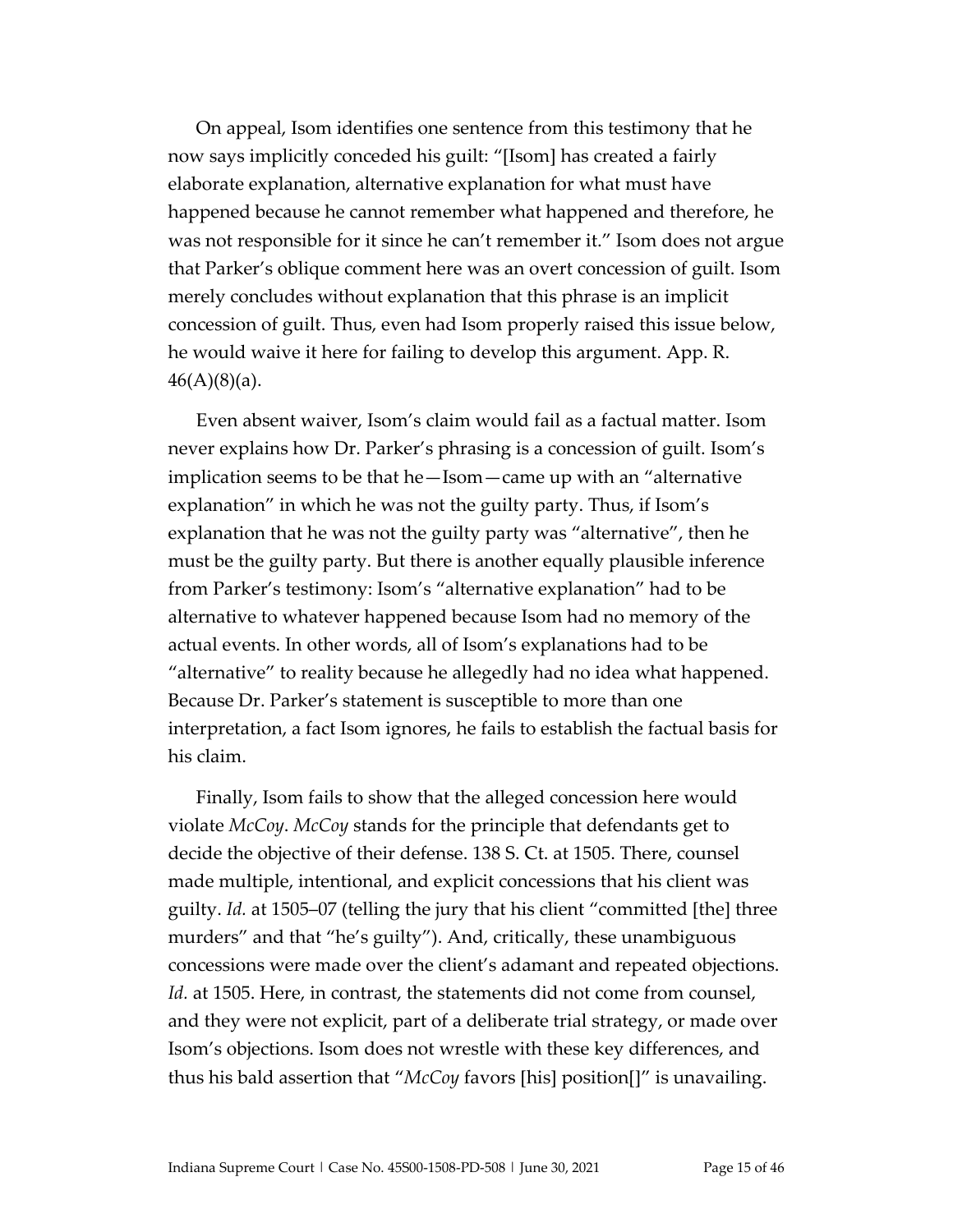Isom waived his argument that trial counsel were ineffective for conceding Isom's guilt by not raising it below; he waives it here by failing to explain how a passing reference open to multiple interpretations is an implicit concession subject to *McCoy*. Isom thus fails to show he is entitled to relief.

## ii. Plea Agreement

Below Isom argued that "[c]ounsel refused to properly present to Isom the State's plea offer." The post-conviction court found the claim waived because Isom failed to address it in his proposed findings of fact and conclusions of law. The post-conviction court went on to say that even if it reached the merits, Isom would not be entitled to relief under *McCoy*. We agree that Isom waived his claim below; he is thus prohibited from raising it here. P-C.R. 1(8). We also agree he is not entitled to relief on the merits.

For Isom to succeed on the merits, he would have to show that all the evidence points unerringly to the conclusion that his counsel were deficient. *Wilkes*, 984 N.E.2d at 1240. But here, the post-conviction court found the following facts:

- that Isom maintained his innocence and insisted that someone else committed the crimes throughout his case,
- that Isom refused to accept any plea or defense that involved an admission of guilt,
- that counsel "addressed the State's plea offer in Isom's presence on the record before the trial court and the court was satisfied that Isom did not wish to plead guilty."

Isom does not challenge these factual findings. Thus, there is record evidence that counsel did everything they could to honor Isom's objective and no basis to reverse the post-conviction court's finding that counsel satisfied *McCoy*.

Isom now repackages this claim as a free-standing argument that Indiana should change its law to accept "best-interest" pleas. But Isom failed to raise this issue below and is now prohibited from raising it here. P-C.R. 1(8). Because Isom waived his arguments and failed to show that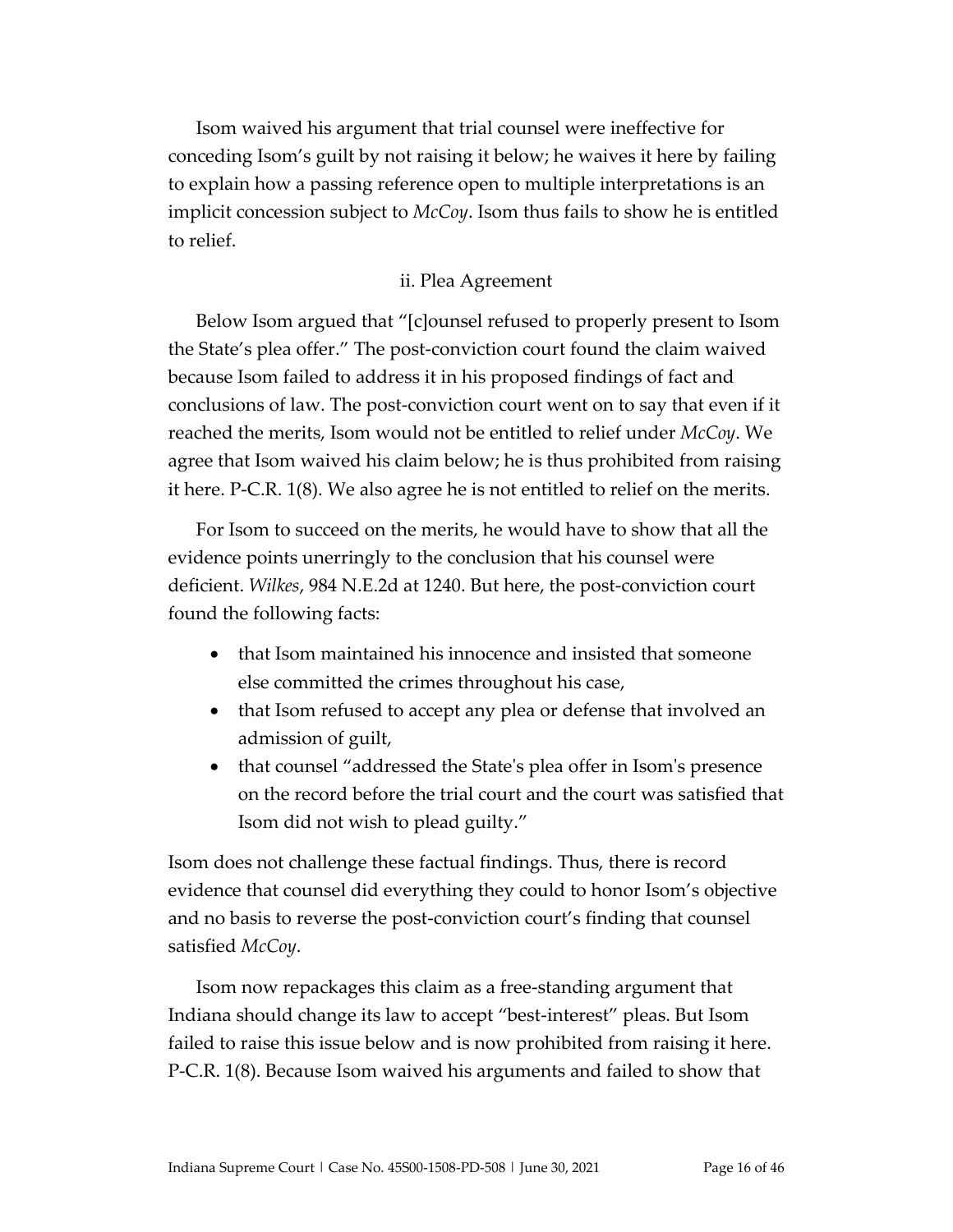he would otherwise be entitled to relief on the merits, we decline his invitation to revisit our holding in *Harshman*.

## 3. Penalty Phase

Isom argues that his trial counsel failed to fully investigate and present a mitigation case at the penalty phase of Isom's trial. According to Isom, trial counsel's investigation and use of Dr. Durak's data and expertise and Lake County's jail records amounted to ineffective assistance of counsel. Under *Strickland*, counsel has the duty to act reasonably under prevailing professional norms, including conducting reasonable investigations. *Wiggins v. Smith*, 539 U.S. 510, 521 (2003). In determining whether an investigation was reasonable, courts ask whether the known evidence would lead a reasonable attorney to investigate further. *Id.* at 527. And like all performance under *Strickland*, decisions about what and how much to investigate are given a "heavy measure of deference". *Rompilla v. Beard*, 545 U.S. 374, 381 (2005) (cleaned up). Because evidence in the record shows that counsel's investigation and use of both sets of records were part of a reasonable trial strategy, Isom does not carry his burden on review, and he is not entitled to relief under *Strickland*.

## a. Dr. Durak's Data and Expertise

As for Dr. Durak, Isom argues that trial counsel were ineffective because they did not interview Dr. Durak, obtain his data, call him as a witness, or give his data to other expert witnesses. The post-conviction court held that Isom failed to prove deficient performance. We agree.

Isom's first trial team hired Dr. Durak in 2008 to evaluate Isom's mental state for a possible insanity defense. Although Dr. Durak met and evaluated Isom, he did not finish his evaluation or diagnose Isom. Shortly before attorney Thiros died in 2010, Dr. Durak moved out of state and suspended his practice in Indiana. Dr. Durak did not respond to an attempt by Thiros's team to reach him and did not provide his test results to them. A few months later, Isom informed Thiros's colleagues that he wanted new counsel. Once attorneys Shaps and McCloskey took over Isom's defense, they tried to contact Dr. Durak but did not reach him.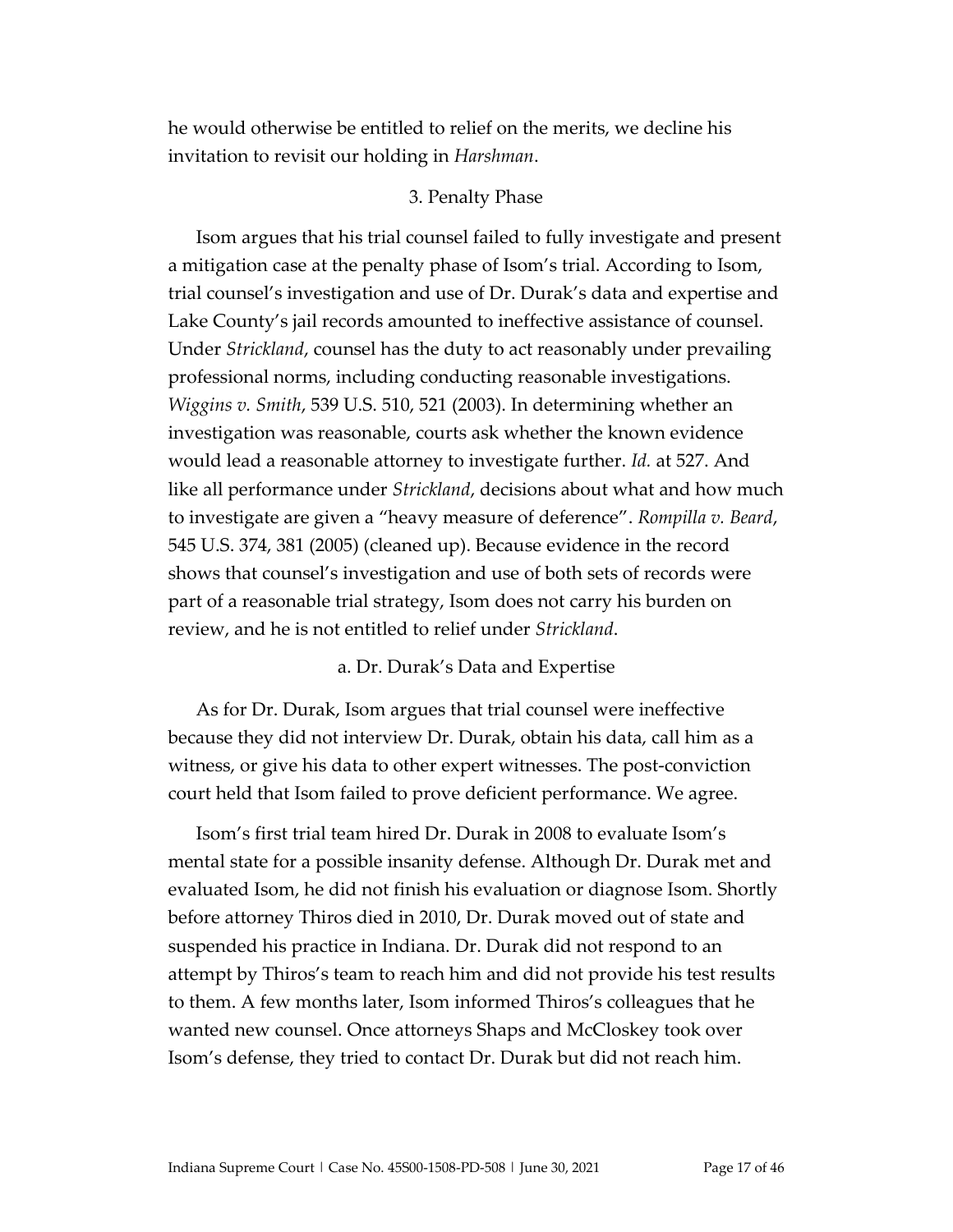They then moved forward with three other psychiatric experts, Drs. Eisenberg, Gelbort, and Parker.

According to Isom, the second trial team's failure to obtain and use Dr. Durak's records and testimony was deficient because they reached out to him only once and did not seek recourse from the court in securing his records and testimony. But Isom fails to explain why the Shaps team's decision to use their resources in developing evaluations and expert testimony from three other, more responsive experts was not reasonable. He thus waives this argument, App. R.  $46(A)(8)(a)$ , and cannot show deficient performance under *Strickland*. But even had he developed this argument, the post-conviction court identified evidence in the record supporting the conclusion that the Shaps team's decision to focus on other experts was reasonable. Namely, the Shaps team knew that Thiros had hired Dr. Durak but that he had provided no diagnosis and no written report. Thus, they had no reason to think that Dr. Durak had information that would be different or more helpful than that developed by their own investigation and experts. And Isom had made it clear that he did not want Shaps's team to use any of the Thiros team's experts. Because evidence in the record shows that the information known to the Shaps team would not have led a reasonable attorney to investigate further, and that the decision to use new experts was part of a reasonable trial strategy, Isom cannot prove deficient performance.

Moreover, even if Isom could show deficient performance, he fails to show prejudice. Isom's argument consists only of the bald statement that if counsel had investigated Dr. Durak's role more and used his testimony and records, "there is a reasonable chance the jury would have recommended against death." But Isom fails to explain why this would have changed the jury's recommendation, thus waiving this argument. App. R. 46(A)(8)(a). Moreover, there is ample evidence in the record showing that it would not have changed the jury's recommendation. For instance, one of the experts who testified at trial, Dr. Gelbort, conducted tests similar to Dr. Durak's and got similar results. Also, because Dr. Durak never completed his evaluation of Isom or made a diagnosis, at best his data and testimony would have been speculative. And the speculation of mental illness was in front of the jury many times because,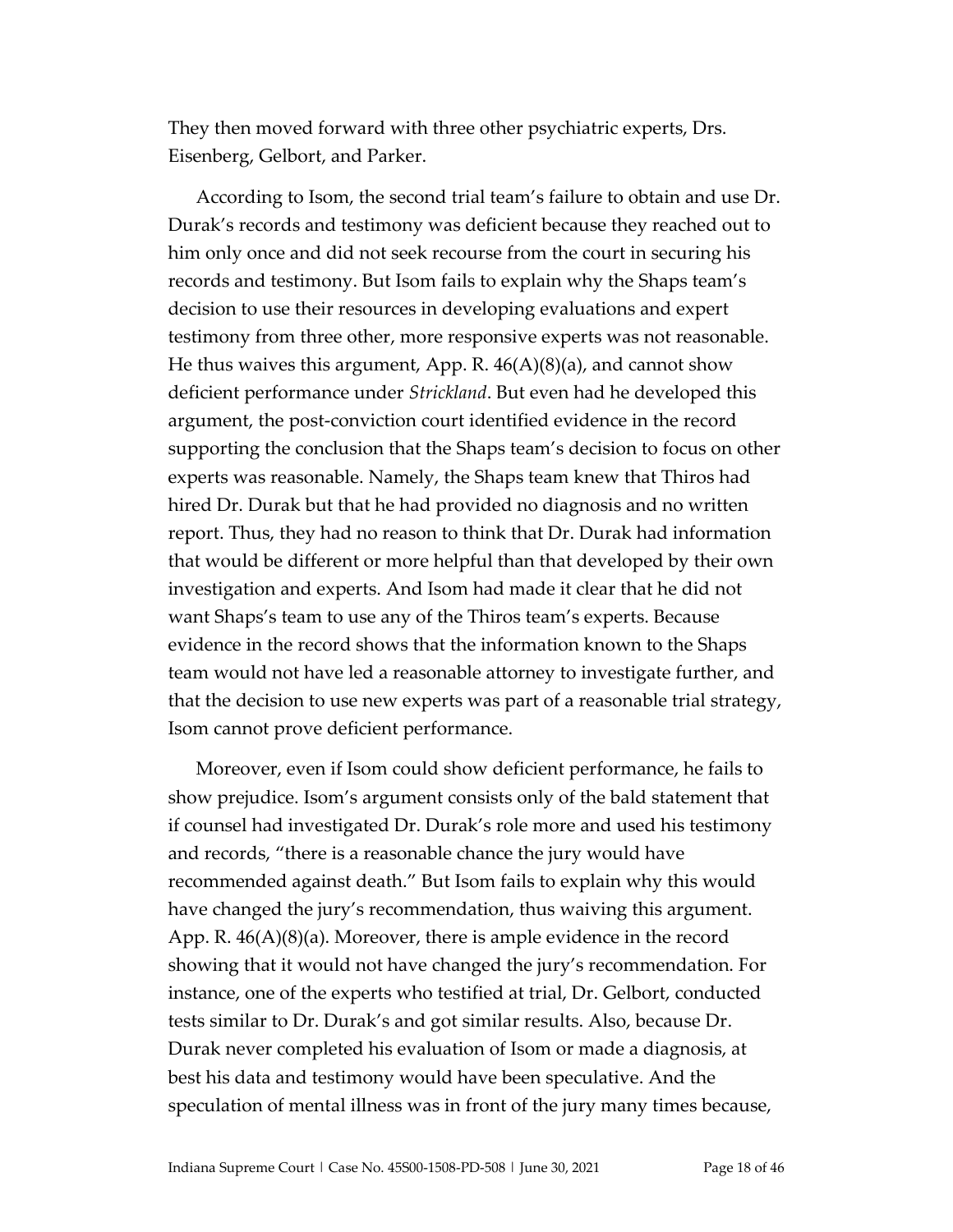although no expert ever diagnosed Isom with a serious mental illness, all three experts acknowledged that Isom could have a serious mental illness and that schizophrenia was a possibility.

Under our standard of review, Isom must show that all evidence points to the conclusion opposite that reached by the post-conviction court. But evidence in the record supports the post-conviction court's holding that Isom failed to show that trial counsel's investigation and use of Dr. Durak's data and testimony were ineffective. Thus, Isom cannot carry his burden on review and is not entitled to relief on these grounds.

## b. Lake County's Jail Records

As for the jail records, Isom argues that trial counsel were ineffective because they did not obtain certain jail records and provide them to their expert witnesses. The post-conviction court held that Isom failed to prove deficient performance. We agree.

Isom's arguments center on a jail-intake form titled "Mental Health Suicide Risk Assessment". The unnamed jail employee who filled out Isom's intake form indicated that Isom was "visibly exhibiting symptoms indicative of thought disorder. (Cannot focus attention/hearing or seeing things not there)." This form also stated that Isom had "Loose Associations". Isom's arguments also concern other jail records noting possible psychosis and schizophrenia.

According to Isom, the second trial team failed to obtain and use these records, and their failure to do so was deficient performance. But Isom's arguments fail on the record. First, there is evidence that the second trial team had all the jail records. McCloskey testified that he obtained the records from the jail, had no problems getting them, and got updates regularly. Shaps testified that they asked the jail for as many records as they could get and that they had all the jail records the first trial team had.

Plus, Dr. Eisenberg's testimony suggested he knew of the records Isom claims were missing. Isom concedes that the first trial team had the records indicating possible diagnoses of schizophrenia and psychosis, and the post-conviction court found that the first trial team gave a binder containing these records to all of the experts—a finding Isom does not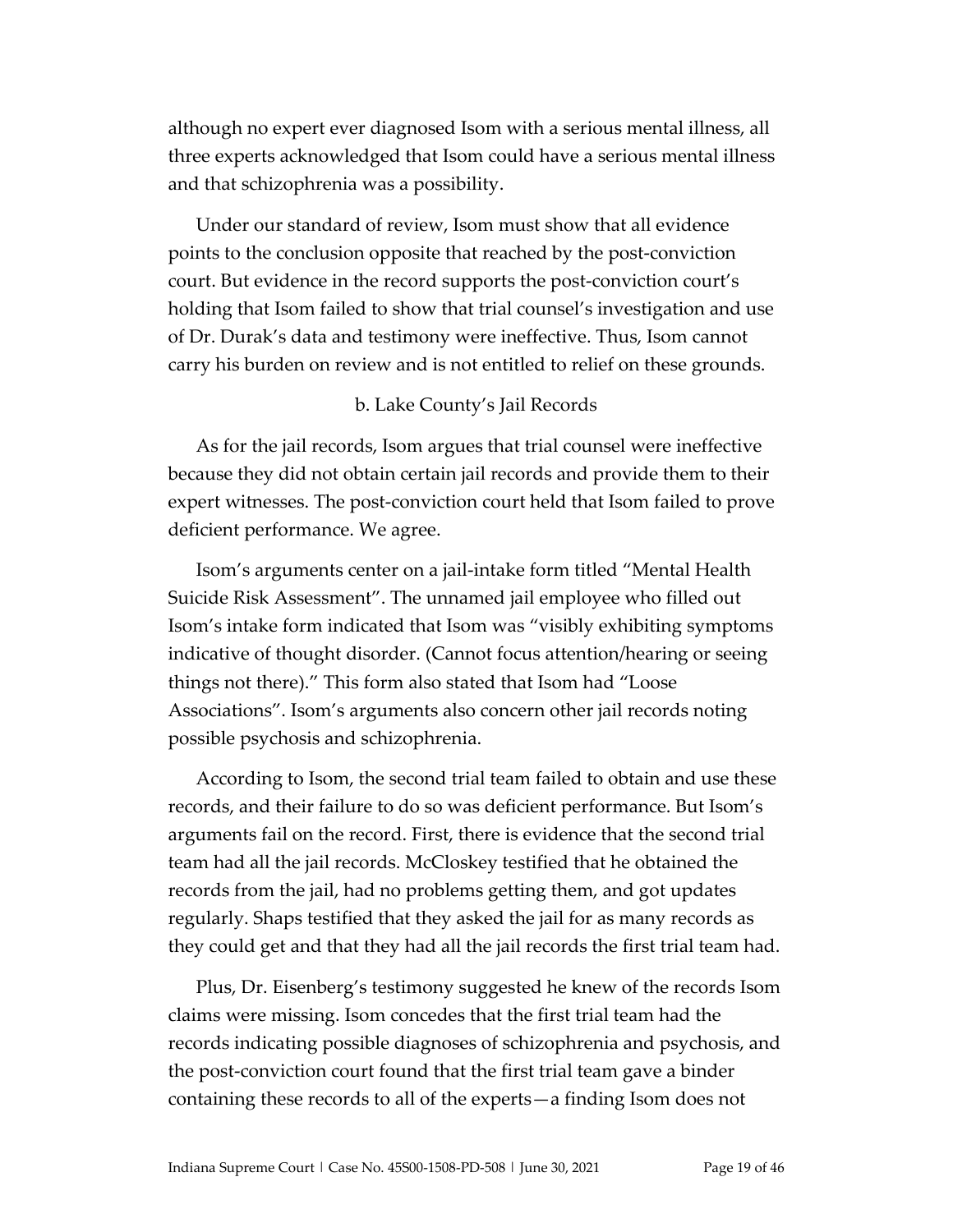challenge. Thus, Isom cannot show that all the evidence points to the conclusion that the records were missing. Second, even if Isom could show that they were, he would still have to show that the Shaps team's investigation was unreasonable given the information they knew at the time. Isom cannot do so because the evidence shows that the Shaps team thought they had all the jail records.

Finally, Isom cannot show prejudice. His only argument as to prejudice is the same one he made about Dr. Durak's records: that had counsel found and used the jail records, "there is a reasonable chance the jury would have recommended against death." Isom again fails to explain why finding and using the jail records would have changed the jury's recommendation, thus waiving this argument. App. R.  $46(A)(8)(a)$ . Moreover, there is evidence that additional records and their use by other experts would not have changed the jury's recommendation. Isom presented evidence from several mental-health experts, none of whom testified that Isom had a mental illness. Unlike the nameless jail employee, these doctors used their significant expertise to formally evaluate Isom and then shared their observations directly with the jury. Isom makes no attempt to explain how a few sheets of paper of unknown authorship indicating possible mental illness would have changed the jury's recommendation when so much other speculation about Isom's mental illness from expert witnesses failed to do so. We do not find such an unlikely and speculative proposition reasonably probable.

There is evidence that supports the post-conviction court's holding that Isom failed to show that trial counsel's investigation and use of jail records were ineffective. Thus, Isom cannot carry his burden on review and is not entitled to relief on these grounds.

#### 4. Penalty-Phase Instructions

Next, Isom claims that his trial counsel provided constitutionally ineffective assistance for not objecting to penalty-phase jury instructions 17, 18, and 23. Because Isom is appealing a negative judgment on postconviction relief, he must show that the evidence as a whole points "unmistakably and unerringly" to the conclusion that he was denied the effective assistance of counsel under *Strickland*. *Wilkes*, 984 N.E.2d at 1240.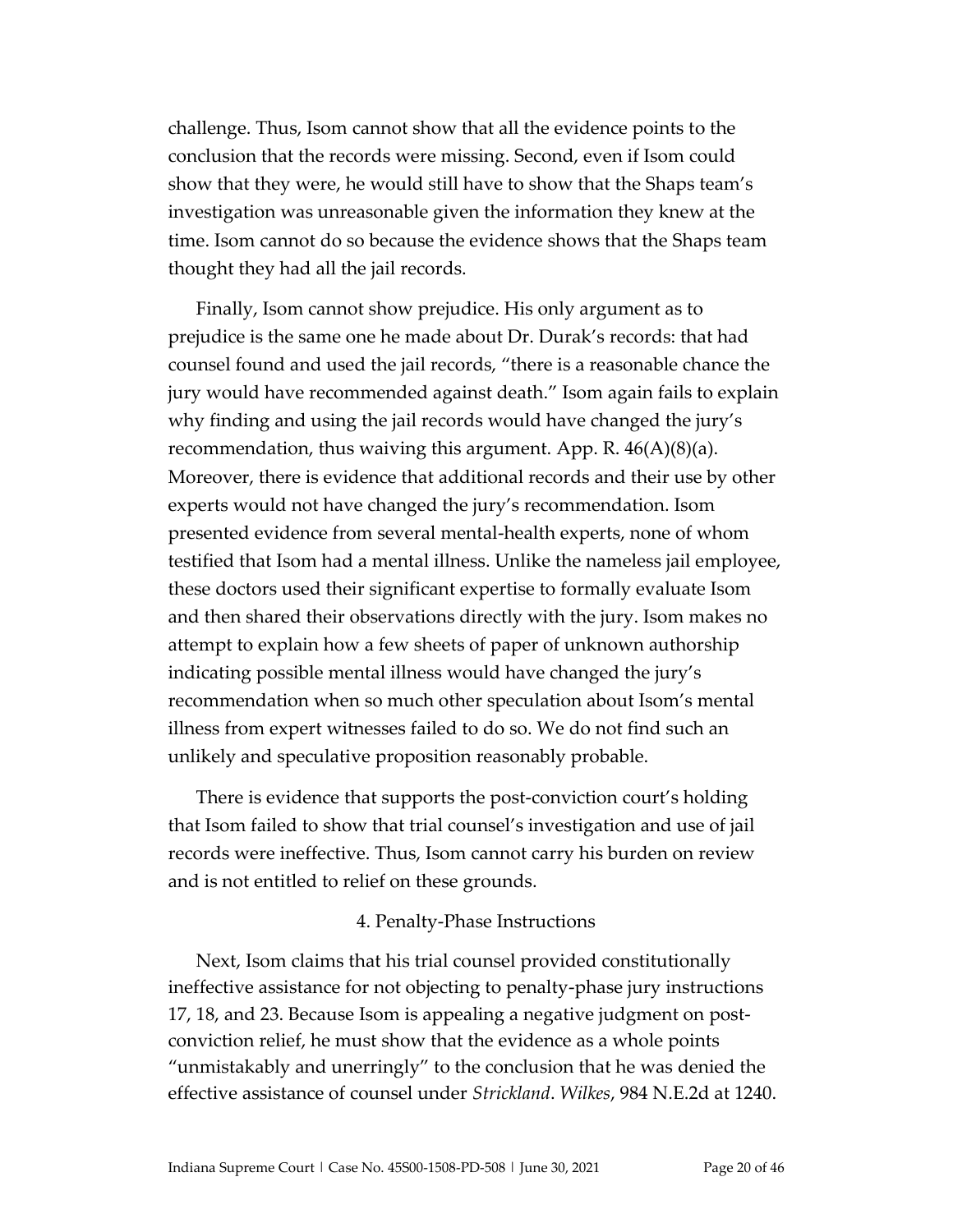Under this exacting standard, for each instruction Isom must show that the evidence points only to the conclusion that by not objecting, trial counsel provided substandard performance that prejudiced Isom. And when counsel's alleged error is a failure to object, the defendant must also show that the trial court would have sustained counsel's objection. *Timberlake v. State,* 690 N.E.2d 243, 259 (Ind. 1997). Thus, to meet *Strickland*'s prongs, Isom had to show deficient performance; that objections to instructions 17, 18, and 23 would have been sustained; and a reasonable probability that absent the instructions, the jury would not have recommended a death sentence. *Strickland*, 466 U.S. at 694. Because Isom does not make these showings, he is not entitled to relief on these grounds.

## a. Instructions 17 and 18

Isom first argues that trial counsel were ineffective for not objecting to instruction 17 (defining "mental disease or defect") and instruction 18 (defining "intoxication"). Because Isom combined his arguments for instructions 17 and 18, we will address them together. Specifically, Isom argues that instruction 17 removed his purported mental illness from the jury's consideration by wrongly informing the jury it could consider only a mental illness that rendered a defendant "unable to appreciate the wrongfulness" of his conduct at the time of his offense. And he argues that instruction 18 caused the jury to consider as a mitigator only the degree of intoxication that would have caused Isom to lose normal control of his faculties, thus excluding evidence of being under the influence of alcohol to a lesser degree. According to Isom, both instructions were error because they impermissibly limited the jury's consideration of mitigating factors.

Instruction 17 quoted the definition of "mental disease or defect" in Indiana Code section 35-41-3-6:

a) a person is not responsible for having engaged in conduct if, as a result of mental disease or defect, he was unable to appreciate the wrongfulness of the conduct at the time of the offense.

b) as used in this section, "mental disease or defect" means a severely abnormal mental condition that grossly and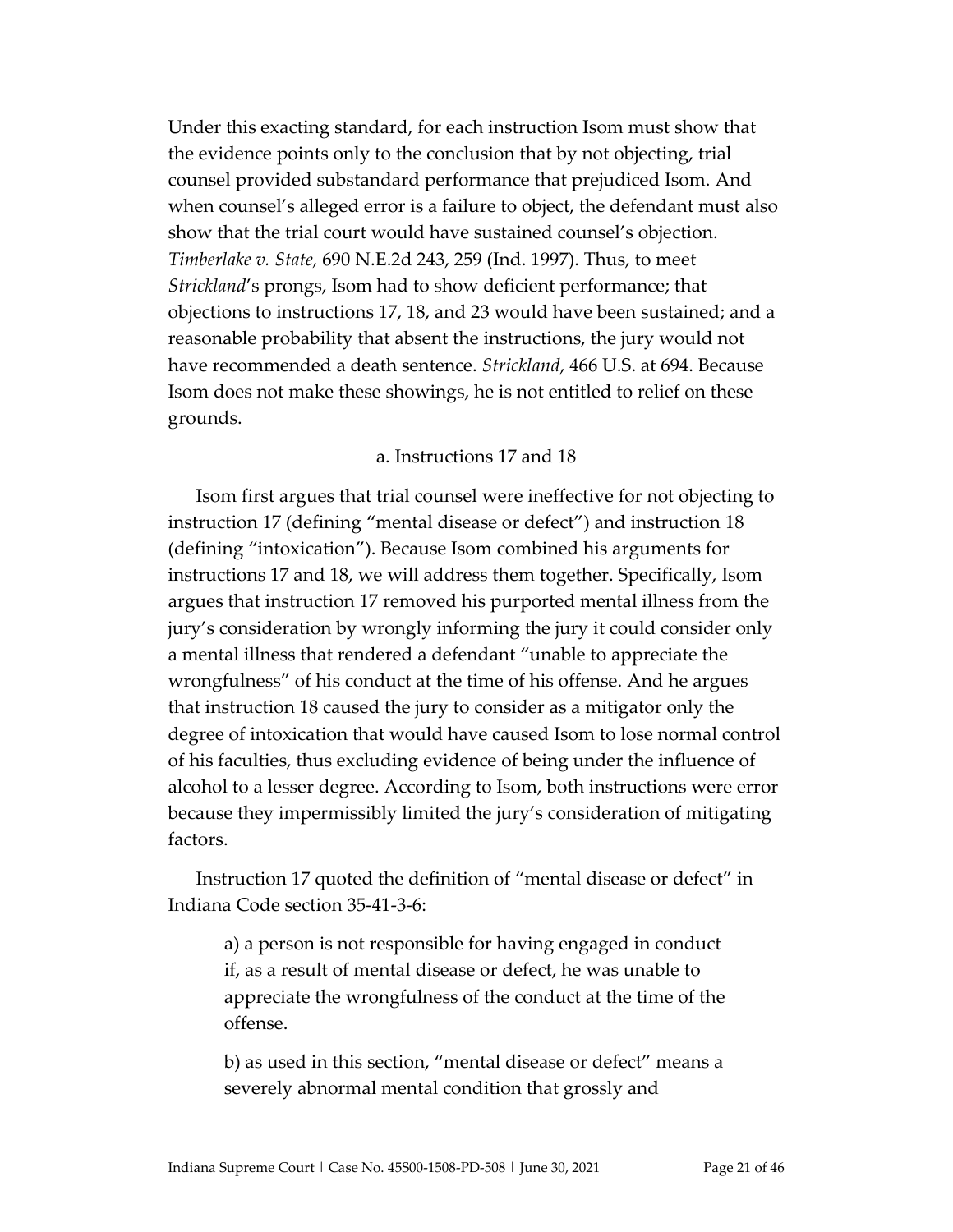demonstrably impairs a person's perception, but the term does not include an abnoormality [sic] manifested only by repeated unlawful or antisocial conduct.

Instruction 18 said:

"Intoxication" means under the influence of alcohol so that there is an impaired condition of thought and action and the loss of normal control of a person's faculties.

This instruction not only recites a statutory definition of "intoxication", see Ind. Code §§ 9-13-2-86, 35-46-9-2, but also describes its common meaning. See Merriam-Webster, https://www.merriamwebster.com/dictionary/intoxication (last visited June 29, 2021) (defining "intoxication" as "the condition of having physical or mental control markedly diminished by the effects of alcohol or drugs").

The post-conviction court held that Isom did not show either deficient performance or prejudice as to trial counsel's failure to object to these instructions. We agree.

#### i. Performance

We begin with deficient performance. Under our well-settled standard of review, Isom had to show that the only conclusion based on the evidence was that trial counsel's representation fell below prevailing professional norms. But his effort to do so fails as a matter of law, logic, and fact.

First, as the post-conviction court pointed out, instructions 17 and 18 are accurate statements of law. Both instructions use a statutory definition, and instruction 18 recites the ordinary meaning, too. Isom has no counter to these points. Also, the instructions were relevant because they were used to define terms in instruction 16, an unchallenged instruction that Isom requested. Instruction 16 recited mitigating circumstances from Indiana Code section 35-50-2-9(c)(6): the "defendant's capacity to appreciate the criminality of the defendant's conduct or to conform that conduct to the requirements of law was substantially impaired as a result of **mental disease or defect** or of **intoxication**." Isom does not argue that the prevailing norm for lawyers is to object to accurate statements of law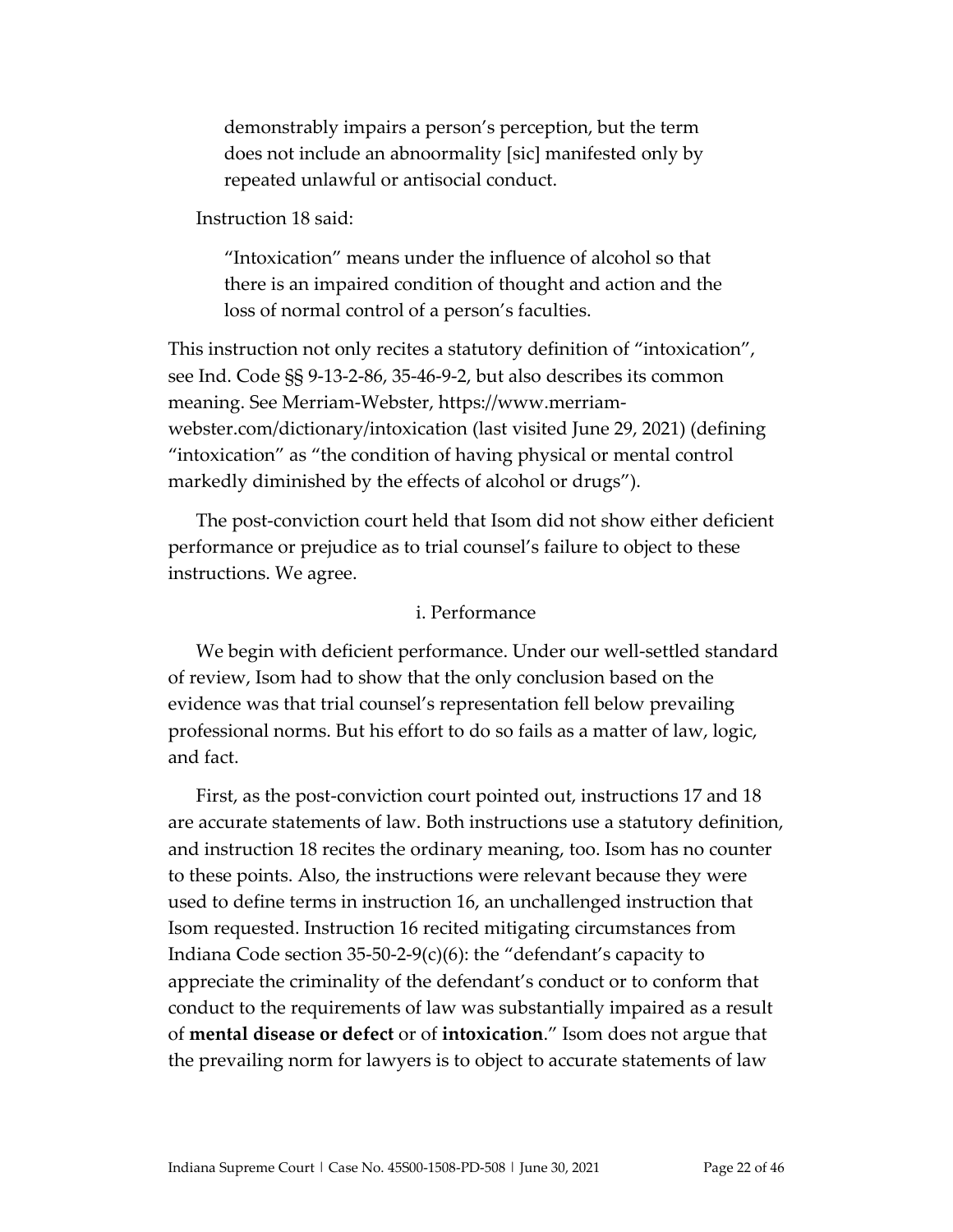made relevant by their own instruction. He thus waives this argument. App. R.  $46(A)(8)(a)$ .

Second, as to logic, we agree with the post-conviction court that merely defining "mental disease or defect" and "intoxication" did not preclude the jury from considering other evidence that might not rise to the level of mental disease, mental defect, or intoxication. Nothing in either instruction, individually or taken together with other instructions, told the jury to ignore all evidence of mental-health issues or alcohol consumption falling outside the definitions in instructions 17 and 18. Isom points to no evidence suggesting that merely defining one part of the law excludes consideration of all other facts. Rather, instructions 17 and 18 did what instructions are meant to do, which are to educate the jury on a relevant part of the law. *Batchelor v. State*, 119 N.E.3d 550, 562 (Ind. 2019). These points do not lead us "unmistakably and unerringly" to the conclusion that trial counsel's failure to object fell below prevailing professional norms.

Third, as a factual matter, the post-conviction court also rejected Isom's argument that instructions 17 and 18 wrongly caused the jury to consider only behavior defined as a mental disease, mental defect, or intoxication. We agree. Taking the instructions as a whole, we find that the jury was advised to consider all facts it thought were mitigating. Instruction 11 informed the jury that "there are no limits on what facts any of you may find as mitigating", and that a "mitigating circumstance can be anything about the defendant . . . which any one of you believes should be taken into account", including "circumstances relating to the defendant's . . . mental state".

In addition, relevant to Isom's instruction 17 challenge, instruction 16 listed eight other mitigators pertaining to mental health:

- 1) "Potential brain damage as a result of fall during childhood",
- 2) "Frontal lobe limitations and impairment",
- 3) "Suppression of ability to process and encode concrete bits of material",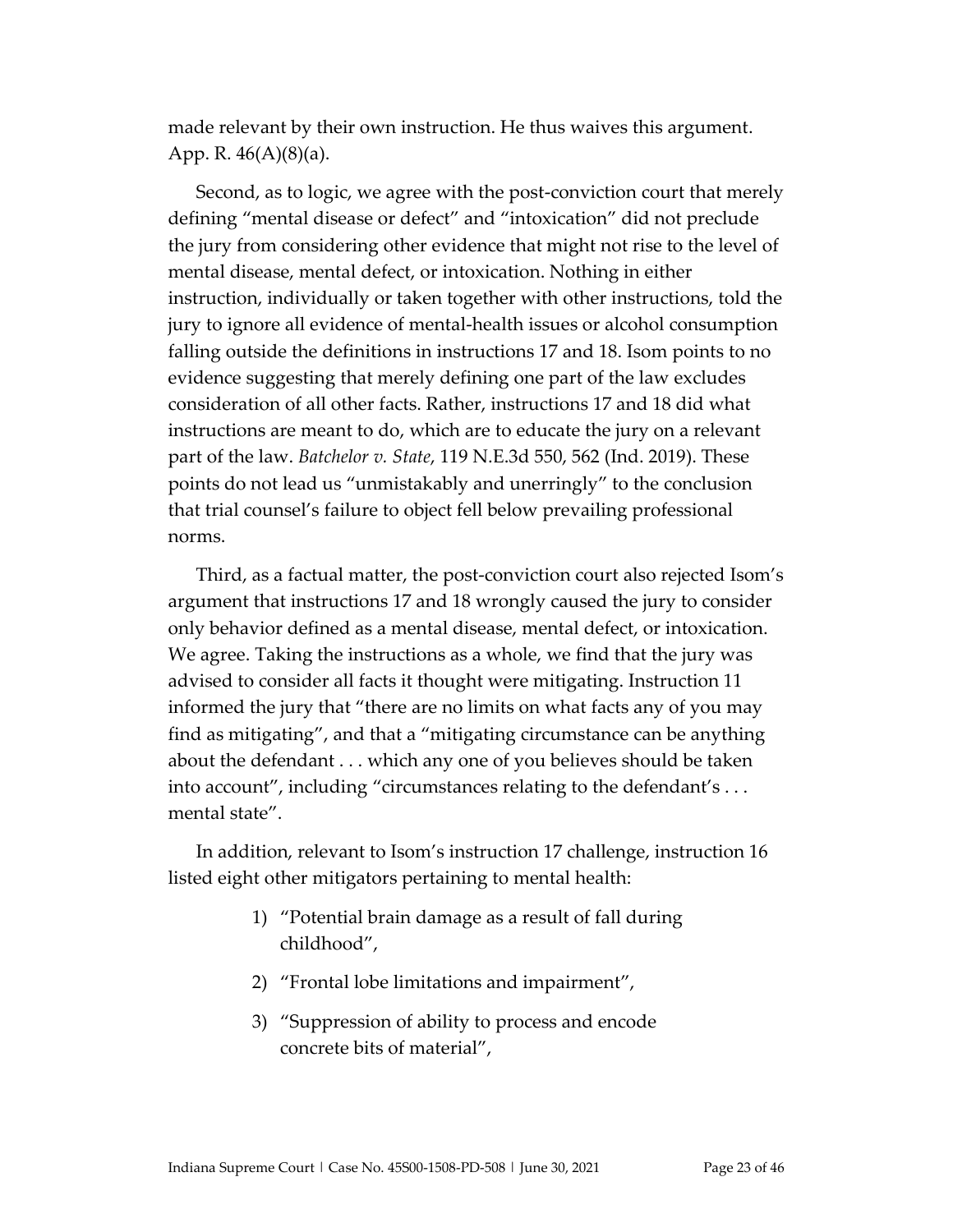- 4) "Impairment of transfer from short to long term memory",
- 5) "Attention and concentration problems",
- 6) "Limitation of capacity to adapt in situations requiring active and efficient cognitive endeavors and information processing",
- 7) "Dissociative amnesia", and
- 8) "Post-traumatic stress disorder (PTSD)".

None of these mental-health issues were limited as possible mitigators to those that rendered Isom incapable of appreciating the wrongfulness of his actions.

Isom's only answer is that instruction 11 contradicts but does not explain the error in instructions 17 and 18, and, thus, under *Francis v. Franklin*, 471 U.S. 307, 322 (1985), instruction 11 cannot cure instructions 17 and 18. But Isom's argument mischaracterizes both the facts and the law. First, his argument ignores that the post-conviction court considered instruction 17 in relation to both instructions 11 and 16. Second, the postconviction court did not hold that instruction 11 cured any error in instructions 17 and 18. The post-conviction court instead found no error in either. Thus, Isom's argument applying *Francis* is inapposite. The postconviction court did not consider instructions 11 and 16 to have cured the other instructions' alleged deficiency. Instead, it noted that instructions should be considered as a whole to determine whether they misled the jury on the law. This is the proper approach under controlling precedent. See, e.g., *Inman v. State*, 4 N.E.3d 190, 200 (Ind. 2014). Isom never explains why *Francis* should govern the analysis instead of our settled approach that considers instructions as a whole, and we reject his attempt to mischaracterize the proceedings below. Isom thus did not show that trial counsel's performance was constitutionally deficient for not objecting to instructions 17 and 18.

If anything, counsel's decision to use instructions 17 and 18 to supplement the jury's understanding of instruction 16 is the type of strategic decision subject to the deferential *Strickland* inquiry. Elsewhere, we have held that a defendant cannot overcome the presumption of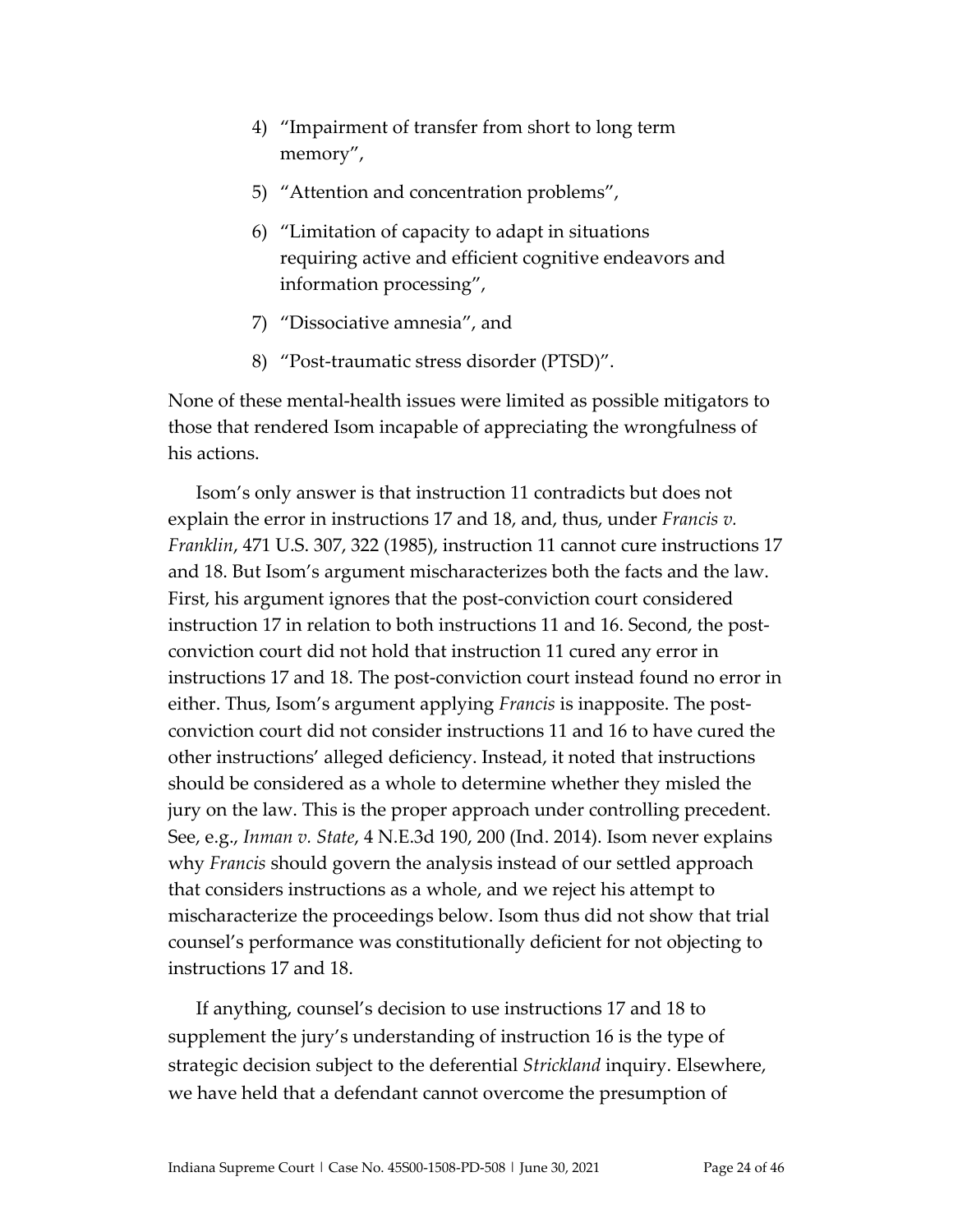competent representation under *Strickland* unless the defendant shows that trial counsel's presumptively reasonable strategic decision was in fact due to counsel's ignorance. *Brewington v. State*, 7 N.E.3d 946, 977–78 (Ind. 2014). Isom does not address whether trial counsel's failure to object was the product of a strategic decision. Without overcoming this presumption, Isom cannot meet his *Strickland* burden, and his claims necessarily fail.

#### ii. Prejudice

We turn next to prejudice. Although Isom's *Strickland* claim fails because he did not show deficient performance, it fails independently for lack of prejudice. To prove prejudice, Isom had to show that the only conclusion based on the evidence is that there was a reasonable probability the unraised objections would have been sustained and that absent the instructions, the jury would not have recommended the death penalty. Critically, Isom did not argue either. Thus, he waives these arguments, App. R. 46(A)(8)(a), and cannot meet his *Strickland* burden.

Even had Isom raised these waived arguments, they would have failed. First, as discussed above, Isom shows no error in the instructions, so he shows no grounds for the trial court to sustain counsel's objection. Moreover, even had the objections been sustained, Isom cannot show a reasonable probability that the jury would have returned a sentence other than death. The jury's charge under section 35-50-2-9(l)(2) was to decide whether one or more aggravating circumstances outweighed the mitigating circumstances. Here, this means that Isom needed to show that the jury would have accorded the fact that he had been drinking (but was not legally intoxicated) and had mental-health issues (but not a mental illness or defect) such mitigating weight that their addition to the approximately thirty other proposed mitigators would have overcome the aggravators—that Isom had committed two other murders. We reject any argument that this speculative counterfactual outcome was reasonably probable. Thus, Isom cannot establish prejudice under *Strickland*.

Instead, Isom argues that his trial counsel's alleged error rendered the proceedings fundamentally unfair: "the jury was precluded from considering the most compelling portions of the mitigating evidence because the final instructions placed the burden too high." But Isom's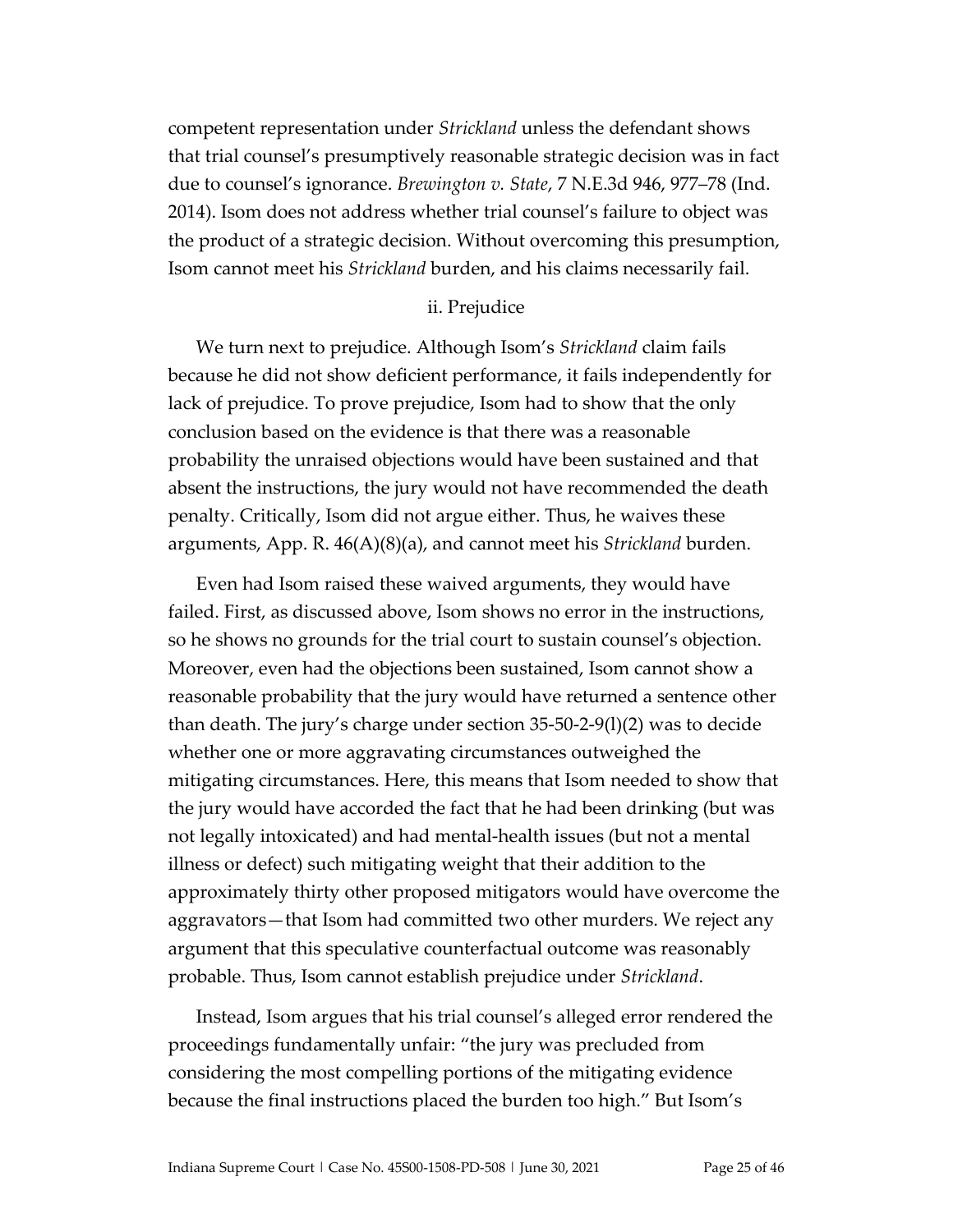claim that this was so does not make it so. He provides no evidence to support his claim. And he cites no case law to support his view that any instructional error relevant to a mitigating circumstance renders a proceeding so unreliable that it violates a defendant's due-process rights. To the contrary, Supreme Court precedent recognizes that not all instructional error in capital cases is fundamental error, *Sochor v. Florida*, 504 U.S. 527, 534 n.\* (1992), as does our own precedent, *Inman*, 4 N.E.3d at 200. Because Isom did not develop this fundamental-error argument, he waived it. App. R. 46(A)(8)(a). But even had he developed it, we discern no fundamental unfairness in the proceedings.

Isom also argues that his alleged instructional errors are structural errors and that *Strickland* prejudice should thus be presumed. In doing so, he quotes a number of federal cases, but none stands for the broad principle that instructional error relevant to mitigating circumstances is structural error and thus exempt from harmless-error review. Specifically, Isom argues that so-called *Lockett* errors are not subject to harmless-error review under Supreme Court precedent. But the issue in *Lockett v. Ohio*, 438 U.S. 586, 604–05 (1978), and other like cases, see *Tennard v. Dretke*, 542 U.S. 274, 285–86 (2004), *Penry v. Johnson*, 532 U.S. 782, 799–800 (2001), *Penry v. Lynaugh*, 492 U.S. 302, 318–20 (1989), and *Eddings v. Oklahoma*, 455 U.S. 104, 112–13 (1982), was whether a state's sentencing scheme could preclude a sentencer from considering mitigating evidence as a matter of law. And the circuit cases Isom cites similarly focus on state law or procedure that precluded the sentencer from considering mitigating evidence as a matter of law. See *Nelson v. Quarterman*, 472 F.3d 287, 291, 303 (5th Cir. 2006); *Davis v. Coyle*, 475 F.3d 761, 772 (6th Cir. 2007); *Hargrave v. Dugger*, 832 F.2d 1528, 1534 (11th Cir. 1987).

Here, though, Isom neither challenges the validity of Indiana's sentencing scheme nor argues that the jury was precluded from considering mitigating evidence as a matter of law. Indeed, Isom concedes that his jury was specifically instructed to consider all facts it believed were mitigating. Because Isom does not develop his argument under *Lockett* and later federal cases by showing why they should apply here, he waives it. App. R. 46(A)(8)(a). Moreover, structural error under state law is an extremely narrow doctrine, see *Durden v. State*, 99 N.E.3d 645, 652, 653 (Ind. 2018), which we decline to extend here.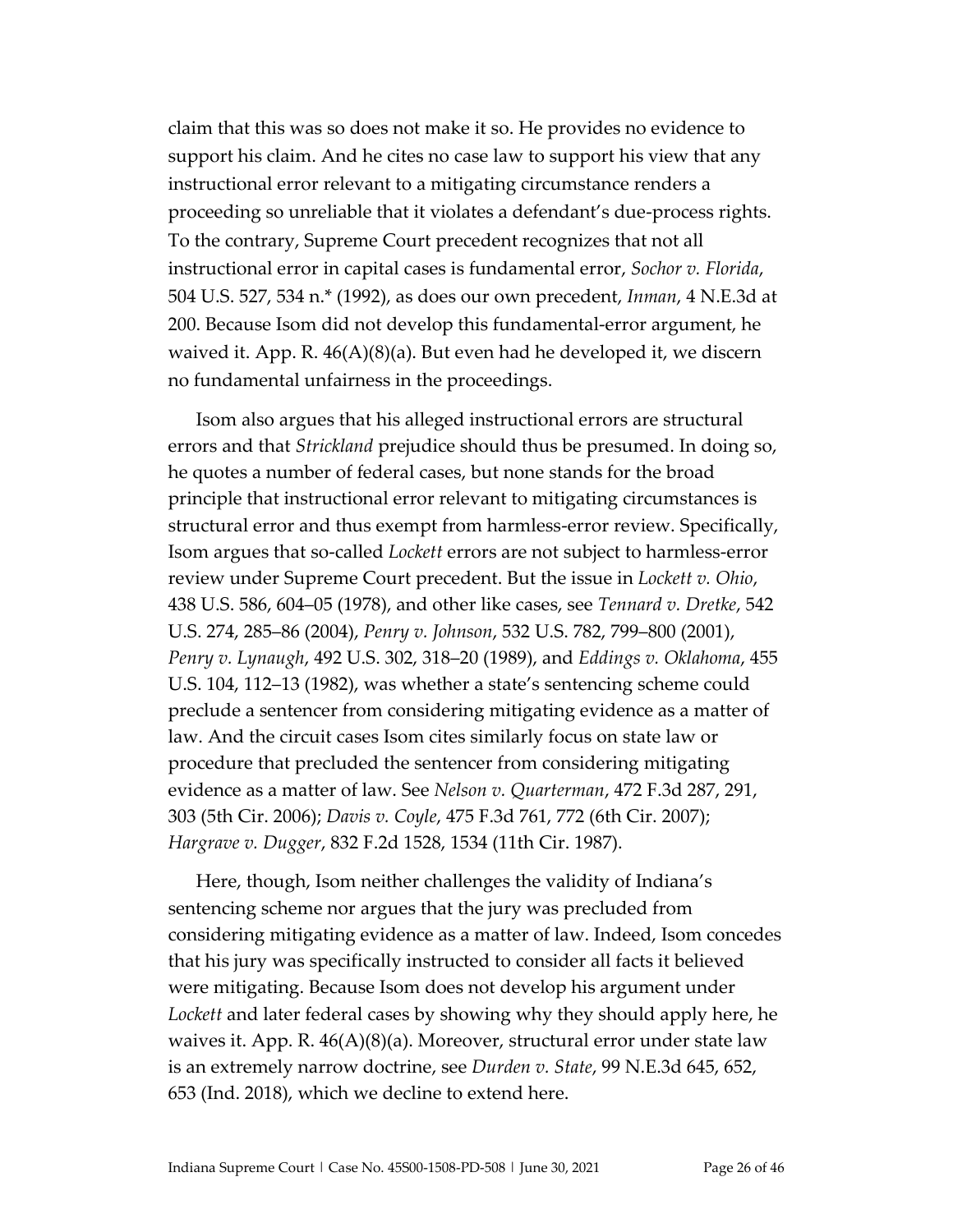We are thus persuaded that Isom's alleged error is subject to traditional harmless-error review. But even were it not, Isom's claims of fundamental and structural error ignore that he invited the alleged errors concerning instructions 17 and 18. Under Indiana's invited-error doctrine, a party cannot benefit from an error the party commits, invites, or sets into motion by his own neglect or misconduct. *Id.* at 651. Thus, invited error can defeat a claim of even structural or fundamental error. *Id.* at 655. An unobjected-to instruction coupled with an active request for related instructions raises the question of invited error. *Brewington*, 7 N.E.3d at 974. Here, Isom pursued a deliberate strategy of putting as many mitigators, statutory and nonstatutory, in front of the jury as possible. As part of that strategy, he sought instruction 16 and did not object to instructions 17 and 18, which defined terms used in instruction 16. Thus, Isom invited any errors in instructions 17 and 18, thereby defeating his claims, even if he could somehow show structural or fundamental error.

Because Isom does not argue or show prejudice and he invited the alleged errors, he does not meet *Strickland*'s second prong. He thus fails to show that the evidence points "unmistakably and unerringly" to the conclusion that trial counsel's failure to object to instructions 17 and 18 was both deficient performance and prejudicial under *Strickland*. He is not entitled to relief on either ground.

#### b. Instruction 23

Isom next argues that trial counsel were ineffective for failing to object to instruction 23. According to Isom, the instruction wrongly informed the jury that its sentencing decision must be unanimous and was thus unconstitutional at the penalty phase.

Instruction 23 said:

To return verdicts, each of you must agree to them.

Each of you must decide the case for yourself, but only after considering the evidence with the other jurors. It is your duty to consult with each other. You should try to agree on a verdict, if you can do so without compromising your individual judgment. Do not hesitate to re-examine your own views and change your mind if you believe you are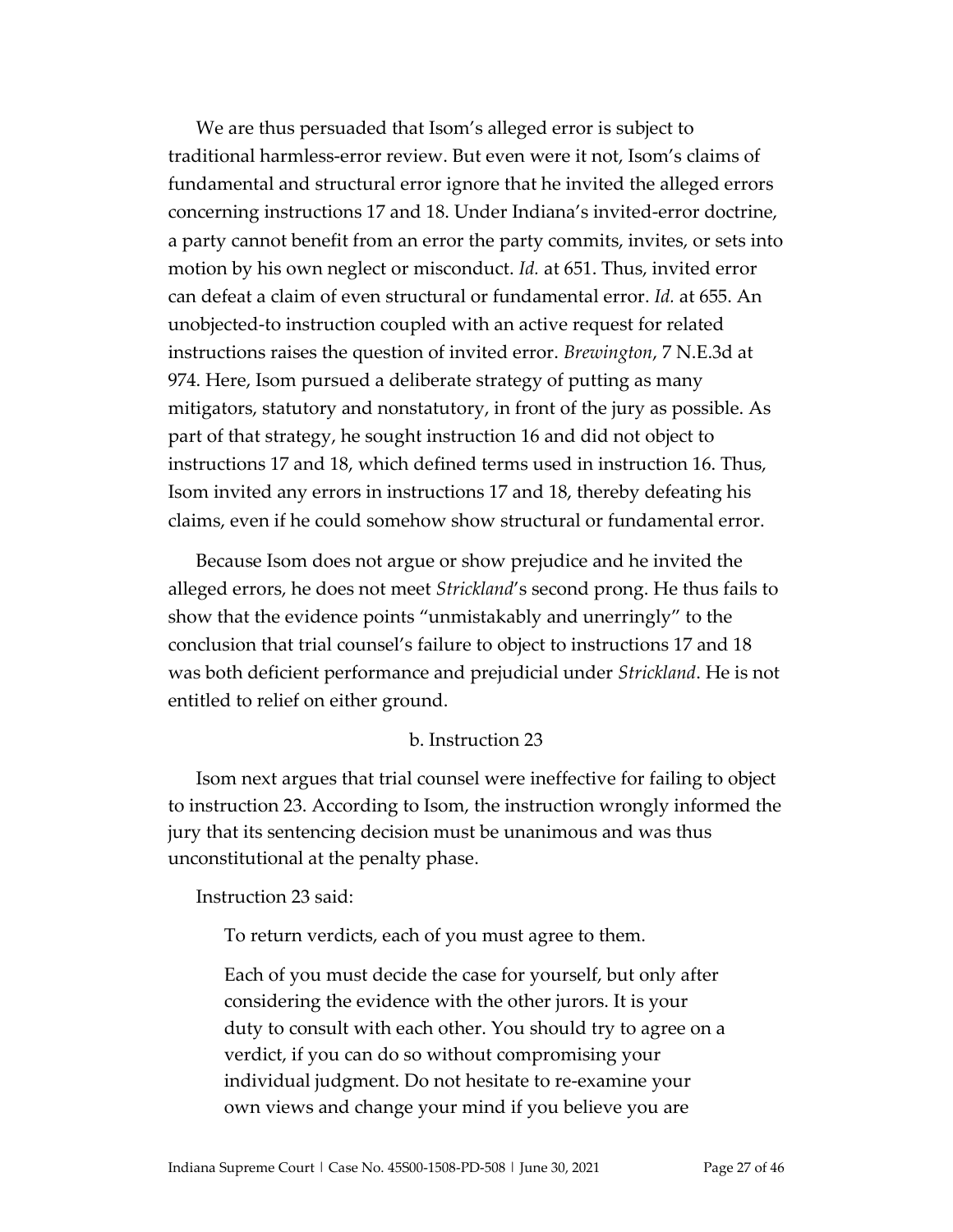wrong. Do not give up your honest belief just because the other jurors may disagree, or just to end the deliberations. After the verdict is read in Court, you may be asked individually whether you agree with it.

The post-conviction court held that Isom did not show constitutionally deficient performance or prejudice for trial counsel's failure to object to instruction 23. We agree.

#### i. Performance

We begin with deficient performance and find that Isom fails to meet his burden. Critically, he does not explain why, even were instruction 23 erroneous, it was constitutionally deficient performance not to object. And apart from waiver, even had Isom supplied this critical missing link, his argument fails as a matter of both fact and law.

As a factual matter, instruction 23 nowhere tells the jury it must return a unanimous sentencing recommendation. It merely says that to return a verdict in a capital case, its verdict must be unanimous. In fact, the instruction states that each juror "must decide the case for yourself" and admonishes jurors to try to agree only if they can do so without "compromising" each juror's "individual judgment." And it advises jurors they should not give up an "honest belief" just because other jurors disagree. Also, a reviewing court considers whether the instructions, taken as a whole, misinformed the jury about the law. Thus, the post-conviction court properly considered instruction 23 alongside other instructions, namely, instruction 11. Instruction 11 told the jury that each juror "must consider and weigh any mitigating factors he or she finds to exist without regard to whether other jurors agree with that determination." Taken together, instructions 11 and 23 correctly informed the jury of its obligations in a capital case: to seek unanimity before recommending the death sentence—but only if unanimity can be reached without sacrificing individual judgment and after each juror individually weighs any mitigating factors. See I.C. § 35-50-2-9(f). For these reasons, Isom's argument fails factually.

His argument also fails legally. The post-conviction court found that instruction 23 is a correct statement of law because all jurors must agree that death is the proper sentence before the trial court will accept its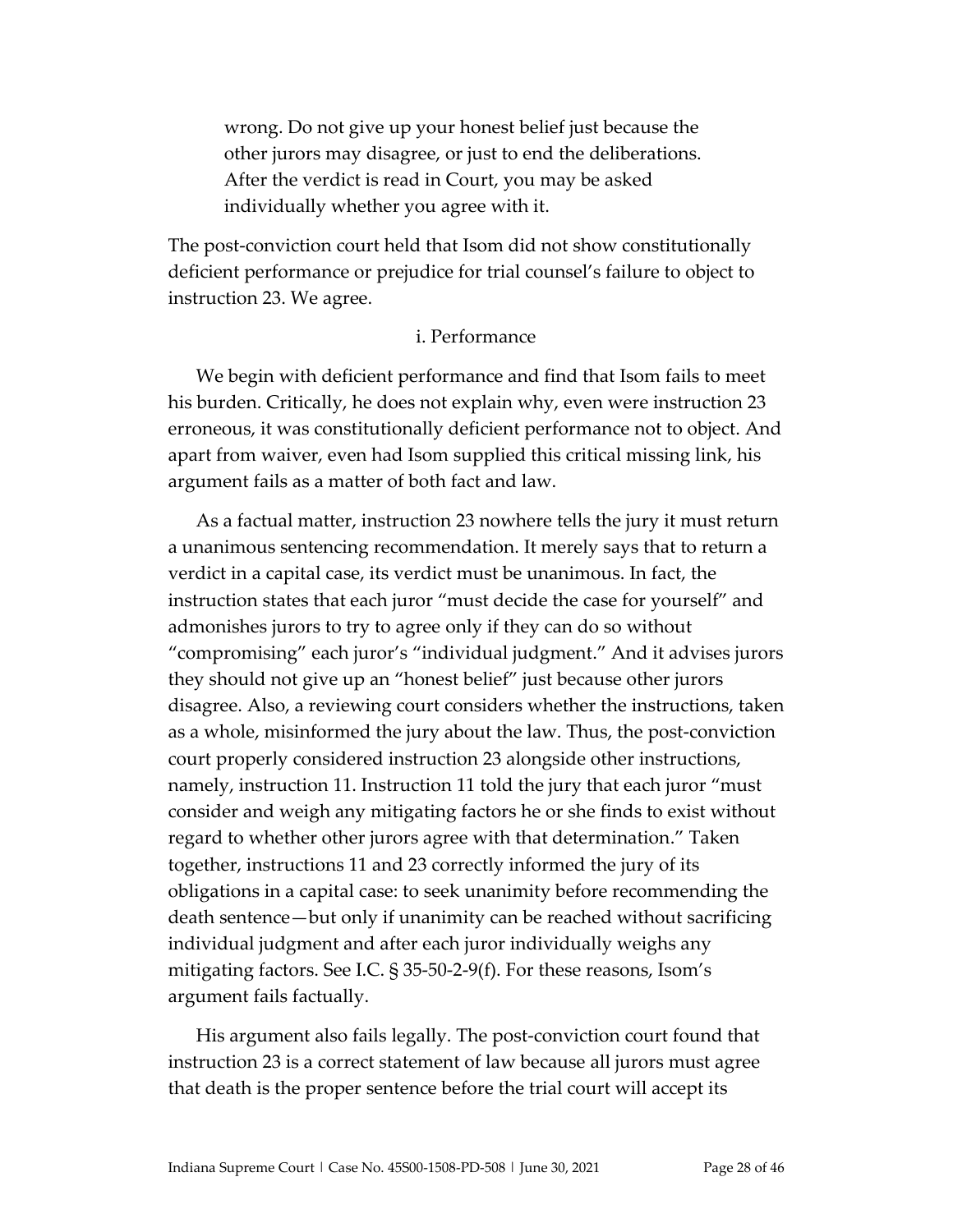recommendation. Isom does not explain why instruction 23 was unconstitutional at the penalty phase, does not provide any legal citations to support his claim, and does not specify which constitutional right the instruction allegedly violated. Isom says only that it was "especially true" that instruction 23 was unconstitutional considering instruction 15. Yet Isom did not mention instruction 15 in his post-conviction petition or in his proposed findings to the post-conviction court. He cannot raise this issue for the first time on appeal. See, e.g., *Cavens v. Zaberdac*, 849 N.E.2d 526, 533 (Ind. 2006).

Isom also waives this argument by not developing it. App. R.  $46(A)(8)(a)$ . He does not explain how instruction 23 was unconstitutional at sentencing or how instruction 15 supports his claim. And the Court discerns nothing in instruction 15 that makes instruction 23 unconstitutional. Instruction 15 says "[a]ny findings you enter in a verdict form must be unanimous. Do not enter any findings or sign any verdict form to which there has not been a unanimous agreement." Taken together, these instructions make it harder for a defendant to receive the death penalty, thus providing a reasonable basis for counsel's strategic decision not to object to instruction 23. To overcome the presumption that his counsel made a reasonable strategic decision, Isom needed to show that counsel acted instead due to ignorance of the law. *Brewington*, 7 N.E.3d at 978. But Isom does not make this argument, see App. R. 46(A)(8)(a), and thus cannot overcome *Strickland*'s presumption of reasonable performance.

Instead, Isom points to trial counsel's statement at the post-conviction hearing that counsel should have objected to instruction 23. Nothing in the record, however, suggests that counsel's statement was anything more than the inevitable second-guessing with 20/20 hindsight that does not meet *Strickland*'s high bar. *Strickland*, 466 U.S. at 689. In fact, trial counsel's response—"[i]n retrospect, yes"—when asked at the hearing if he should have objected, suggests it was precisely that. Notably, Isom does not argue that ignorance of the law (instead of trial strategy) explains counsel's decision not to object to instruction 23. He thus waives this argument, App. R.  $46(A)(8)(a)$ , and cannot show that the evidence as a whole points only to deficient performance.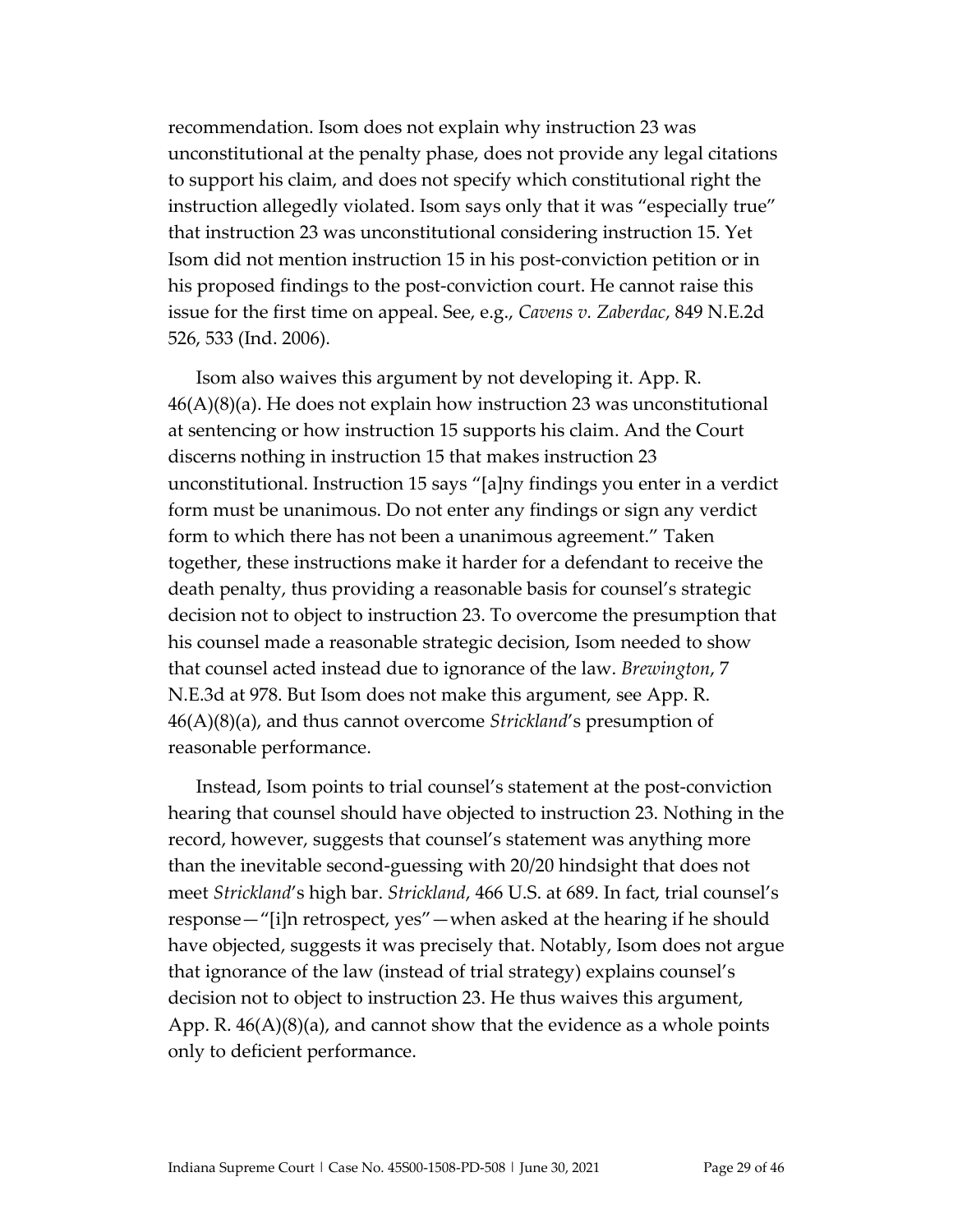Isom also argues that instruction 23 was erroneous because it contradicted instructions 11 and 14. But he does not identify the contradiction or show why, even were they contradictory, trial counsel's performance was deficient because they did not object. Because Isom does not develop this argument, he waives it. App. R. 46(A)(8)(a).

Even had he developed it, however, his argument would fail both factually and legally. Factually, Isom cannot show that instruction 23 necessarily contradicts instructions 11 and 14. Instruction 11 admonishes each juror to consider individually all facts the juror finds mitigating. In contrast, instruction 23 speaks to the jury's verdict. Individual juror decisions about whether a fact is mitigating are not the jury's collective verdict. There is no conflict because the two instructions address different parts of the law. Instruction 14 requires jurors to individually balance aggravating and mitigating circumstances to determine if the aggravators outweigh the mitigators. Instruction 14 does not contradict instruction 23 but clarifies both its "individual judgment" reference and how a juror should decide the case for herself.

Legally, to the extent Isom would rest on his earlier contradiction argument vis-à-vis instructions 17 and 18, his argument as to instruction 23 similarly fails. In his briefing on instructions 17 and 18, Isom argues that where another instruction "merely contradicts" without explaining the error of the challenged instruction, it cannot cure the challenged instruction's deficiency under Supreme Court precedent. As explained above, Isom does not establish that instruction 23 was erroneous or that the post-conviction court considered other instructions to cure that error. And our settled precedent holding that jury instructions should be considered as a whole to determine whether they misled the jury about the law does not conflict with the Supreme Court's holding in *Francis*, 471 U.S. 307.

Because Isom does not show that the evidence points only to the conclusion that trial counsel's performance was constitutionally deficient for not objecting to instruction 23, he is not entitled to relief on this ground.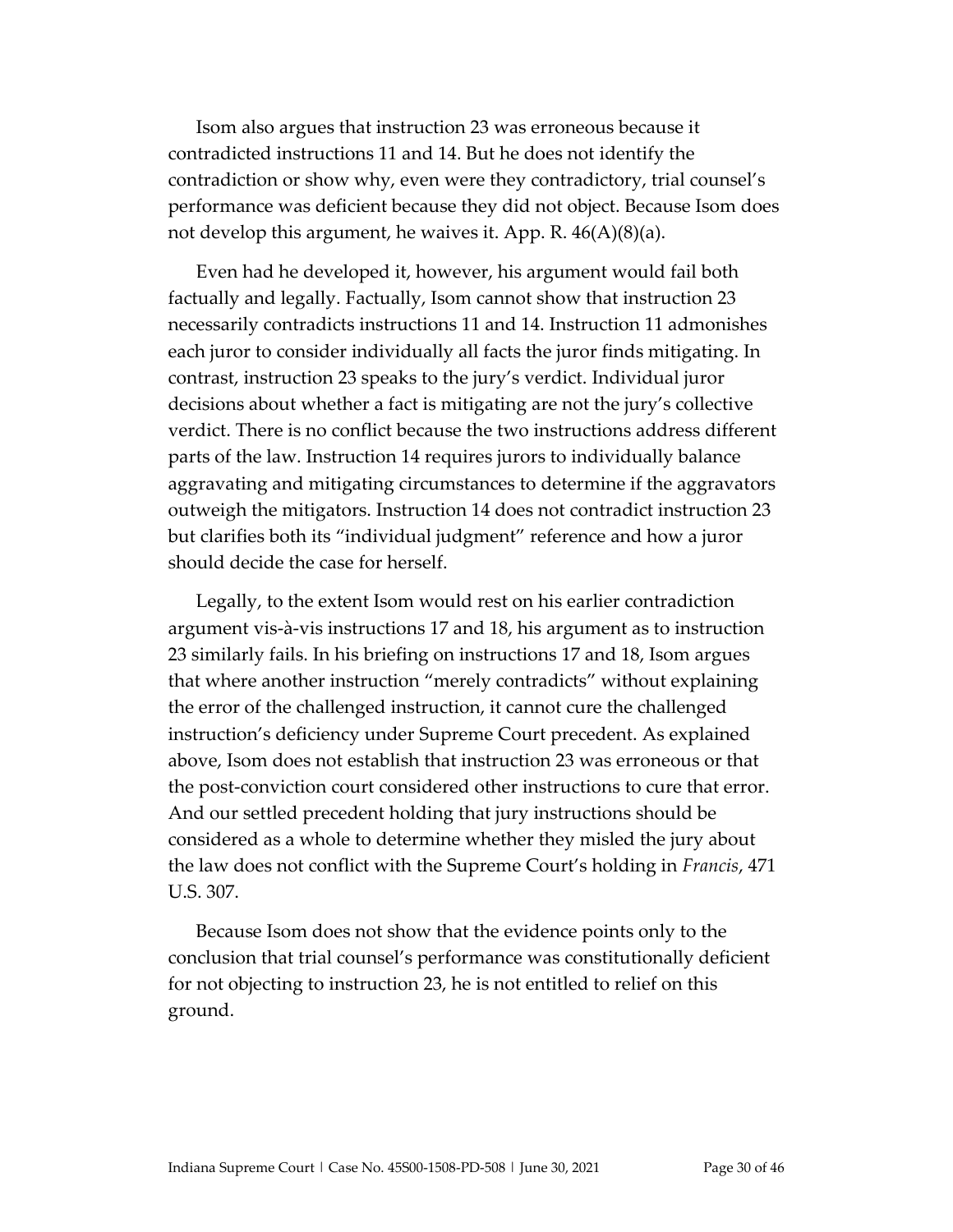#### ii. Prejudice

As to prejudice, Isom does not show that the evidence leads unerringly to the conclusion that trial counsel's failure to object to instruction 23 prejudiced him. Isom does not argue that the trial court would have sustained an objection to instruction 23 or that the jury would have recommended a different sentence absent the instruction. He thus waives these arguments. App. R.  $46(A)(8)(a)$ .

Even had Isom made these arguments, though, they would have failed. Instruction 23 accurately states the law. And there is no indication that the instructions, as a whole, misled the jury. Thus, there is no obvious ground on which the trial judge would have sustained an objection. And, absent instruction 23, the jurors would have missed the explicit admonishment to "decide the case for yourself" and not to "compromis[e]" a juror's "individual judgment" or give up her own "honest belief" just because other jurors disagree. It is unreasonable to suppose that omitting an instruction to make an individual judgment would result in a juror being more likely to make an individual judgment. Isom thus cannot show a reasonable probability that without instruction 23 at least one juror would have voted against the death penalty.

Because Isom does not show that the evidence points unerringly to the conclusion that his trial counsel's failure to object to instructions 17, 18, and 23 was both constitutionally deficient and prejudicial, he is not entitled to relief on these grounds.

#### 5. Cumulative-Prejudice Argument

Isom tries to bolster his individual-prejudice arguments by arguing that the cumulative effect of counsel's errors at the penalty phase prejudiced Isom by undermining confidence in the proceedings. Isom alleges that trial counsel were deficient for failing to object to penaltyphase instructions 17, 18, and 23 and failing to investigate, obtain, and use records from Dr. Durak and the jail. According to Isom, these alleged errors, taken together, denied him a jury that could make an individualized-sentencing determination, thus depriving him of his constitutional right to a fair trial and reliable sentencing. The post-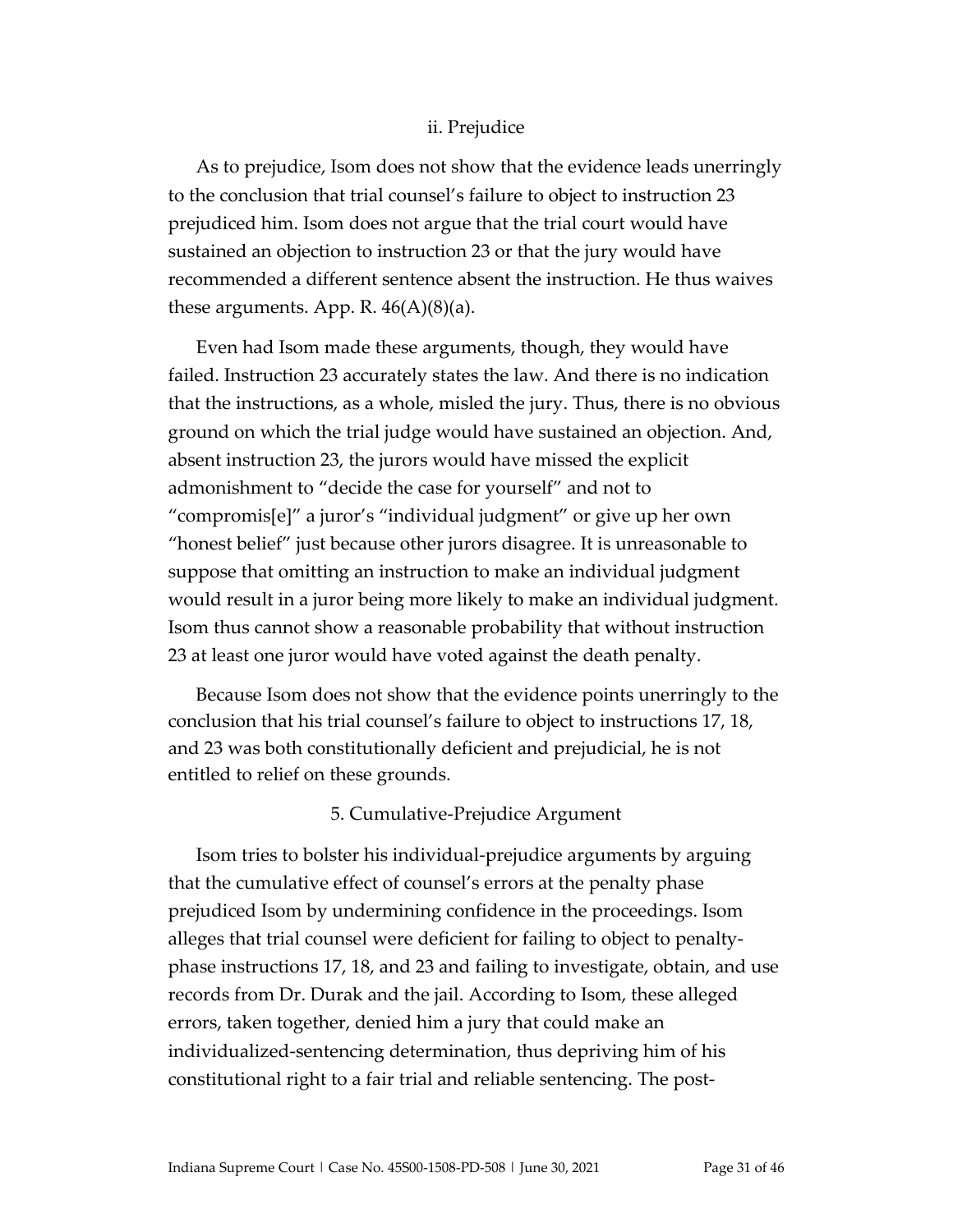conviction court found that Isom failed to meet his burden in establishing even error, let alone cumulative prejudice. We agree.

Even had Isom carried his burden and proved deficient performance, however, "[g]enerally, trial errors that do not justify reversal when taken separately also do not justify reversal when taken together." *Weisheit v. State*, 109 N.E.3d 978, 992 (Ind. 2018). Isom does not explain why the trial errors he alleged are exceptions to this general rule. The thrust of his argument seems to be that the alleged errors prevented the jury from hearing certain mitigating evidence and that this missing mitigating evidence calls into question the reliability of the sentencing verdict. Given that the aggravating factors for each sentence was the brutal murder of two victims—with two of the three victims children—and given that the jury was presented with thirty different mitigators spanning from Isom's childhood to his mental health as an adult, we see no unreliability in the result. Accord *id.* (finding cumulative-prejudice claim failed where defendant did not show that he would be given a different sentence absent the alleged errors "in light of the nature of this particular crime the murder of two small children—and the overwhelming evidence of his guilt."). Isom's claim fails.

## B. Effective Assistance of Appellate Counsel

Isom also claims that appellate counsel were ineffective for failing to raise fundamental-error challenges on direct appeal concerning instructions 17, 18, and 23. We review claims that appellate counsel were ineffective as we do such claims against trial counsel, asking whether counsel's performance was substandard and caused prejudice under *Strickland*.

Claims that appellate counsel were ineffective fall into three general categories of constitutionally deficient performance: "(1) denial of access to an appeal; (2) waiver of issues; and (3) failure to present issues well." *Hollowell v. State*, 19 N.E.3d 263, 270 (Ind. 2014). Isom's claims fall in the second category. For such waiver-of-issues claims, "[i]neffectiveness is very rarely found" because deciding which issues to raise "is one of the most important strategic decisions to be made by appellate counsel." *Bieghler v. State*, 690 N.E.2d 188, 193 (Ind. 1997) (cleaned up). To prove deficient performance, Isom needed to show that the unraised claims were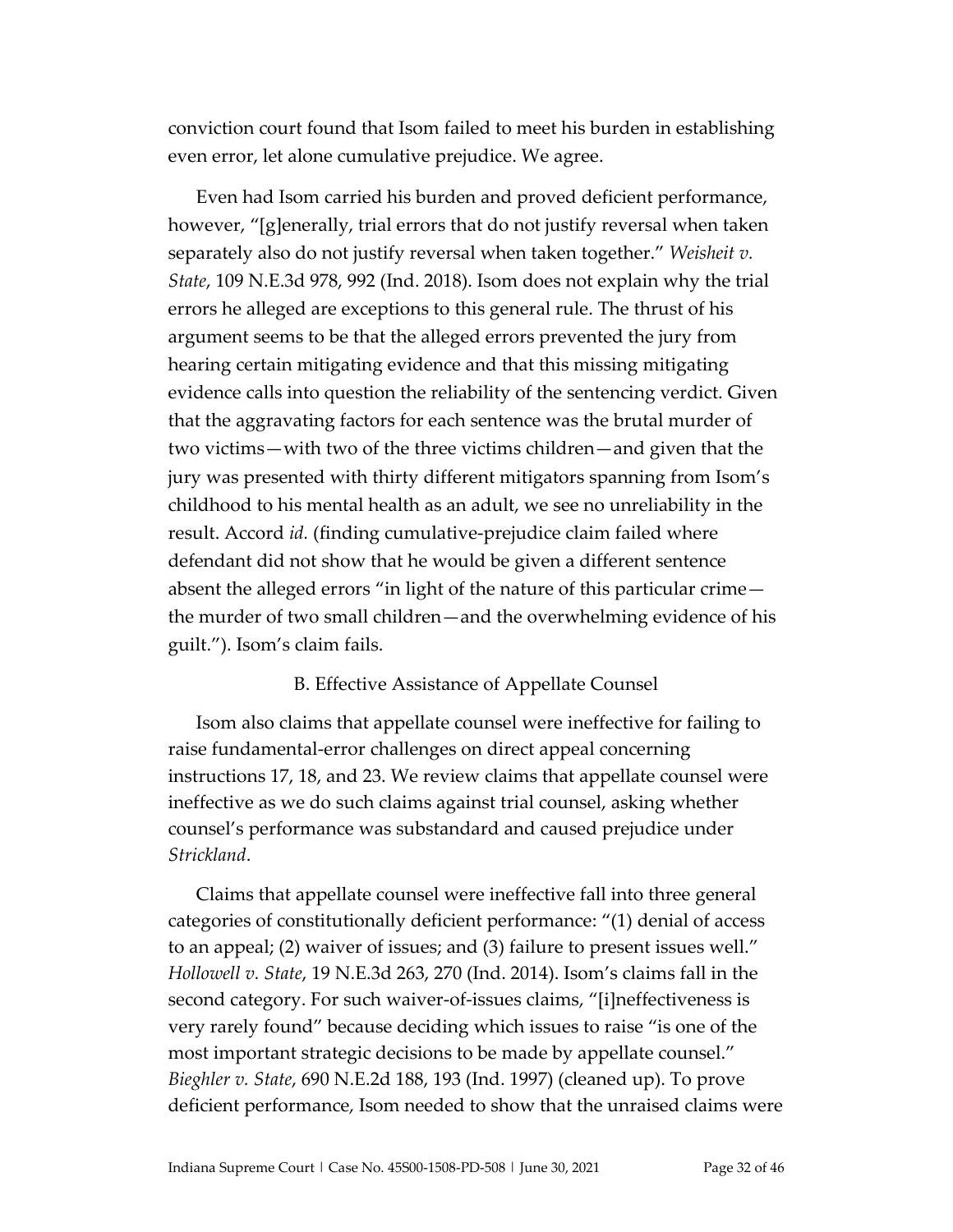"significant and obvious upon the face of the record" and were clearly stronger than those presented. *Id.* at 194 (citing *Gray v. Greer*, 800 F.2d 644, 646 (7th Cir. 1986)). Only then does the defendant establish that appellate counsel's performance was deficient.

On review, Isom must show that as to each instruction, the evidence points only to the following conclusions:

- that trial counsel's decision not to object to instructions 17, 18, and 23 was a significant and obvious error on the face of the record;
- that these unraised issues were clearly stronger than the issues appellate counsel raised; and
- that but for appellate counsel's decision not to raise these issues, there is a reasonable probability that Isom's appeal would have led to resentencing.

Because Isom did not make these showings, he is not entitled to relief on his claim that appellate counsel were ineffective concerning the challenged instructions. The post-conviction court found that Isom failed to show constitutionally deficient performance. We agree and likewise find that Isom did not show prejudice.

Isom argues that instructions 17 and 18 wrongly prevented the jury from considering his mitigating evidence during sentencing and that instruction 23 unconstitutionally informed the jury that its sentencing decision must be unanimous. But, as we held above, *supra*, at 24–25, 30, Isom did not make either showing. Thus, he cannot establish significant, obvious, or evident errors on the face of the record. This shortcoming alone provides an adequate basis for affirming the post-conviction court's denial of relief on these grounds.

Moreover, Isom does not argue that the unraised instructional issues were clearly stronger than the raised issues. He thus waives this argument. App. R.  $46(A)(8)(a)$ . Nor does Isom overcome the presumption of competent representation under *Strickland*, a presumption especially strong in waiver-of-issue cases. *Garrett v. State*, 992 N.E.2d 710, 724 (Ind. 2013). Isom does not address this presumption and therefore waives this argument. App. R.  $46(A)(8)(a)$ . And even had he not waived it, reviewing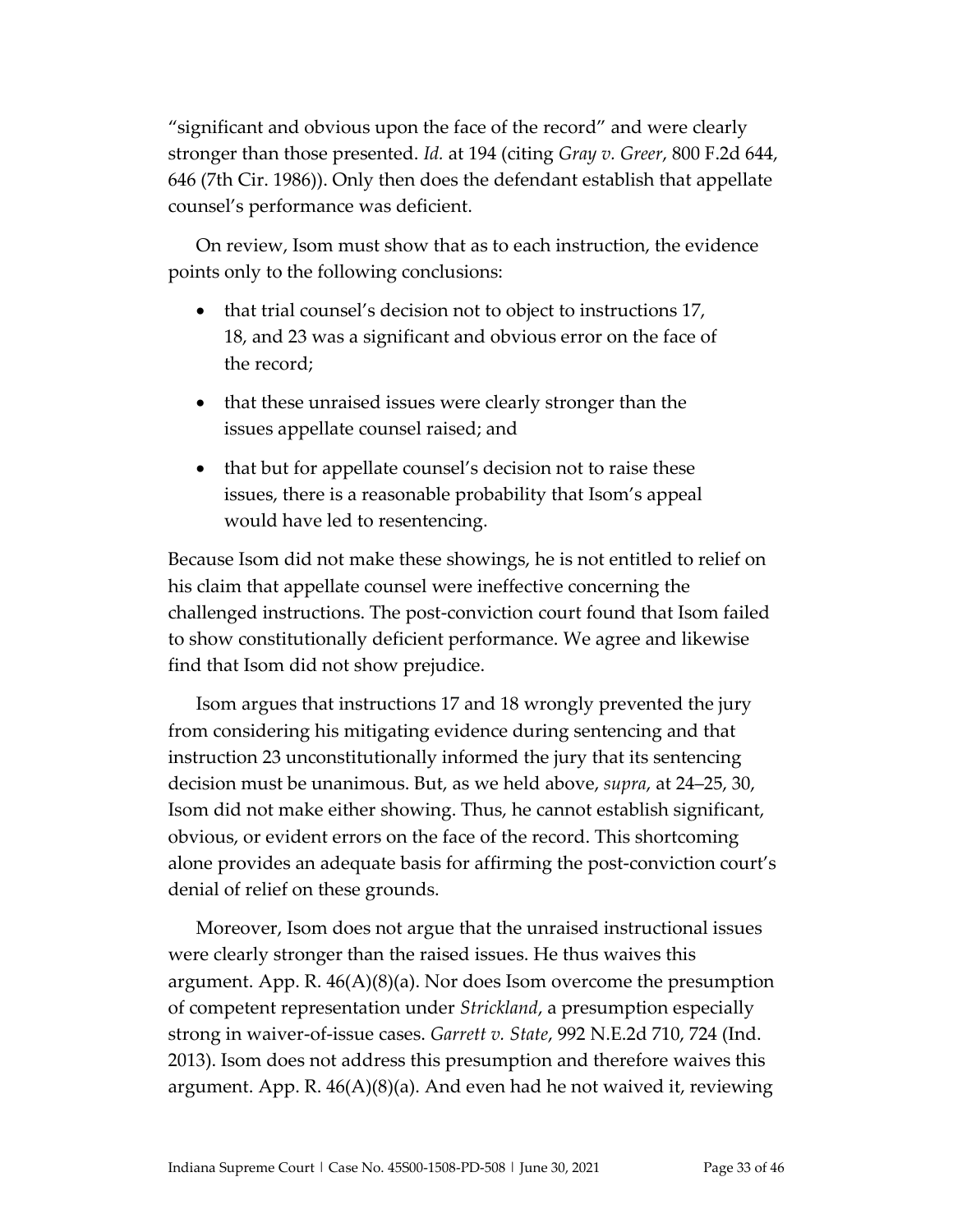courts should defer to appellate counsel's strategic decision not to raise an issue unless it was "unquestionably unreasonable". *Bieghler*, 690 N.E.2d at 194. On this record, we decline to find that appellate counsel's decision not to challenge trial counsel's failure to object to instructions 17, 18, and 23 was "unquestionably unreasonable."

This is especially true where, as here, a defendant bears the burden of showing fundamental error. Fundamental error is an extremely narrow doctrine that requires an error so flagrant a judge should have raised it on his own. *C.S. v. State*, 131 N.E.3d 592, 596 (Ind. 2019). Isom must show that such a plain error made a fair trial impossible, *id.* at 595, a burden he does not meet. As to Isom's claim that appellate counsel were ineffective, he does not argue that trial counsel's failure to object to instructions 17, 18, and 23 was such an obvious error that the judge should have raised it sua sponte. Nor does Isom argue that the lack of objection made a fair trial impossible. Isom thus waives these arguments, App. R. 46(A)(8)(a), and cannot meet his burden. To the extent Isom relies on the fundamentalerror argument he raised in his corresponding claim that trial counsel were ineffective, he fails to establish fundamental error for the same reasons. *Supra*, at 25–27. And we have held elsewhere that finding a defendant was not denied effective counsel is tantamount to finding that an alleged error was not fundamental. *Brewington*, 7 N.E.3d at 974. Here, Isom does not show ineffective assistance of trial counsel and thus cannot show fundamental error.

Finally, Isom does not show prejudice under *Strickland*. As an initial matter, he does not assert that the outcome of his appeal would have been different had appellate counsel raised the instructional issues. Because Isom does not make this argument, he waives it, App. R. 46(A)(8)(a), and cannot meet his burden. Instead, he focuses on the reasonable probability that the jury would have reached a different sentencing decision had it not heard instructions 17, 18, and 23. But his argument misses the mark, as the relevant proceeding is his direct appeal. Because Isom does not argue the outcome of his direct appeal would have been different, he cannot show prejudice under *Strickland*.

Because Isom does not show that all evidence points unerringly to the conclusion that he met *Strickland*'s especially rigorous standard for failure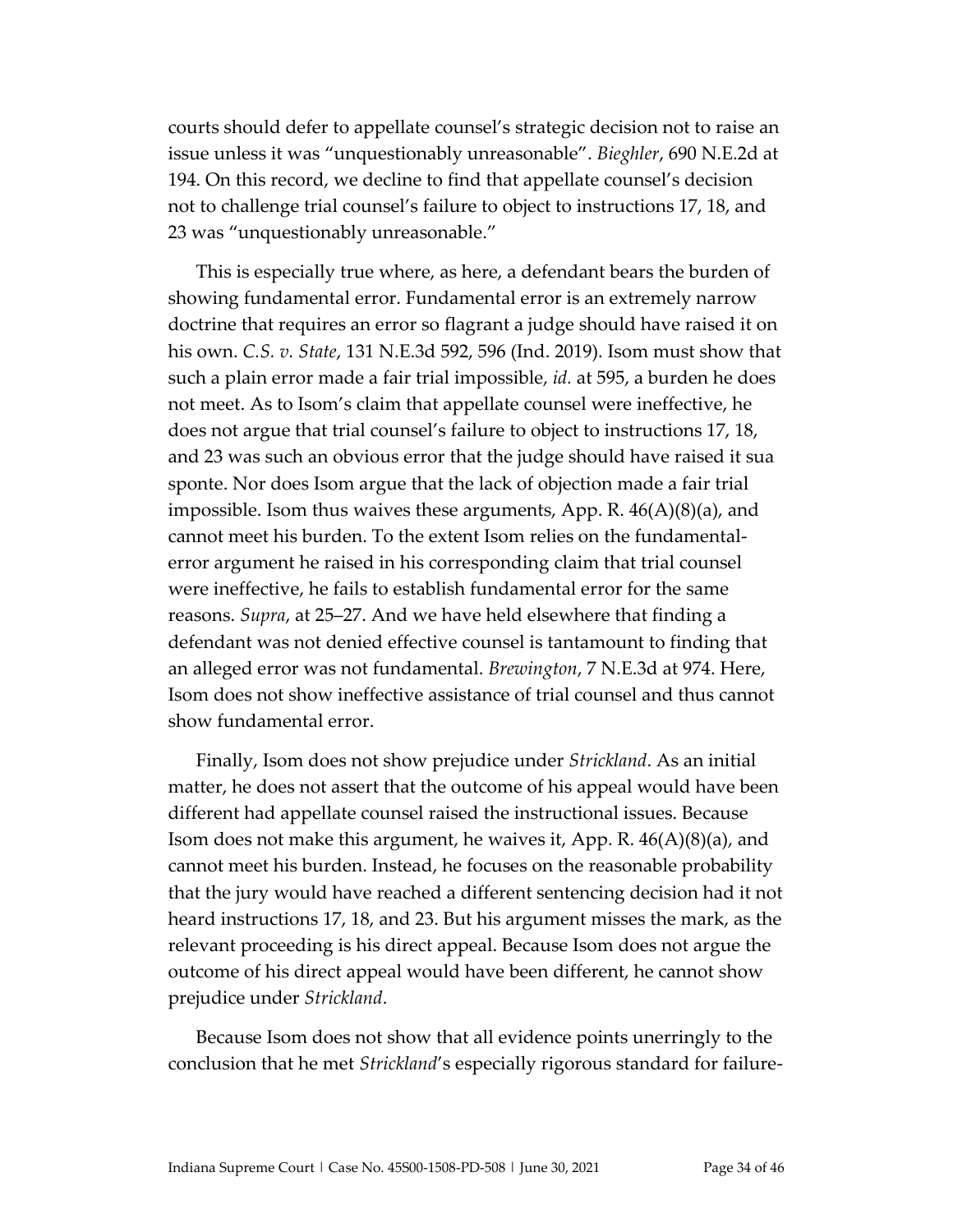to-raise claims, his challenge to appellate counsel's failure to raise error as to instructions 17, 18, and 23 fails.

#### C. Post-Conviction Court Orders

Isom also raises five freestanding challenges to the post-conviction court's rulings: (1) denying Isom's renewed motion for a competency hearing; (2) denying Isom's discovery request for the State's lethalinjection protocol and finding his execution-validity challenge waived; (3) denying Isom's discovery request for juror-contact information and finding issue waived; (4) limiting the testimony of two expert witnesses; and (5) finding Isom's challenge to his petition's filing date waived. Because Isom does not establish that the post-conviction court erred, he is not entitled to relief.

#### 1. Isom's Competence

After Isom refused to sign his petition for post-conviction relief, a requirement under our post-conviction rules, see P-C.R. 1(3)(b), his counsel raised the issue of Isom's competency. The post-conviction court found Isom competent and dismissed his petition. After this Court reinstated Isom's petition for post-conviction relief, counsel renewed its earlier challenge to Isom's competency and again sought hearing from the post-conviction court. The post-conviction court denied Isom's motion, and subsequent renewed motion, finding that he "d[id] not assert any change in circumstances", and that Indiana Code section 35-36-3-1 does not apply in post-conviction cases. Isom argues that the post-conviction court was wrong on both points and erred by denying his renewed request for a competency hearing. While we decline to address whether section 35-36-3-1 applies to post-conviction proceedings, we hold that Isom is not entitled to relief because he does not argue and cannot show that the evidence before the post-conviction court was without conflict and led only to the conclusion that he was incompetent.

Section 35-36-3-1 provides that:

If at any time before the final submission of any criminal case to the court or the jury trying the case, the court has reasonable grounds for believing that the defendant lacks the ability to understand the proceedings and assist in the preparation of a defense, the court shall immediately fix a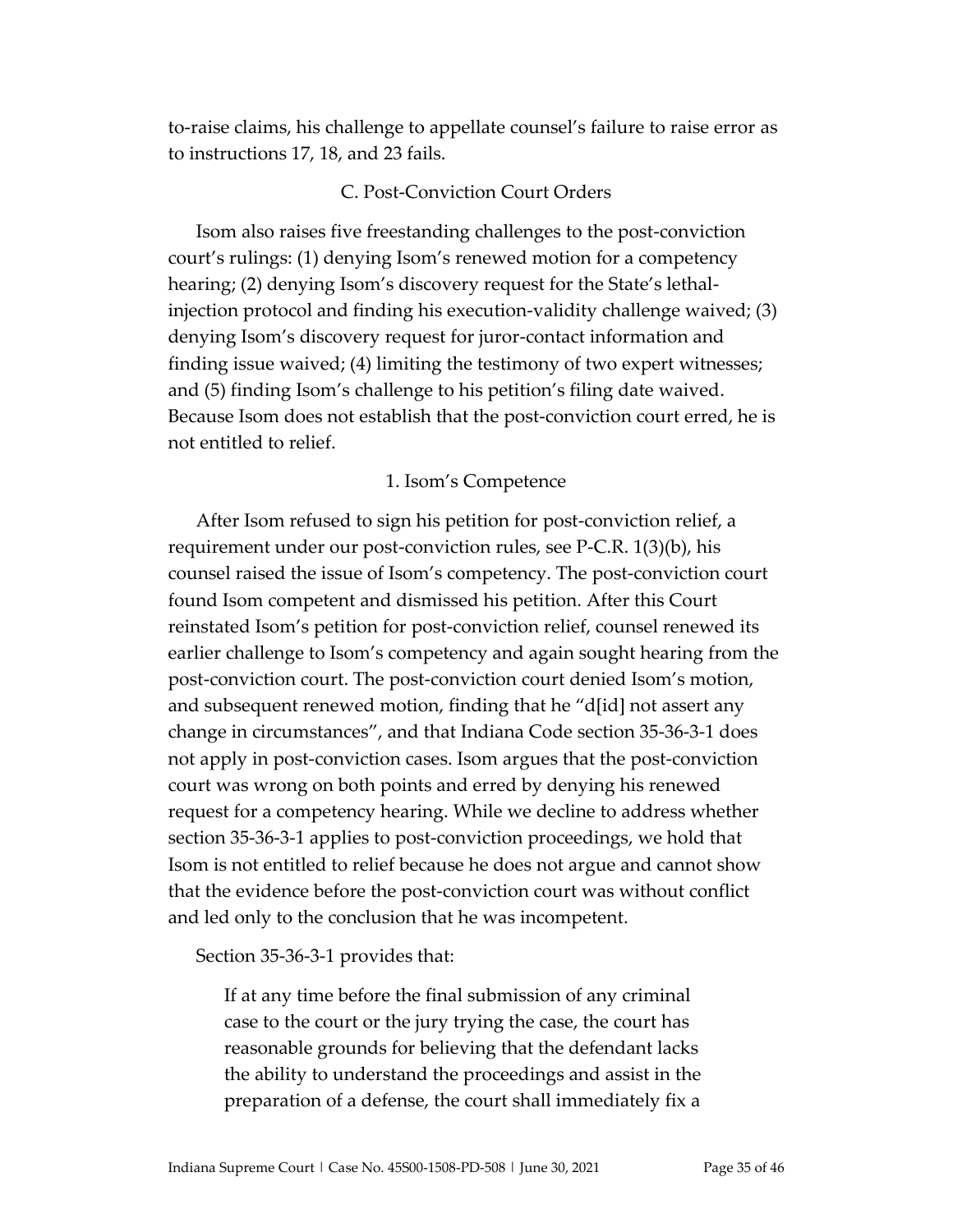time for a hearing to determine whether the defendant has that ability.

I.C. § 35-36-3-1(a). We have not decided whether this section applies to post-conviction proceedings. *Timberlake v. State*, 753 N.E.2d 591, 600 (Ind. 2001). Because Isom is not entitled to relief either way, we need not decide this question here, and we decline Isom's invitation to hold that section 35-36-3-1 applies to such proceedings.

Even assuming that section 35-36-3-1 applies to post-conviction proceedings, Isom is not entitled to relief. He argues that his refusal to cooperate with his attorneys represented a change in circumstances relevant to competency that should have received new consideration from the court. According to Isom, his "attitude" changed after counsel's clerical error omitting Isom's signature from his original petition for postconviction relief. Isom argues this omission explains his refusal to engage further with counsel or experts recommended by counsel. Because Isom's argument fails as a matter of fact and law, he is not entitled to relief.

As a factual matter, Isom's refusal to cooperate with his counsel does not represent a change in circumstances. The record is replete with instances where Isom refused to engage with counsel—even before the omitted signature on the petition. In fact, the very behavior that Isom argues was a changed circumstance was referenced in Isom's first verified motion requesting a competency hearing. There he stated:

Kevin Isom has a long and documented history of adverse reactions to stressful situations. As the Court knows, Isom absented himself from the penalty phase of this death penalty trial. As the Court knows, that reaction came first when trial counsel called Isom's mother as a mitigation witness. But Isom's withdrawal extended beyond what he initially told the trial court. Isom learned, during a colloquy with the trial judge, that Isom could withdraw from the remainder of the penalty phase. Isom never returned.

Isom goes on to say that his "negative reaction continued, and continues still today." It thus cannot represent a change in circumstances between the first verified motion and the renewed motion for a competency hearing.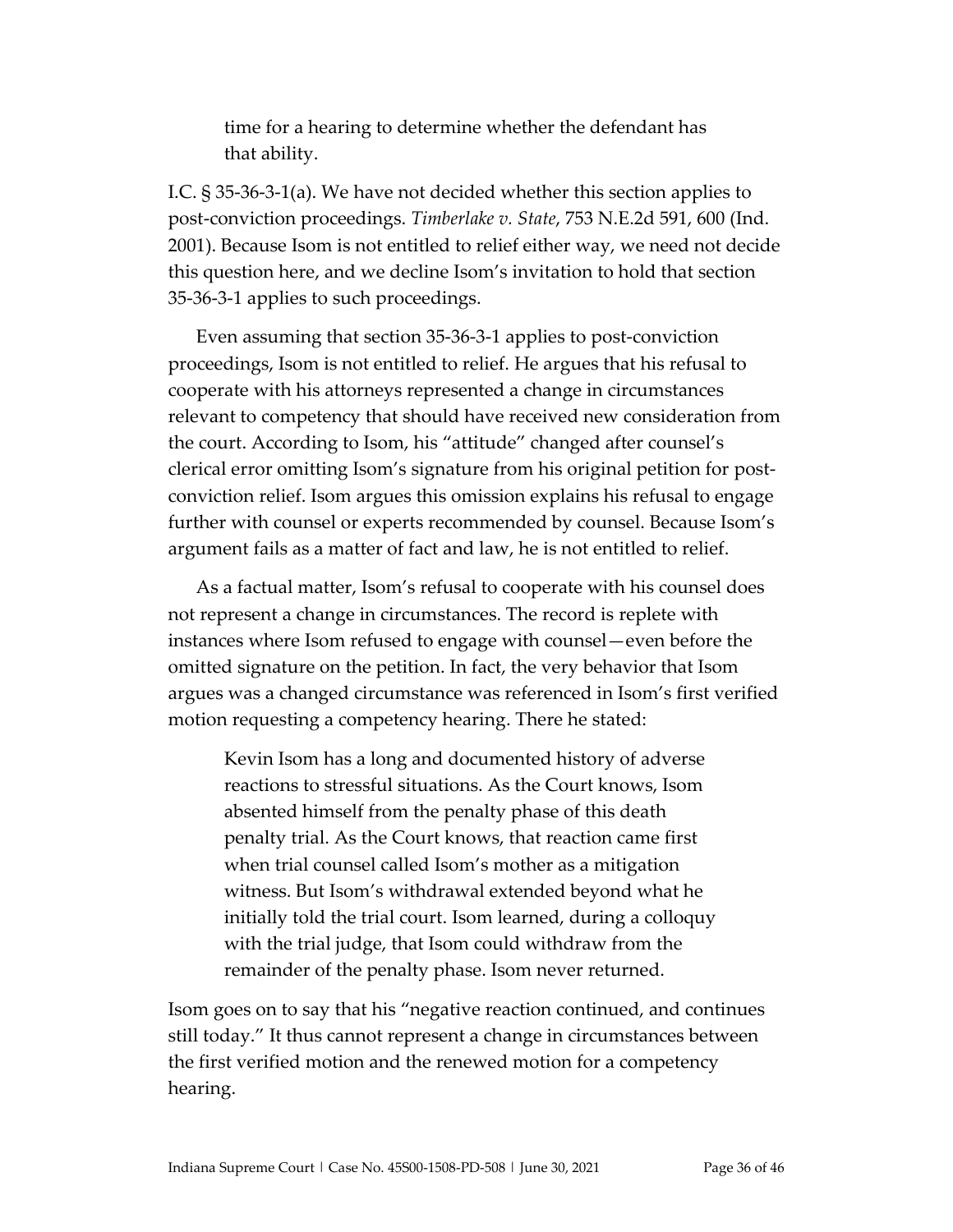As a legal matter, a post-conviction court's finding of competency receives a high level of deference from a reviewing court. *Timberlake*, 753 N.E.2d at 602. Thus, we will disturb the post-conviction court's order only if Isom shows that the evidence is without conflict and leads solely to the conclusion that Isom was incompetent. *Id.* at 597, 602. Isom does not make this argument, however, and thus waives it. App. R. 46(A)(8)(a).

Even had he made the argument, it would fail because the record supports the court's order. To receive a competency hearing, there must be "evidence before the trial court that creates a reasonable or bona fide doubt as to the defendant's competency." *Goodman v. State*, 453 N.E.2d 984, 986 (Ind. 1983) (citing *Pate v. Robinson*, 383 U.S. 375, 385 (1966)). Here, there was no such evidence. The only new evidence the post-conviction court had in front of it was Dr. Dinwiddie's affidavit—evidence that did not raise a "reasonable or bona fide doubt" about Isom's competency. As the court noted, Dr. Dinwiddie's affidavit was unpersuasive because he did not evaluate Isom. Contradicting this already unpersuasive evidence were the multiple mental-health assessments from the trial record—all of which found Isom competent—and were conducted by mental-health professionals who did evaluate Isom. And, unlike Dr. Dinwiddie, the post-conviction judge observed Isom at length and conversed with him during two separate hearings about his decision to forfeit post-conviction relief. Under our law, a court's "observations of a defendant in court can be an adequate basis for finding that a competency hearing is not necessary." *Cotton v. State*, 753 N.E.2d 589, 591 (Ind. 2001). On this record, Isom cannot show that the uncontroverted evidence pointed only to the conclusion there was a "reasonable or bona fide doubt" about his competency. His claim fails.

## 2. Lethal-Injection Protocol

During Isom's post-conviction proceeding, he sought the State's lethalinjection protocol through a discovery request. The post-conviction court denied Isom's request based on the State's objection that it had no execution date set for Isom and did not know which substances or method would be used to execute him. Isom then included in his operative postconviction petition the following challenge to the validity of the State's lethal-injection protocol: "9(D) As of the mandatory deadline for submitting this pleading, Indiana has no valid method of execution. The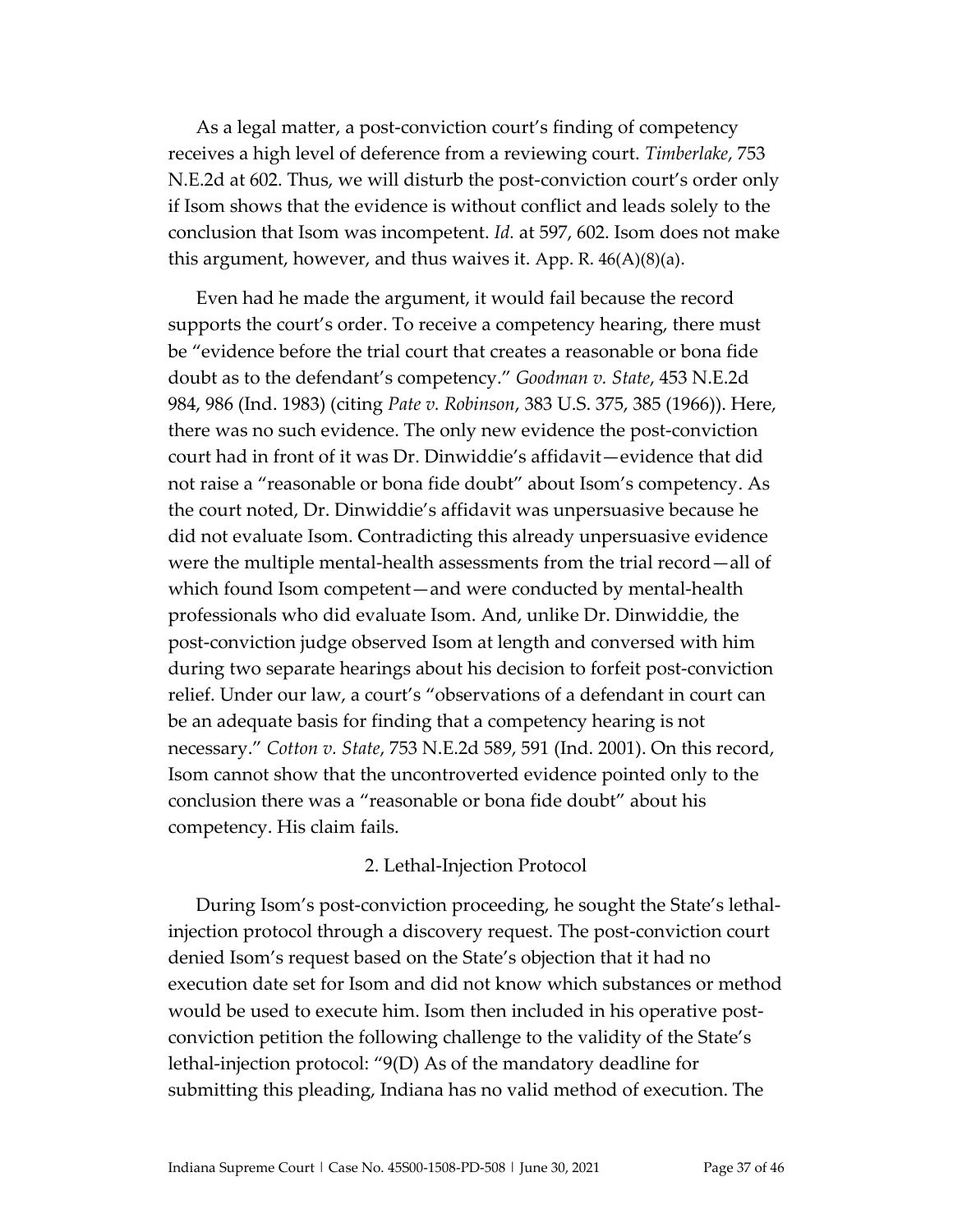State has declined to provide Isom any information about how it plans to complete his execution." Isom included no other reasoning or citations in support of his challenge. In its findings, the post-conviction court denied Isom's challenge to the validity of Indiana's method of execution and found it waived due to Isom's failure to present a cogent legal argument or include his reasoning and evidence in his proposed findings of facts and conclusions of law.

Although Isom nominally asserts that the post-conviction court erred by denying his discovery request, he does not develop this argument and thus waives it. App. R. 46(A)(8)(a). Even had Isom developed this argument, we "affirm [discovery] determinations absent a showing of clear error and resulting prejudice", *Wilkes*, 984 N.E.2d at 1251, and discern neither clear error nor prejudice here. Isom concedes that he requested information the State did not have, meaning there was nothing the State could produce in response to Isom's request. Thus, the postconviction court did not err by denying Isom's request.

The bulk of Isom's argument concerns his request that the Court generally "hold that a challenge to the method of execution may be raised when an execution date is sought." He argues that the post-conviction court's conclusion that Isom waived his challenge to the validity of the execution is wrong as a matter of law. This is so, according to Isom, because the post-conviction court based its decision on the fact that Isom did not address his challenge in his proposed findings of fact and conclusions of law, and Isom had no notice that the post-conviction court would do so. Because Isom does not establish that the post-conviction court erred, his claim fails.

As an initial matter, Isom mischaracterizes the post-conviction court's reasons for finding his execution challenge waived. The court gave two reasons for denying Isom's challenge: first, because Isom failed to address the claim in his proposed findings of fact and conclusions of law; and, second, for the reasons stated under claim 9(A). Claim 9(A) in turn specifies that a party seeking review bears the burden of making cogent arguments, citing relevant authorities, and citing relevant parts of the record. In other words, the post-conviction court merely reiterated what any reviewing court would recite, which is that the burden is on the petitioner to show why he is entitled to relief.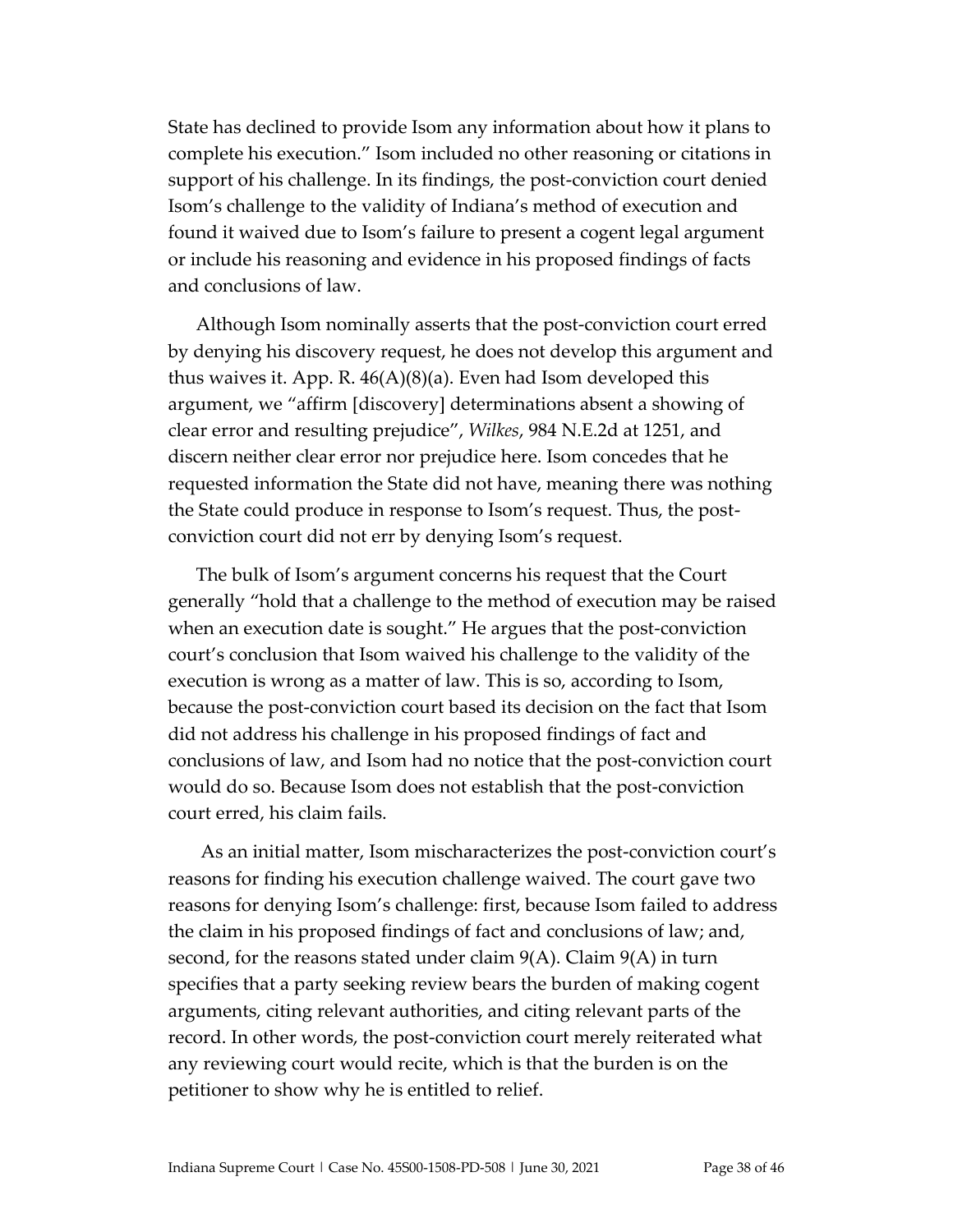Although a post-conviction court is not an appellate court, it does act as a reviewing court. But even when acting as initial factfinders, our courts operate according to the foundational expectation that those seeking relief must articulate and support their claims. Even for run-ofthe-mill objections during factfinding proceedings, parties must "present[] a cogent legal theory to the trial court." *Jackson v. State*, 712 N.E.2d 986, 988 n.2 (Ind. 1999) (cleaned up). Whether we term Isom's omissions (failure to provide developed arguments, relevant authorities, and record citations) a "failure to present" or "waiver", the post-conviction court was correct to hold Isom to his burden of presenting cogent legal theories and establishing the grounds for relief—a burden he did not meet.

Isom seems to argue that because the post-conviction court did not grant his discovery order, it is unfair to hold that he then failed to present the issue. We disagree. Upon the post-conviction court's discovery order, Isom could have removed the issue from his subsequently amended petition. Our post-conviction rules require that a petitioner verify that the petition includes every ground for relief "known to the petitioner." P-C.R. 1(3)(b). Here, Isom proceeded with his validity challenge even though the grounds for relief were not yet "known" to him. With Isom having thus raised the issue, the post-conviction court did not err in requiring him to sustain his burden, which he did not do. We decline to grant him relief.

Also unavailing is Isom's claim that he was denied due process because he had inadequate notice to include all of the issues for which he was seeking relief in his proposed findings of fact and conclusions of law. First, under our post-conviction rules, the burden is the petitioner's. P-C.R. 1(5). Second, our post-conviction rules specify that a failure to assert claims leads to waiver. P-C.R. 1(8). Third, the post-conviction court ordered the parties to submit their proposed findings of fact and conclusions of law by a certain date as part of its case-management schedule. Proposed findings of fact and conclusions of law act as proposed orders to the post-conviction court. Isom knew this, which is why he referred to his proposed findings of fact and conclusions of law as his "Proposed Order" and styled it as the post-conviction court's order.

Because Isom raised but failed to support his execution-protocol challenge, he is not entitled to relief on this ground.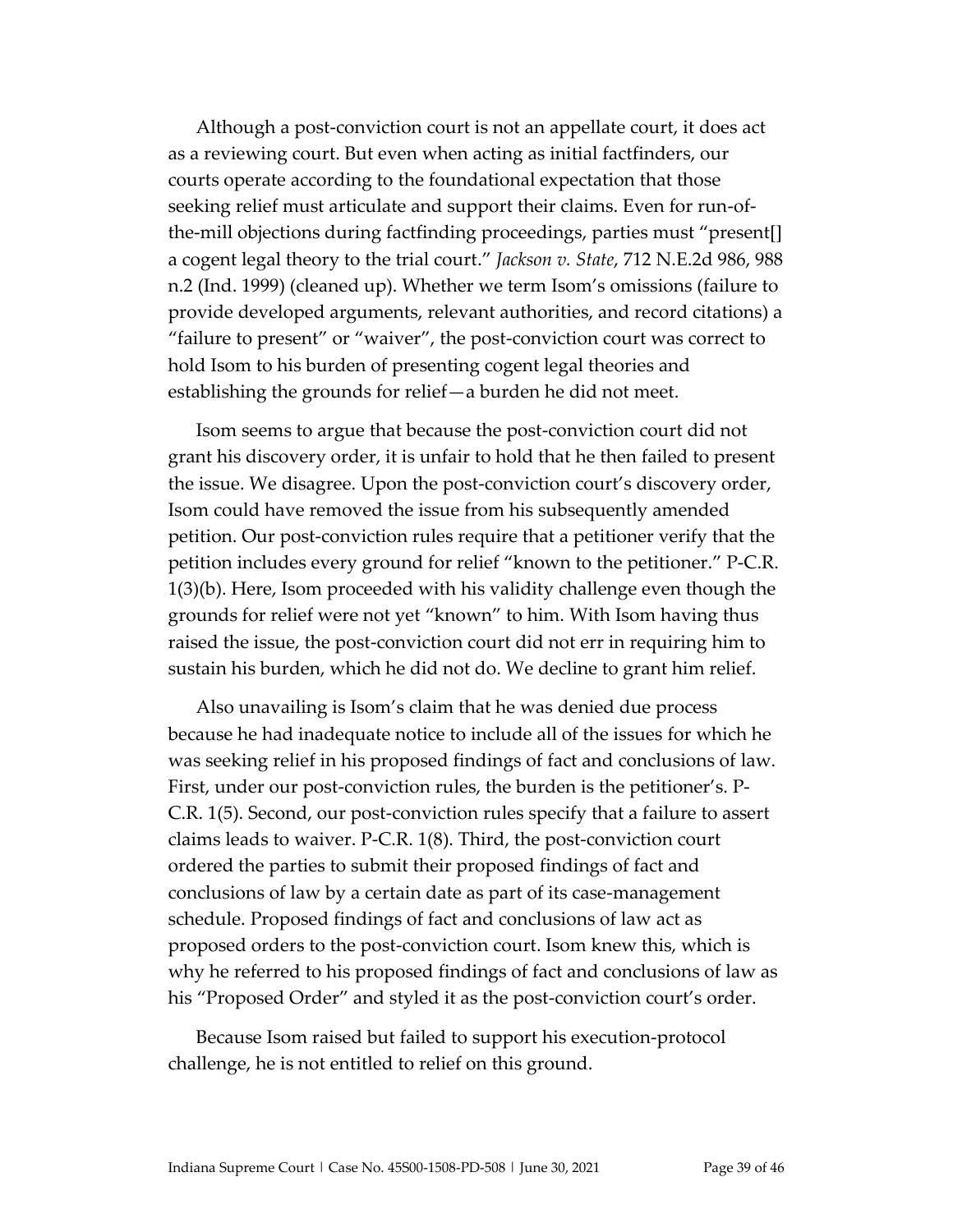#### 3. Juror-Contact Information

Early in the post-conviction proceedings, the parties agreed to send a letter to the jurors, through the court, informing them that the attorneys might wish to talk to them and listing the attorneys' contact information. The post-conviction court notified the parties that if they did not hear from any jurors and wished to communicate with them further, they could draft another letter and petition the court to send it. Neither the State nor Isom opted to do so. Instead, Isom asked the post-conviction court to provide him with the jurors' phone numbers and addresses so that he could contact them directly. The post-conviction court declined to do so, a decision Isom now challenges. Because the post-conviction court was well within its discretion to deny Isom's motion, his challenge fails.

Absent a showing of clear error and prejudice, we will not disturb a post-conviction court's discovery order. *Wilkes*, 984 N.E.2d at 1251. Here, Isom does not establish clear error because he does not cite any precedent requiring a post-conviction court to give the juror's contact information to a party, and we are aware of none. The post-conviction court was clear that the parties could petition it to send a subsequent letter, an option Isom chose not to pursue. Nowhere does Isom argue that the means offered by the post-conviction court was insufficient. In fact, the relief Isom seeks is the opportunity to ask the former jurors if they are willing to discuss Isom's case, an objective easily met by a letter drafted to this effect and sent by the court as a conduit. We have already held elsewhere that direct disclosure is not required where other reasonable means of investigation are available. *Matheney v. State*, 688 N.E.2d 883, 894 (Ind. 1997). Isom argues only that our law does not preclude a court from sharing juror-contact information. But not prohibiting direct juror contact is different than requiring direct juror contact. Isom cites no case law requiring a post-conviction court to share juror-contact information to facilitate direct contact, and we decline to so hold today.

Our case law instead makes clear that post-trial investigations of jurors should be used only in extraordinary cases and that deference to a juror's privacy should govern a court's inquiry. *State v. Dye*, 784 N.E.2d 469, 477 (Ind. 2003). To disturb a juror's privacy, a party must show "manifest indications of material discrepancies appearing in the record". *Ibid.* For instance, in *Dye*, material discrepancies appeared on the face of the record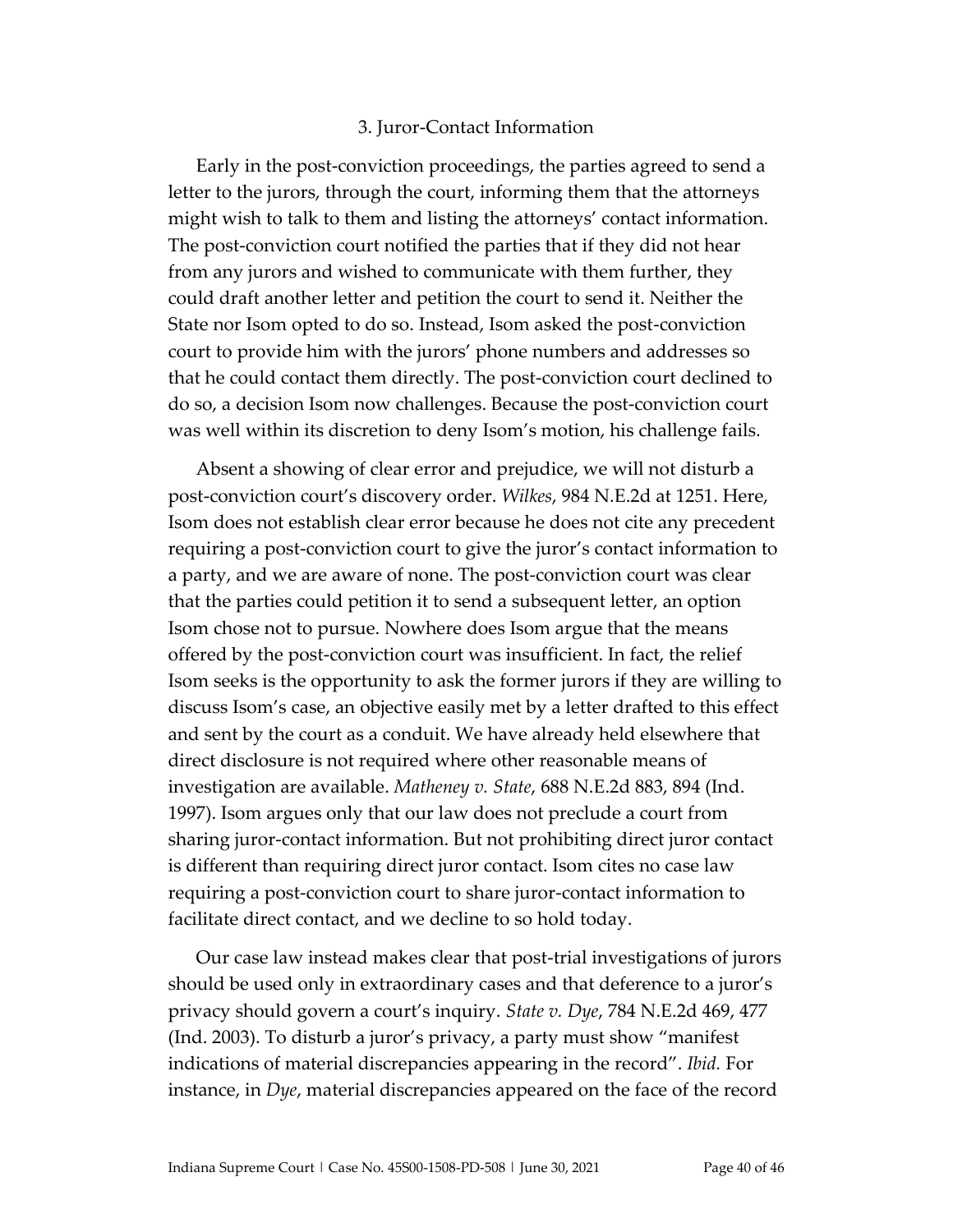because the juror's questionnaire responses differed from her voir doir responses. *Ibid.* But here Isom merely alleged that three jurors provided incomplete questionnaire answers as to their criminal history with no evidentiary support from the record. Only later, months after the postconviction court denied Isom's motion, did Isom submit exhibits containing jury questionnaires, chronological case summaries, and Bureau of Motor Vehicle records for one seated juror and two alternate jurors. Isom thus did not establish "manifest indications of material discrepancies appearing in the record" and is not entitled to relief.

Isom next raises an unspecified challenge to what he styles as the postconviction court's waiver ruling. We find this argument waived because he does not develop it. App. R. 46(A)(8)(a). Isom's clearest statement of the challenge is that: "The post-conviction court erred in denying Isom's attorneys the opportunity to contact Isom's former jurors. **The court compounded that error by finding the issue waived.**" But it is unclear which issue is "the issue waived" because the first sentence discusses Isom's opportunity to contact former jurors, but the post-conviction court does not rule that Isom's opportunity to contact former jurors is waived. Because Isom has not presented a reviewable claim, we have no grounds on which to revisit the post-conviction court's ruling.

#### 4. Expert Witness Limitation

During the hearing on Isom's post-conviction petition, he proposed two capital-litigation experts as witnesses. The post-conviction court permitted the experts to testify but limited their testimony to topics that were addressed in death-penalty training seminars. The post-conviction court did not allow the witnesses to give their opinions on trial counsel's performance. Isom argues that the post-conviction court erred by not permitting two expert witnesses to give their opinions on whether Isom's trial counsel were ineffective. Because the post-conviction court did not abuse its discretion in limiting the witnesses' testimony to factual issues that were helpful to the court, Isom's argument fails.

We review a post-conviction court's exclusion of expert testimony for an abuse of discretion. *Williams v. State*, 706 N.E.2d 149, 163 (Ind. 1999). Isom waives this argument by not claiming that the post-conviction court abused its discretion by limiting the testimony of his two expert witnesses. App. R. 46(A)(8)(a).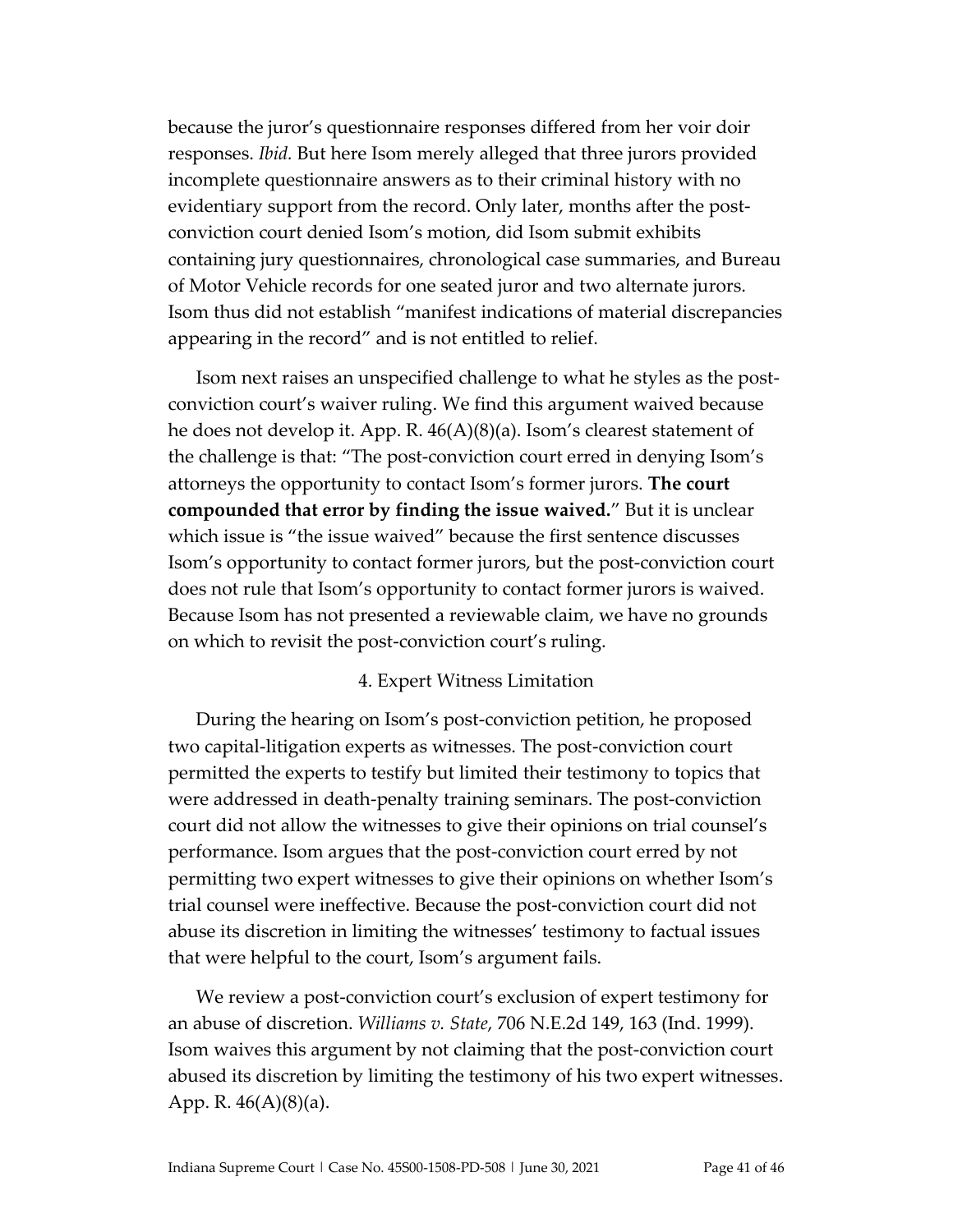But even had Isom argued that the post-conviction court abused its discretion, his claim would still fail. Indiana Rule of Evidence 702 permits expert testimony when the "expert's . . . specialized knowledge will help the trier of fact to understand the evidence or to determine a fact in issue." According to Isom, he need "only . . . show that the subject matter is 'beyond the knowledge' of the fact-finder." But his argument fails as a matter of fact and law. First, Isom did not show the post-conviction court that the matter of effective counsel was beyond its knowledge because Isom never made this argument to the post-conviction court. Instead, when the post-conviction court asked Isom how the expert testimony would help the court, he replied only that the witnesses received specialized death-penalty training and could testify about what was in the training.

Second, by arguing that he need only show that the subject matter is "beyond the knowledge" of the factfinder, Isom takes the quoted language out of context and mischaracterizes our law. The case he cites actually said:

Where an expert's testimony is based upon the expert's skill or experience rather than on the application of scientific principles, the proponent of the testimony must only demonstrate that the subject matter is related to some field **beyond the knowledge of lay persons and that the witness**  possesses sufficient skill, knowledge or experience in the field to **assist the trier of fact to understand the evidence or**  to determine **a fact in issue**."

*Norfolk S. Ry. Co. v. Estate of Wagers*, 833 N.E.2d 93, 102 (Ind. Ct. App. 2005) (emphasis added). But even were it an accurate statement of law that Rule 702 requires only that expert testimony be "beyond the knowledge" of the trial court, Isom concedes that he cites no cases holding that a trial court must accept expert testimony about ineffective assistance of counsel. Moreover, Isom does not establish how the question of ineffective counsel is beyond the knowledge of the post-conviction court. In fact, he makes no argument on this point and thus waives it. App. R. 46(A)(8)(a).

Instead, Isom seems to argue by implication that because Indiana's Criminal Rule 24 requires that death-penalty defenses be conducted by trained counsel, the post-conviction court was required to accept the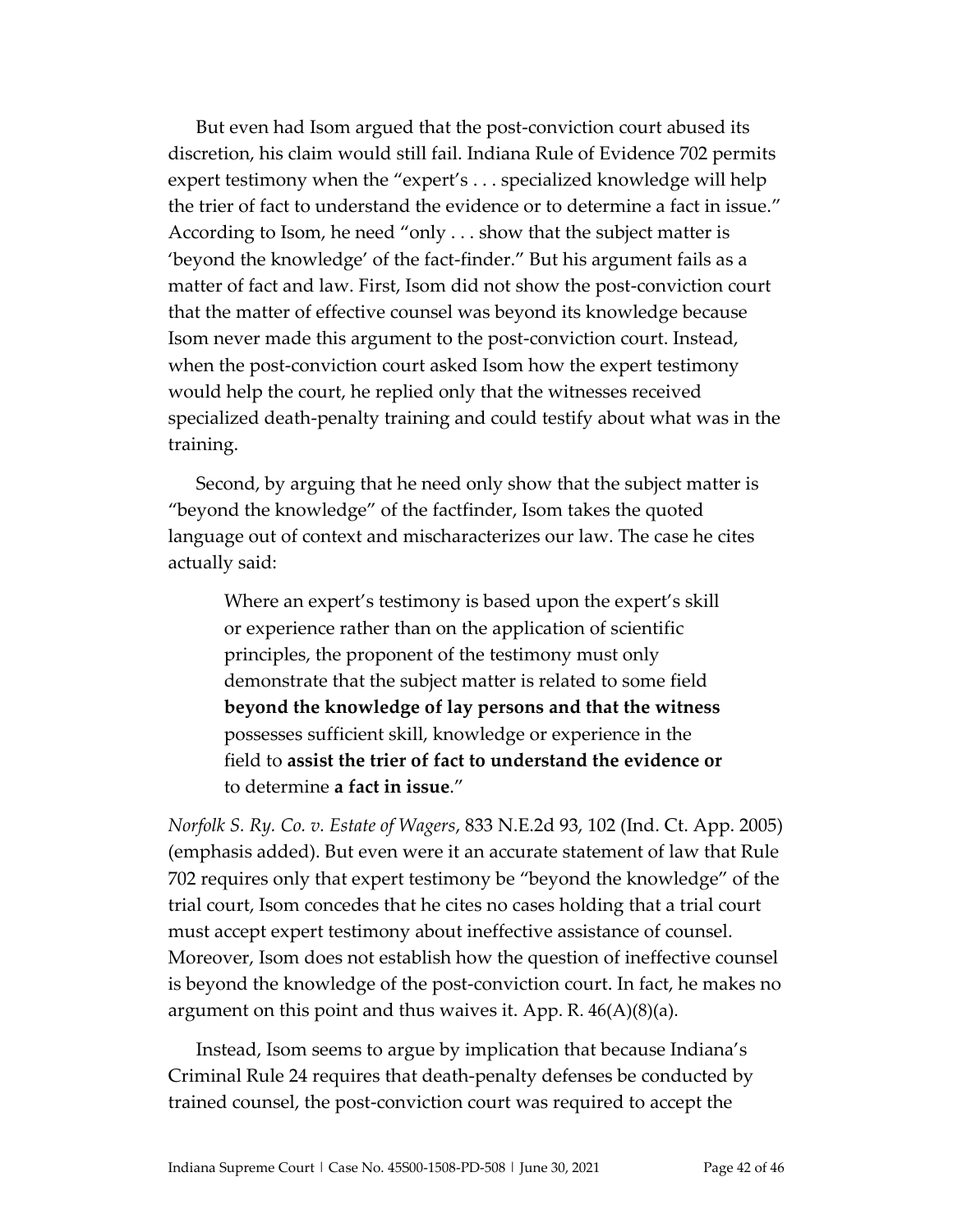assistance of trained counsel in dissecting trial counsel's performance. Although Rule 24 requires trained counsel in death-penalty cases, Isom's conclusion that the effectiveness of such attorneys is beyond the ken of post-conviction courts does not follow from his premise. To the contrary, under Indiana's Rules of Evidence, ultimate legal conclusions, such as whether trial counsel meets *Strickland*'s standard, are left to the factfinder. Evid. R. 704(b); *Ritchie v. State*, 875 N.E.2d 706, 728–29 (Ind. 2007).

Elsewhere, we have rejected the notion that a lawyer's performance is beyond a trial judge's competence to assess. See, e.g., *id.* at 728–29 (holding no abuse of discretion in death-penalty case where postconviction court rejected defendant's argument that expert testimony was necessary to show counsel's conduct "fell below prevailing professional norms and was unreasonable under the standards of the conduct of counsel in capital defense cases in Indiana and nationally."); *Williams*, 706 N.E.2d at 163–64 (holding no abuse of discretion in death-penalty case where post-conviction court rejected attorney testimony because "the magistrate and the judge are necessarily very familiar with ineffective assistance of counsel claims."). We decline to hold otherwise here. Isom's claim fails.

#### 5. Post-Conviction Petition Filing Date

After the post-conviction court found Isom's initial petition for postconviction relief waived due to his refusal to sign the petition, he appealed to our Court. He asked us to provide relief in one of two ways: either accept the post-conviction petition that Isom tendered in January 2016, or order the post-conviction court to accept the petition as of any date outside the case management schedule. In response, we granted Isom relief and ordered the post-conviction court to deem Isom's petition filed as of the date of our order, January 13, 2017. Although Isom sought this alternative relief and did not seek rehearing from our Court, he argued in his post-conviction petition that we erroneously ordered the postconviction court to file Isom's petition as of the date of our order. According to Isom, he raised the issue in his petition to preserve the claim, even though he conceded that the post-conviction court could not decide the claim.

Our post-conviction rules permit limited grounds for relief of a sentence or conviction. See P-C.R. 1(1)(a). Notably, nothing in the post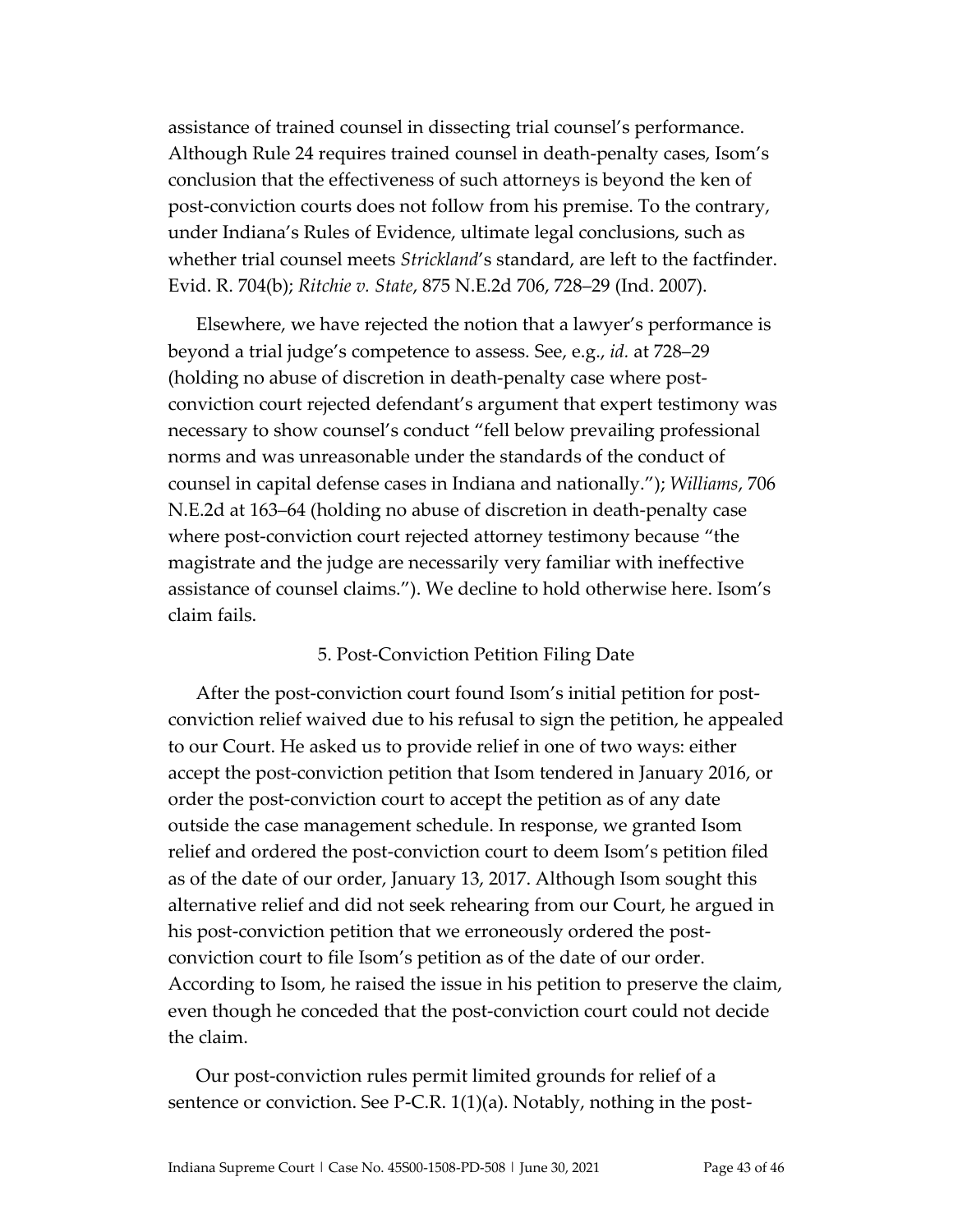conviction rules permits Isom to collaterally attack an issue of postconviction procedure that our Court already settled on appeal. Moreover, even if the post-conviction rules provided a procedural vehicle for this type of collateral challenge, we would deny Isom relief. First, by specifically requesting the relief he now challenges, Isom waived any such challenge. See, e.g., *Durden*, 99 N.E.3d at 651 (discussing waiver and estoppel in the context of invited error and noting that waiver is "designed to promote fairness by preventing a party from sitting idly by, ostensibly agreeing to a ruling only to cry foul when the court ultimately renders an adverse decision.") (cleaned up). Isom makes no answer.

Second, had Isom wanted a different outcome he could have (in addition to not asking for an undesired form of relief in the first place) petitioned for rehearing. But he did not, and our law-of-the-case doctrine counsels against revisiting our ruling. As we recently explained, under the law-of-the-case doctrine "a court will not revisit issues already determined in a previous appeal in the same case." *State v. Timbs*, No. 20S-MI-289, 2021 WL 2373817, at \*4 (Ind. June 10, 2021). This means that an earlier decision "governs the case throughout all of its subsequent stages, as to all questions which were presented and decided". *Ibid.* (cleaned up). In Indiana, absent "extraordinary circumstances", we apply this doctrine "in its strictest sense". *Ibid.* (cleaned up). Isom does not address the lawof-the-case doctrine, but even had he, we would decline to find extraordinary circumstances here.

Third, even if waiver and law of the case did not bar Isom's claim, he points to no error in the Court's order and cites no rule the order violates. He argues instead that although Indiana Trial Rule 15(C) does not apply to post-conviction cases, if it did, the rule would require that Isom's petition be deemed filed as of January 12, 2016. But elsewhere we have already held that even if Rule 15(C) applied to post-conviction petitions, it requires that an original petition be timely filed for an amended petition to relate back. *Corcoran v. State*, 845 N.E.2d 1019, 1021 (Ind. 2006). The question here, however, is when the original petition was filed, not whether Isom's subsequent amendments relate back to it. Thus, Rule 15(C) and our reasoning in *Corcoran* are inapposite, and Isom's arguments fail.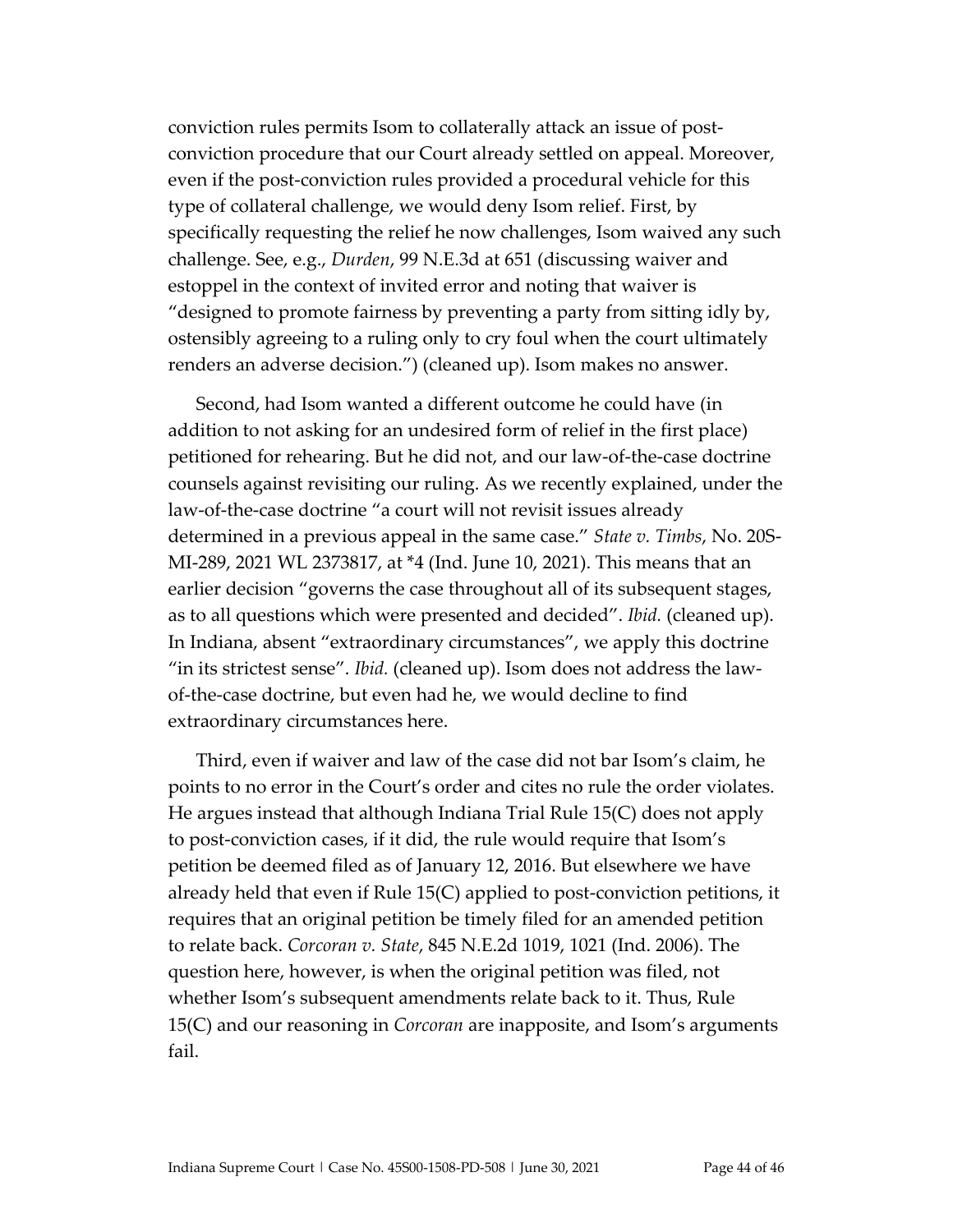Finally, Isom argues that the post-conviction court erred by finding his claim waived. Isom rests on the same reasons described above, see *supra*, at 38. For the same reasons Isom's waiver arguments failed in the execution-protocol analysis, they fail here too. See *supra*, at 38–39. In short, whether we label Isom's failure to develop this argument, relevant authorities, and record citations a "waiver" or "failure to present", the post-conviction court was correct to hold Isom to his burden of presenting developed legal theories and establishing the grounds for relief.

Isom has not established that the post-conviction court erred in: (1) denying his renewed motion for a competency hearing; (2) denying his discovery request for the State's lethal-injection protocol and finding execution-validity challenge waived; (3) denying his discovery request for juror contact information and finding issue waived; (4) limiting the testimony of two expert witnesses; (5) finding his challenge to his petition's filing date waived. Thus, Isom's claims fail, and he is not entitled to relief.

\* \* \*

For all of these reasons, we affirm the judgment of the post-conviction court.

Rush, C.J., and David, Massa, and Goff, JJ., concur.

ATTORNEYS FOR APPELLANT Amy E. Karozos Public Defender of Indiana

Steven H. Schutte Kathleen Cleary Meggan Smith Deputy Public Defenders Indianapolis, Indiana

ATTORNEYS FOR APPELLEE Theodore E. Rokita Attorney General of Indiana